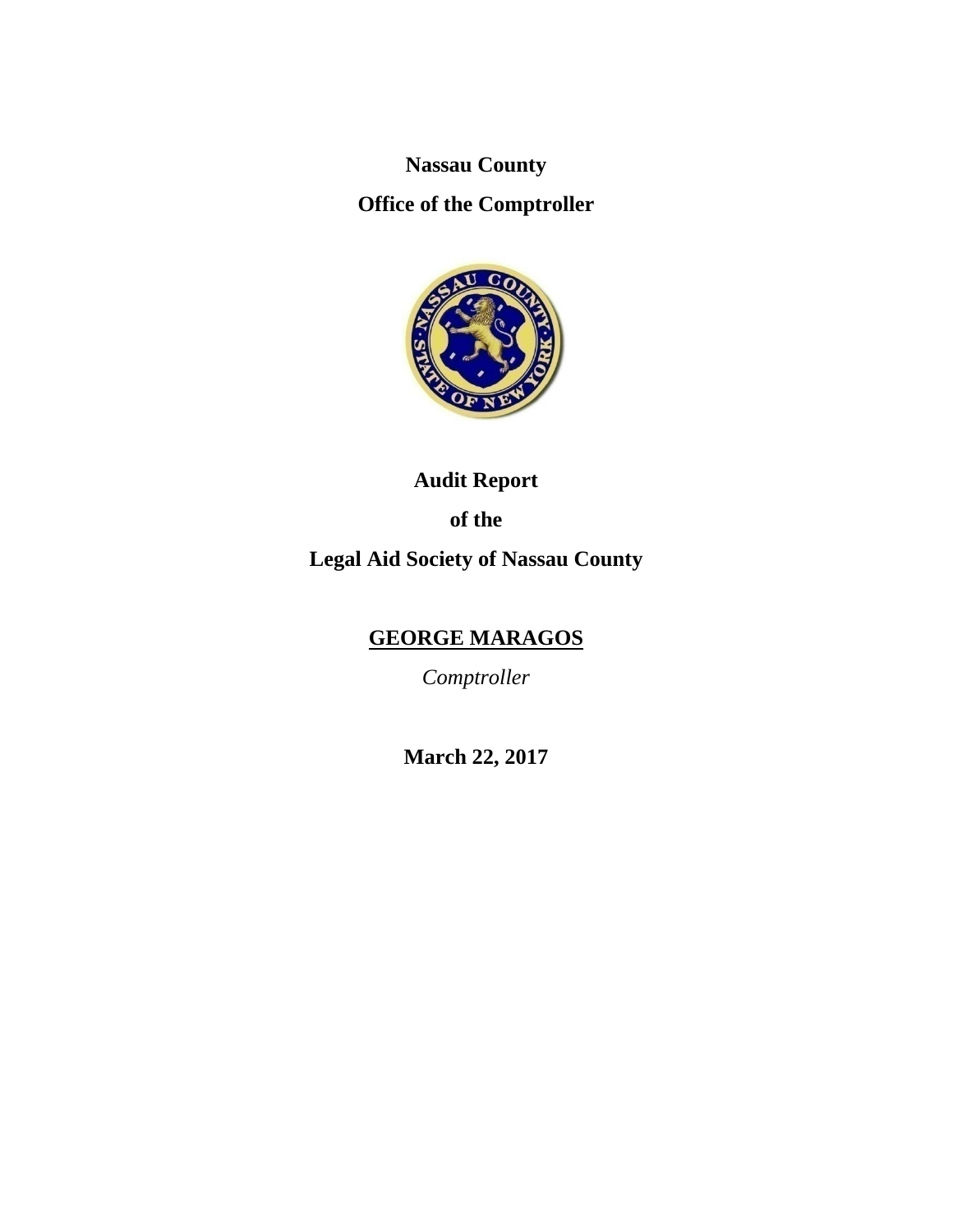# **NASSAU COUNTY**  *OFFICE OF THE COMPTROLLER*

**George Maragos**  *Comptroller* 

James A. Garner *Chief Deputy Comptroller*

Michael A. Scotto, Esq. *Deputy Comptroller - Audit and Investigations* 

Karen C. Green *Director of Communications*

Audit Staff

JoAnn Greene, MBA, CPA *Director of Field Audit* 

*Assistant Director of Field Audit* 

Linda Leung, CPA *Inspector, Comptroller's Office* 

> Judith Mullings *Field Auditor*

Debra Foster-Alston *Field Audit Supervisor* 

Aurora Scifo, CPA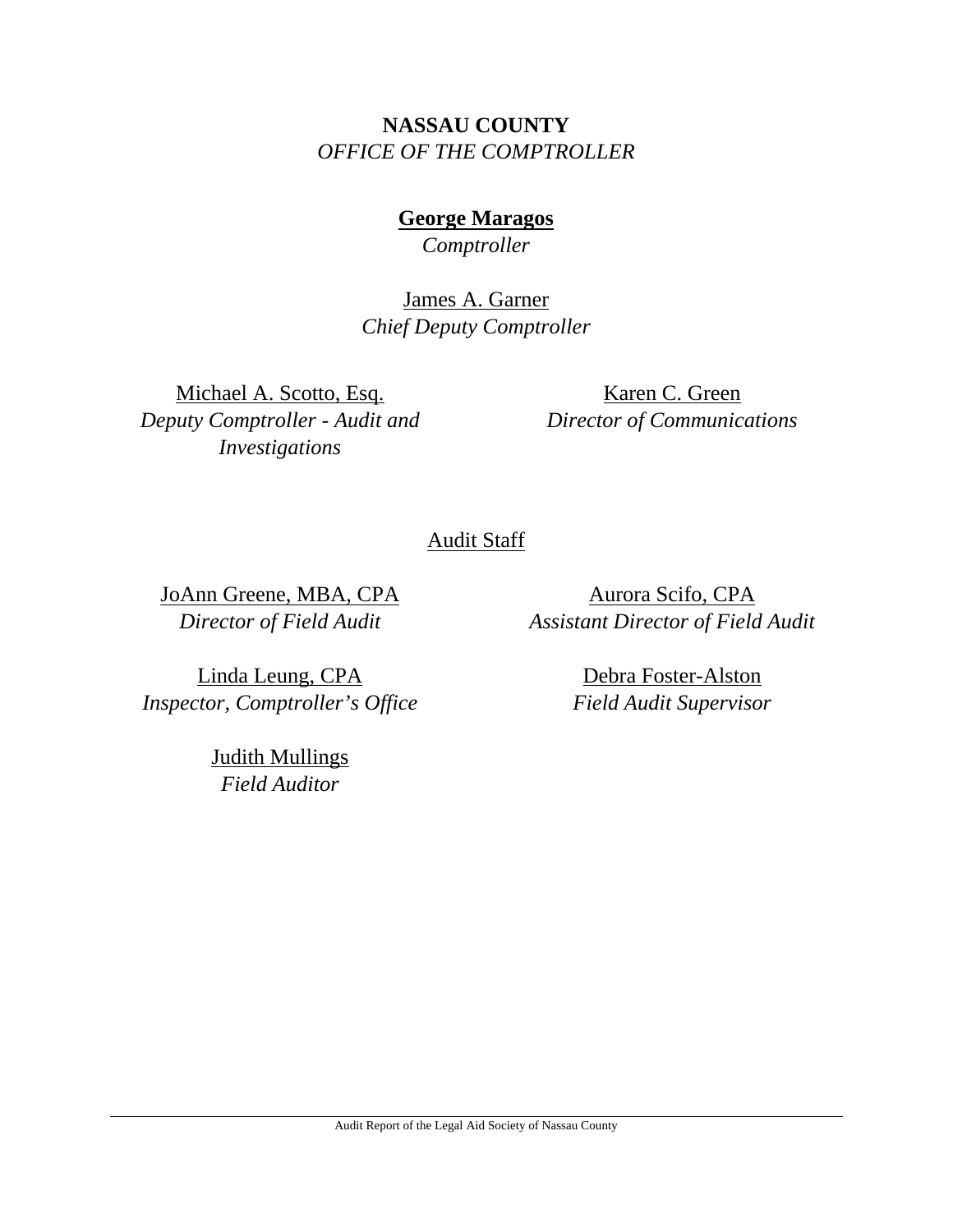The Legal Aid Society of Nassau County ("Legal Aid") is a Section 501(c)(3) non-profit organization located in Hempstead, New York. It was created to provide legal representation to persons who are unable to hire attorneys in criminal legal matters and in certain family court matters, including child custody and support issues in Nassau County pursuant to New York County Law, Article 18,  $§722<sup>1</sup>$ 

The Legal Aid Society receives its funding from Nassau County and State grants to pay for salaries of attorneys, paralegals and administrative staff to provide free legal services for the indigent.

#### **Purpose:**

The purpose of this review is to determine whether the funds received by the Legal Aid Society are properly used and documented to support legal services provided to indigent persons in accordance with the Nassau County's contracts from January 1, 2012 to December 31, 2015.

#### **Key Findings:**

1

- The Legal Aid Society did not remit cash receipt rebates and refunds totaling  $$38,296^2$  or reduce the claim vouchers submitted to the County. (Their response indicates they attempted to return the various rebates but were unable to do so as the fiscal period had ended. Instead, they retained the rebates to use for operations and documented expenses.)
- The payroll time and leave policy allowed employees to use unearned vacation time (borrowed). Records of their time accrual and leave usage were inadequately maintained on handwritten records that lacked supervisory oversight.
- Cash disbursements of \$444,305 were unauthorized (not approved by management), improper payments of \$227,662 for operating expenses were made from the Petty Cash bank account and expenses of \$4,696 were misclassified in the accounting records.
- Standard cash controls to prevent or detect possible errors or irregularities were not found during the review of cash disbursements and the bank reconciliations. The detail support for bank reconciliations was not retained, the stale dated checks over a year old were not investigated, resolved or escheated to New York State, the void checks and the reasons for the voids were not retained or documented and checks were issued out of sequence.

<sup>&</sup>lt;sup>1</sup> New York County Law, Article 18-B, §722, Representation of persons accused of crime or parties before the Family Court or Surrogate's Court.

<sup>&</sup>lt;sup>2</sup> For the period January 1, 2012- December 31, 2015.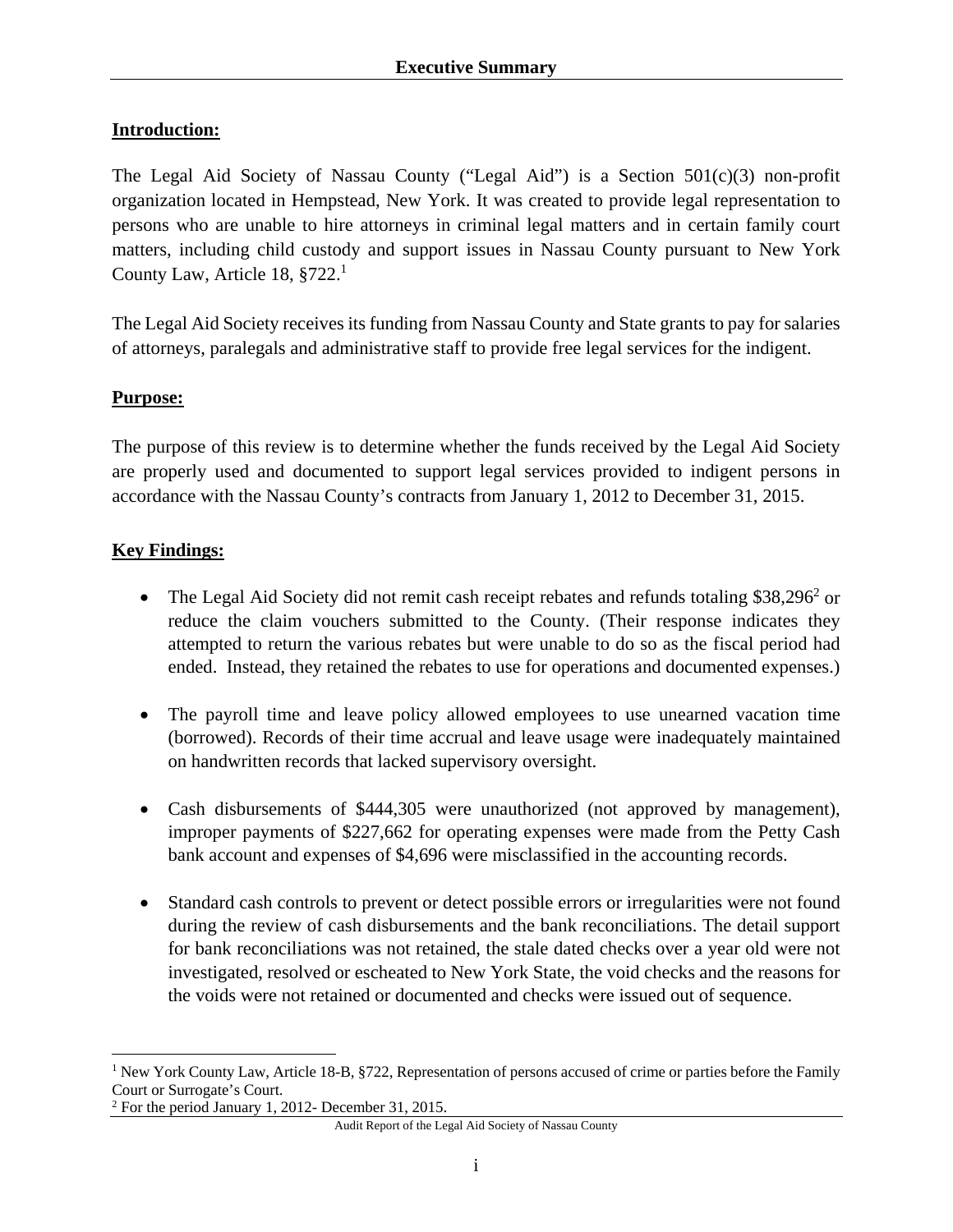### **Executive Summary**

- The contract requires Legal Aid Society to determine the financial ability of a person to pay for legal assistance; however, the current law gives judges this responsibility. The contract states that Legal Aid will make a diligent inquiry of the financial ability of persons to pay for legal assistance and although they assist clients in filling out a questionnaire, there is no verification for accuracy except in family court alimony cases.
- The Legal Aid Society did not provide financial reports on salaries, fringe and other benefits on a quarterly basis as required by the contract.
- The prior audit recommendation to properly account for assets purchased with County funding was not implemented. The Legal Aid Society inventory records had missing inventory information such as purchase date, description, cost, location and disposal date and method.
- There is no comprehensive personnel manual. Memos that address compensation, benefits, office policies and leave time were found. Missing were business policies including Legal Aid's mission, equal employment opportunity policy, employees' conduct, conflict of interest and procedures for making and resolving complaints. Also needed were office policies on educational programs, travel and expense reimbursements, policy on use and monitoring of computers and equipment and employment separation and termination procedures.
- The Finance Administrator is responsible for performing incompatible functions resulting in an inadequate segregation of duties. This, coupled with the lack of supervisory sign off, increases the risk that errors and irregularities can go undetected.

### **Key Recommendations:**

- A record of all rebates and refunds receipts should be maintained. These rebates and refunds should be listed as a reduction on subsequent claim vouchers to the County.
- Legal Aid should modify its vacation policy to no longer allow unearned leave time to be taken, develop a standard electronic record to track leave time and implement procedures for a supervisory review.
- A supervisory review of all disbursements and postings to accounting records should be implemented. Legal Aid should ensure that operating expenses are paid from the operating bank account and the Petty Cash bank account is used only for the purchase of time sensitive items that do not exceed the \$500 limit established by the Board.
- Legal Aid should retain bank reconciliations with supporting detail information signed by the preparer and supervisor. They should also investigate checks outstanding over one year,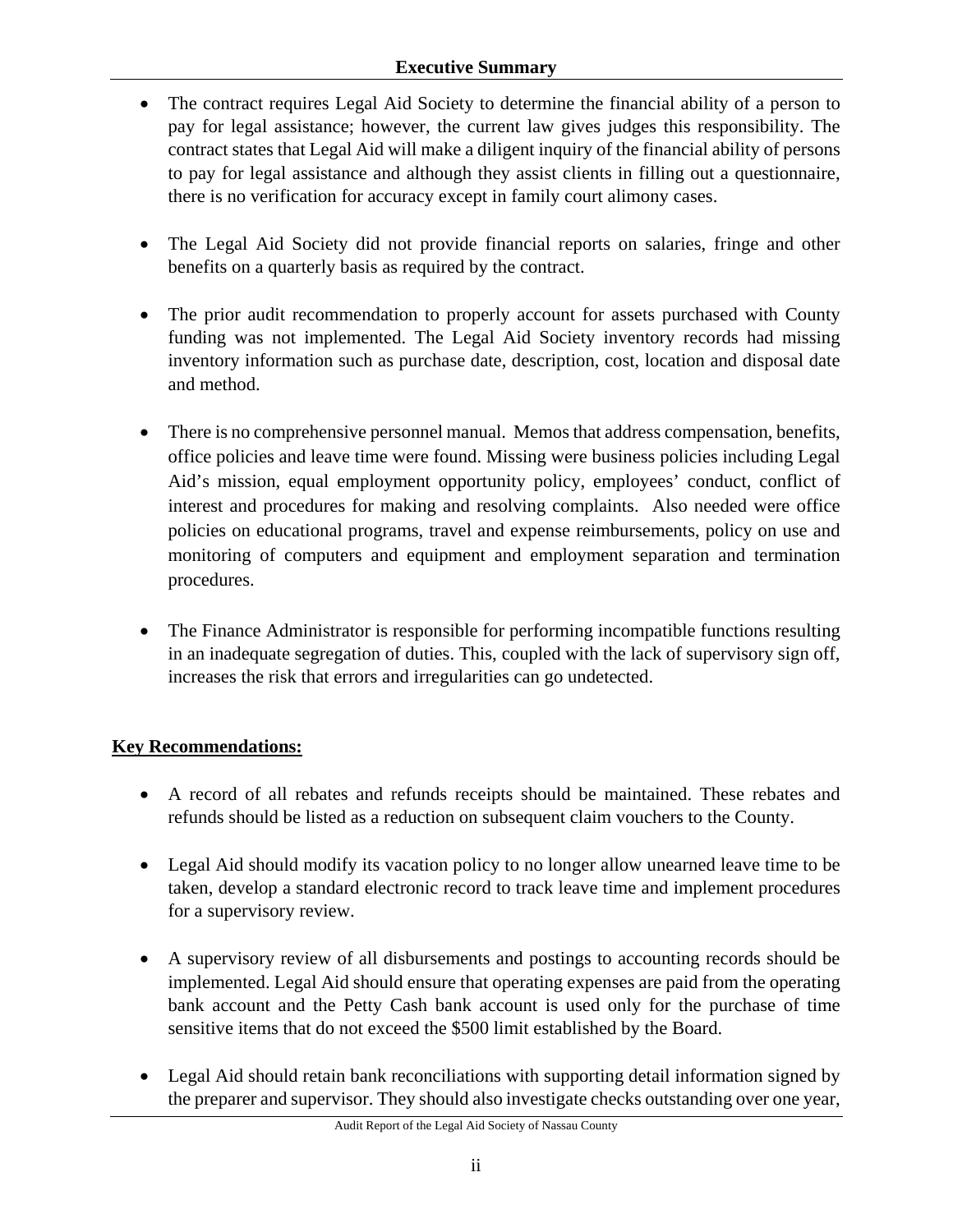#### **Executive Summary**

determine whether uncashed checks should be escheated to New York State, retain and document reasons for void checks, issue checks in sequential order and account for all issued checks.

- Legal Aid should work together with the Nassau County Attorney's Office to revise the contract requirement to concur with the law regarding Legal Aid's role for determining assigned counsel eligibility. Legal Aid should comply with the contract by providing the total compensation by position for each employee on a quarterly basis.
- An accurate inventory listing should be prepared and maintained which reflects the description of item, date of purchase, cost, inventory number, item location and upon disposal, the date and method of disposition.
- Legal Aid should develop personnel policies and incorporate them into a personnel manual which is distributed to all employees. They should also develop procedures for updates to policies.
- An appropriate level of checks and balances should be implemented and a detailed supervisory review over the activities should be performed by the Finance Administrator. Legal Aid should consider hiring additional accounting staff to realign responsibilities within the department and to assist the Finance Administrator.

*\*\*\*\*\*\** 

The matters covered in this report have been discussed with the officials of The Legal Aid Society. On February 8, 2017, we submitted a draft report to Legal Aid for their review. The Legal Aid Society provided their response on February 27, 2017. Their response and our follow up to their response are included as an Appendix to this report.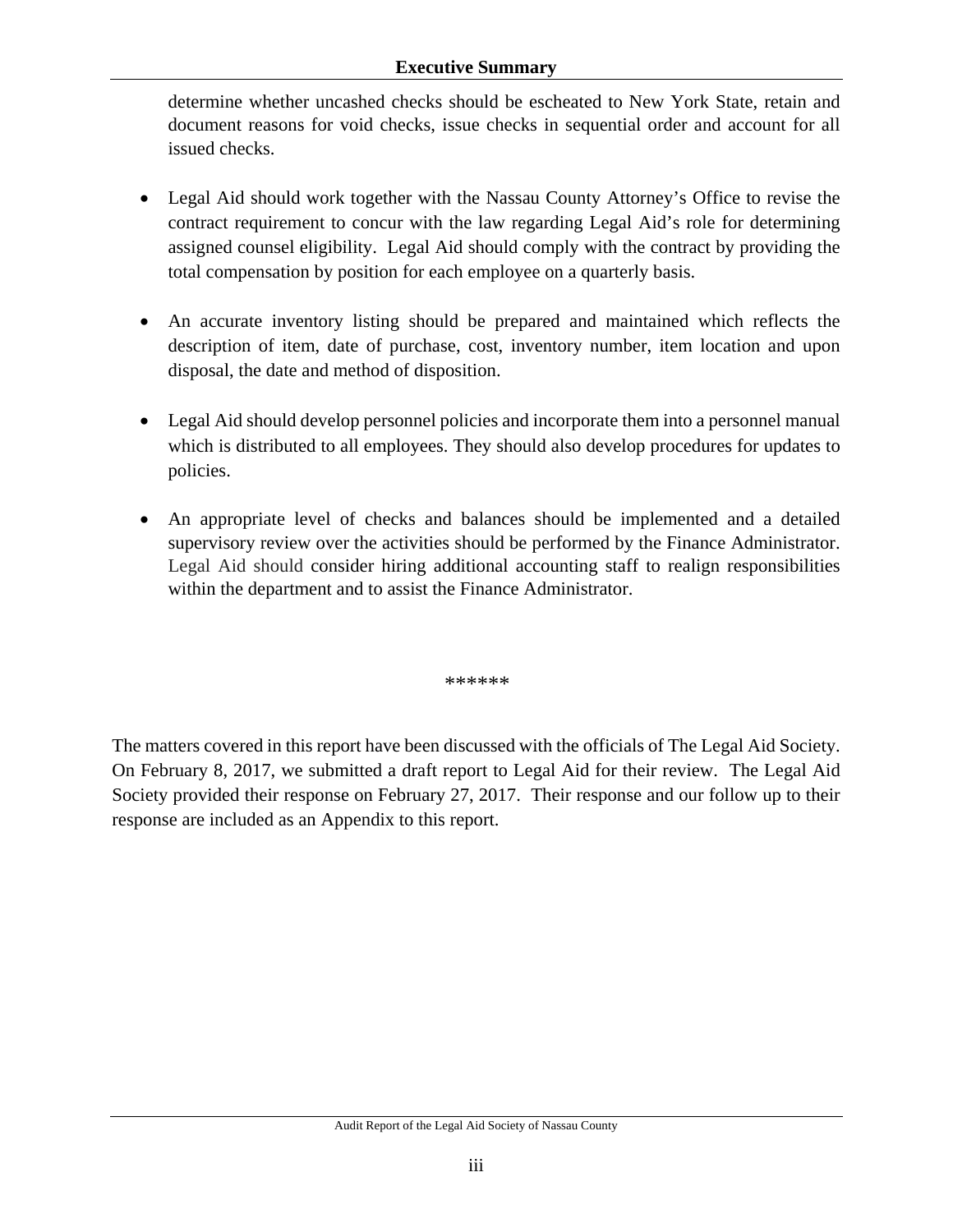# **Page**

| (1) Rebates and Refunds Totaling \$38,296 Were Not Deducted from Claim Vouchers            |
|--------------------------------------------------------------------------------------------|
| (2) Payroll Time and Leave Records Revealed a Policy Allowing the Use of Unearned          |
| (3) Unauthorized Cash Disbursements of \$444,305, Improper Use of Petty Cash Bank          |
| (4) Standard Cash Controls Designed to Prevent or Detect Possible Errors or Irregularities |
| (5) One Contract Requirement Does Not Conform With Current Law And Another                 |
| (6) The Prior Audit Recommendation to Properly Account for Assets Purchased with County    |
|                                                                                            |
|                                                                                            |
|                                                                                            |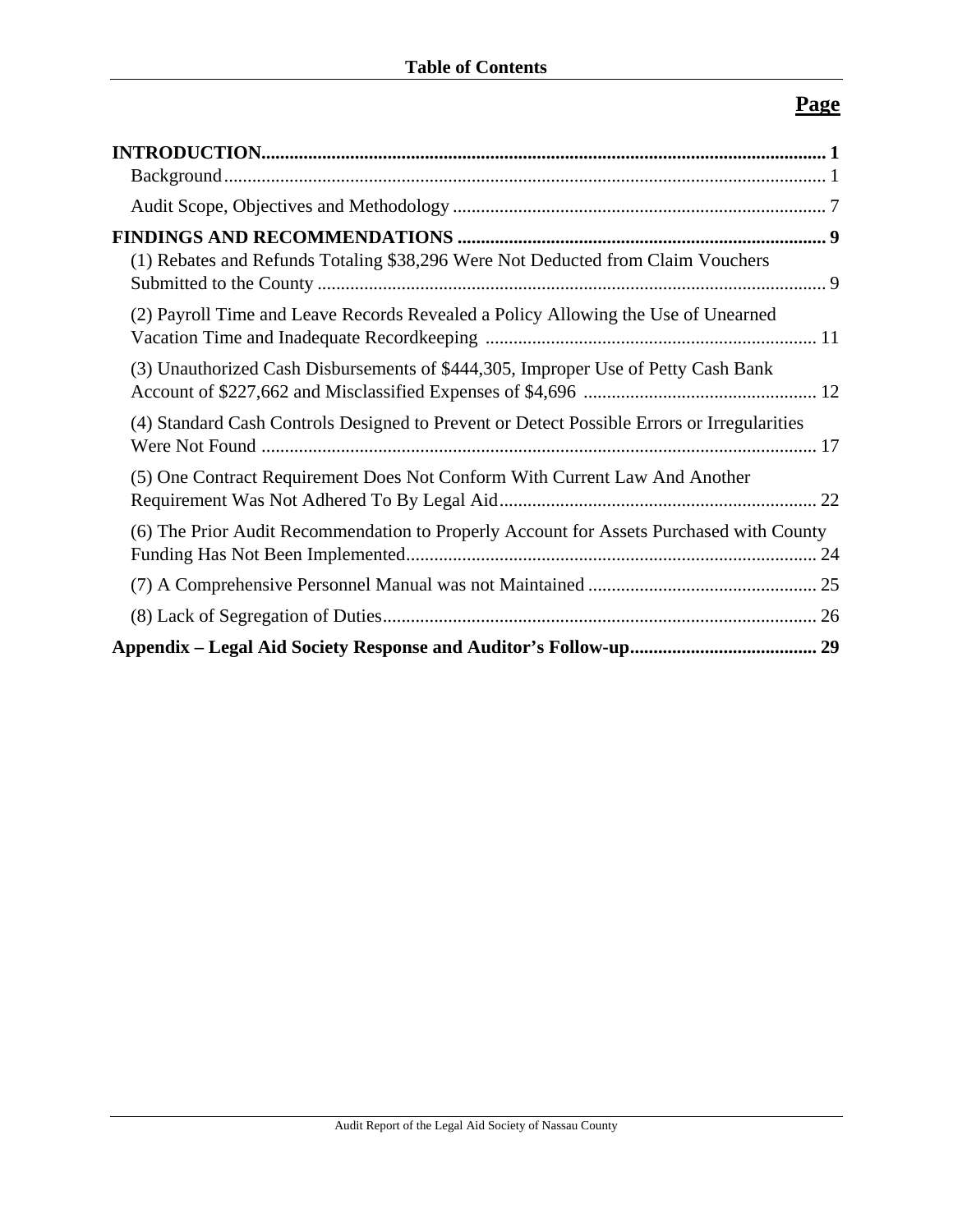### **Background**

The Sixth Amendment to the United States Constitution guarantees the right to counsel for every individual accused of a crime. In 1963, the Supreme Court decided Gideon v. Wainwright, 372 US 335 (1963), which granted the right to court-appointed counsel for those unable to hire an attorney. In 1964, New York enacted County Law Article 18-B §722<sup>3</sup> and created the Legal Aid Society ("Legal Aid"), a county-based system of delivering mandated legal services to persons who are financially unable to obtain counsel.

The Legal Aid Society of Nassau County is a Section 501(c)(3) non-profit organization that provides free legal representation, in criminal and some family court cases, to persons unable to hire private attorneys. It is devoted to helping low-income persons obtain quality legal representation.

Its mission is "securing justice for, protecting the rights of, and rendering legal assistance  $\&$ representation for needy residents & non-residents of Nassau County".

Nassau County provides most of the funding to the Legal Aid Society to cover the operating expenses for attorneys and administrative staff salaries and fringe benefits, experts, witnesses, investigators and office furniture and equipment. Funding is received from State grants to cover certain attorneys and paralegal salaries and fringe benefits, and funding may also be provided from private donations such as gifts of cash, gifts of stock, charitable gift annuities, charitable trusts, wills and bequests, and gifts of real estate. Legal Aid is required to file IRS Form 990 for each fiscal year in operation.

Legal Aid is primarily a criminal defense organization. The majority of its clients have been charged or convicted of a crime in Nassau County. It does not represent persons facing federal criminal charges or civil matters. However, certain cases in family court are allowed legal representation by the Legal Aid Society. These include paternity cases, child support order violation, child custody and visitation, child neglect and abuse and termination of parental rights.

Attorneys for the Legal Aid Society do not choose the persons they represent. The ultimate obligation to make eligibility determination to provide legal representation is the responsibility of the courts under the New York Criminal Procedural Law  $\S 170.10(3)(c)$ ,  $(\frac{4}{c})$ ;  $\S 180.10(3)(c)$ ,  $(4)$ : §210.15 (2)(c),(3).<sup>4</sup> In Nassau County, the person accused of a crime completes an "Assignment"

<sup>1</sup> <sup>3</sup> New York County Law, Article 18-B, §722, Representation of persons accused of crime or parties before the Family Court or Surrogate's Court.

<sup>4</sup> New York Criminal Procedural Law §170.10 (3)(c),(4)(c), Assignment upon information, simplified traffic information, prosecutor's information or misdemeanor complaint: defendant's presence, defendant's rights, court's instructions and bail matters; §180.10 (3)(c), (4), Proceedings upon felony complaint; arraignment; defendant's rights, court's instructions and bail matters; §210.15 (2)(c), (3), Arraignment upon indictment; defendants' rights, court's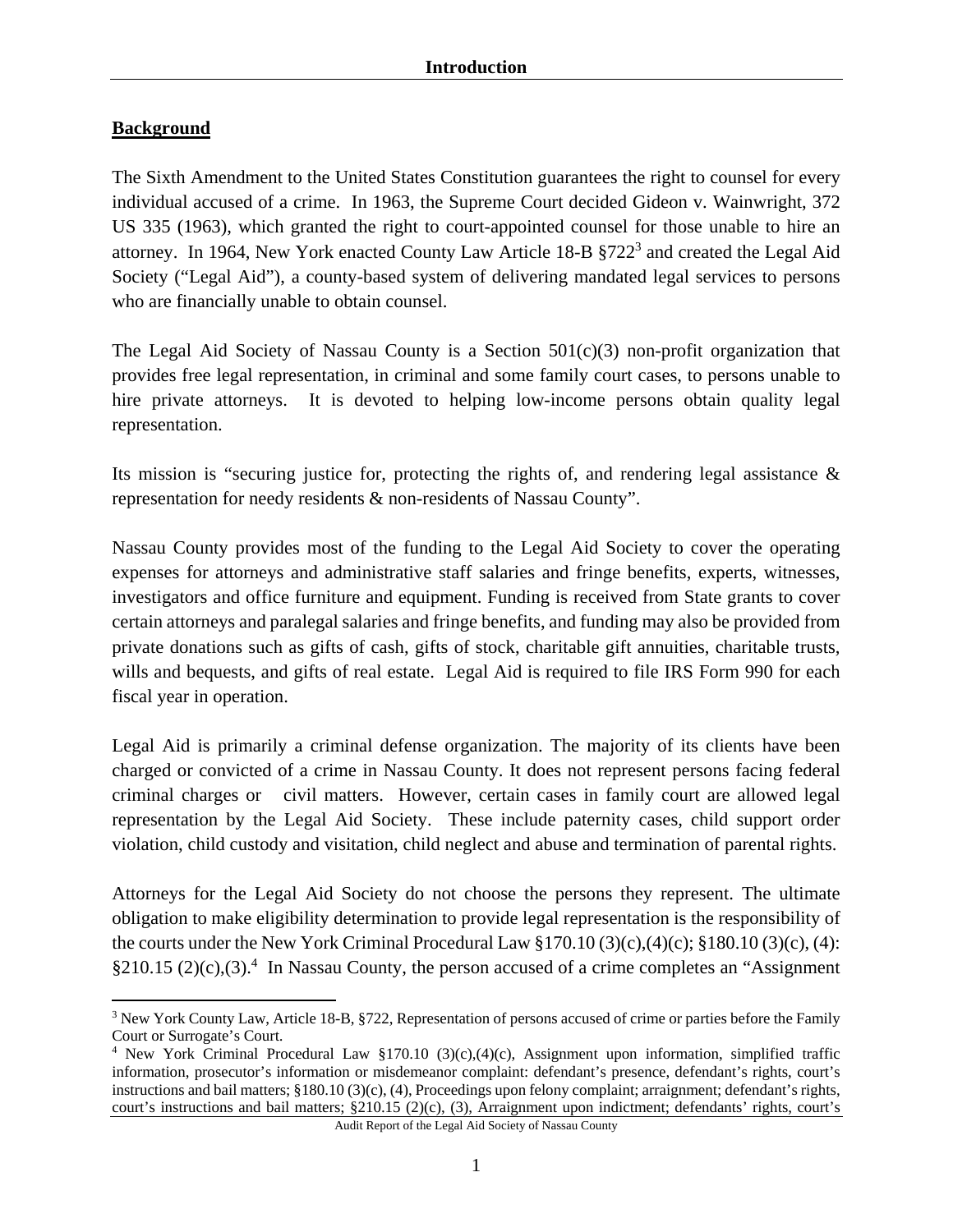of a Lawyer" questionnaire that asks for their monthly income, bank account balance, number of dependents and whether the person owns a home or vehicle. The presiding judge reviews the questionnaire, may ask the person additional questions and then determines if the person is eligible for free legal counsel. The judge assigns the person to a legal aid attorney or an  $18$ -b attorney<sup>5</sup> depending on the type of case. The questionnaires are retained by the court and are not given to the Legal Aid Society.

There are two exceptions where persons can be represented by the Legal Aid Society before seeing the judge. Legal Aid can represent persons at the District Court following an arrest, if such persons have no legal representation at the time of arraignment. And secondly, Legal Aid can provide basic services in certain pre-arrest situations.

#### **Bureaus**

The Legal Aid Society has five bureaus to handle the criminal and family court cases listed as follows:

- County Court (felony offenses, those for which a sentence of more than one year in jail is authorized);
- District Court (misdemeanor offenses, those for which a sentence of less than one year in jail is authorized);
- Family Court (child neglect, abuse, custody and family protection order, termination of parental rights, violations of support orders);
- Appeals Court (both criminal and family court cases); and
- Social Work (assist clients in a variety of ways).

#### Expenses

 $\overline{a}$ 

As shown in Exhibit I, Legal Aid's operating expenses consist of salaries, fringe benefits and payroll taxes totaling \$23.3 million and other expenses of \$2.6 million for the four year period from 2012 to 2015.

instructions and bail matters. See Determining Eligibility for Appointed Counsel in New York State by the New York State Defenders Association, Inc., page 4.

<sup>5</sup> 18-b lawyers are private attorneys who handle court appointed cases.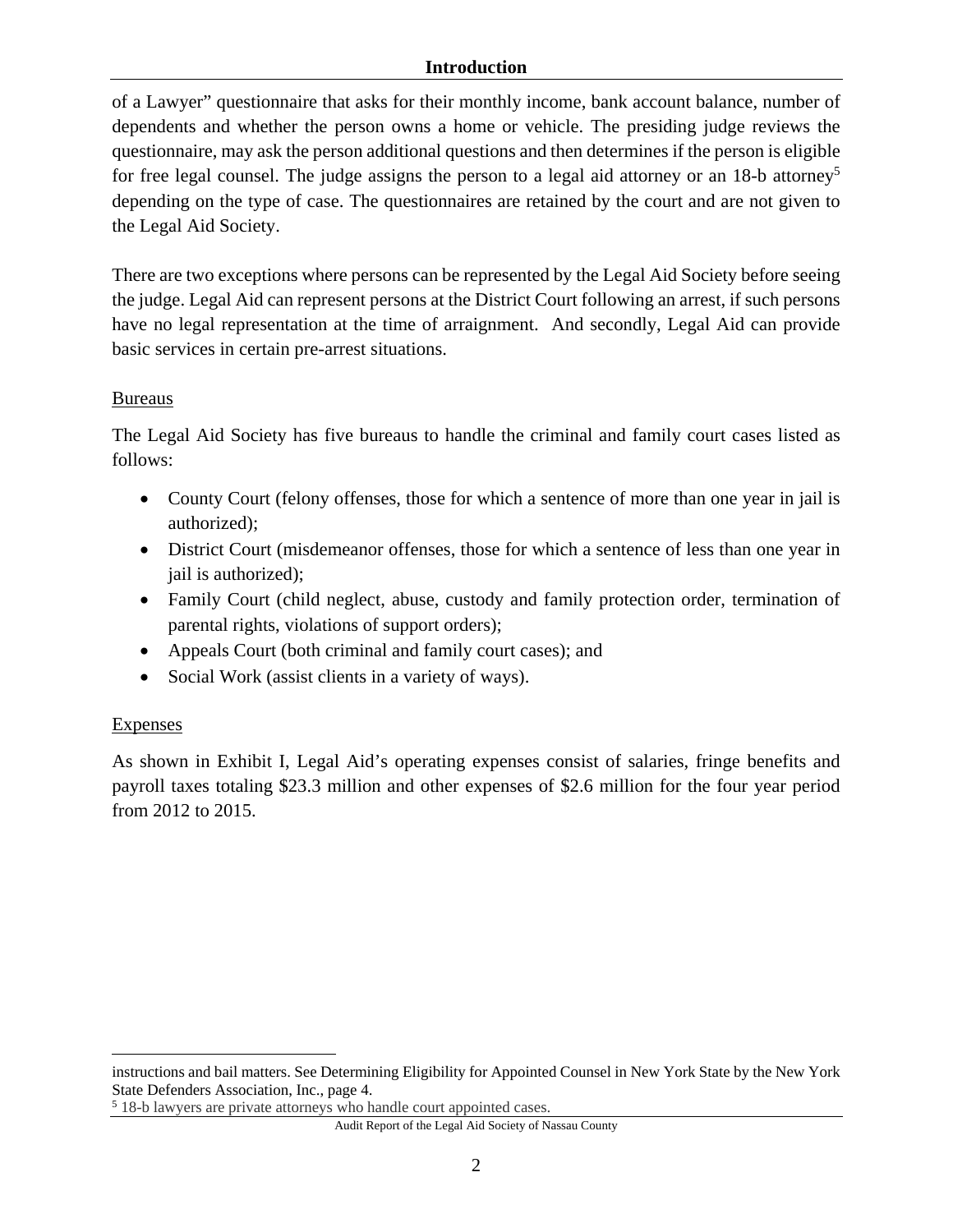### **Exhibit I**

| <b>Expenses</b>  | 2012      | 2013      | 2014      | 2015      | Total        | $\frac{6}{6}$ |
|------------------|-----------|-----------|-----------|-----------|--------------|---------------|
| <b>Salaries</b>  | 3,874,613 | 4.039.971 | 4,108,442 | 4,338,821 | \$16,361,847 | 63%           |
| Health & Pension | .408,633  | 1,367,591 | 1,422,743 | 1.414.997 | 5,613,964    | 22%           |
| Payroll Taxes    | 309,900   | 357.991   | 335,736   | 361,704   | 1,365,331    | 5%            |
| Other Expenses   | 634,008   | 644.642   | 657.593   | 711.206   | 2,647,449    | 10%           |
|                  | 6,227,154 | 6,410,195 | 6.524.514 | 6.826.728 | \$25,988,591 | 100%          |

#### **Legal Aid Society Expenses For The Years Ending December 31, 2012 to December 31, 2015**

Source: Legal Aid Society Financial Statements and Independent Auditor's Report.

#### **Staff**

As shown in Exhibit II, Legal Aid had approximately 66 employees as of December 31, 2015, consisting of 50 attorneys, 8 professionals and 8 administrative staff. Attorneys hired by the Legal Aid Society are expected to serve a three-year probationary term and at the end of the period, may be asked to remain as a tenured member of the staff based on performance during probation, and the current need for staff.

#### **Exhibit II**

#### **Legal Aid Society of Nassau County Summary of Court and Staff Head Count As of December 31, 2015**

| <b>Court Attorneys</b>            | Count | <b>Non Attorney Staff</b>       | Count |
|-----------------------------------|-------|---------------------------------|-------|
| District                          | 23    | <b>ADP</b>                      |       |
| County                            | 15    | Investigators                   | 2     |
| Appeals                           | 5     | Paralegals                      | 2     |
| <b>Immigration Unit</b>           |       | Social Work                     | 3     |
| Family                            | 6     | <b>Total Non Attorney Staff</b> | 8     |
| <b>Total Court Attorneys</b>      | 50    |                                 |       |
| <b>Administrative Staff</b>       |       |                                 |       |
| Attorney In Chief                 |       |                                 |       |
| <b>Administrative Assistant</b>   |       |                                 |       |
| Finance Administrator             |       |                                 |       |
| Secretaries                       | 4     |                                 |       |
| Receptionist                      | 1     |                                 |       |
| <b>Total Administrative Staff</b> | 8     |                                 |       |
| <b>Total Head Count</b>           | 66    |                                 |       |

Source of Data: Legal Aid Society Quick Books Payroll.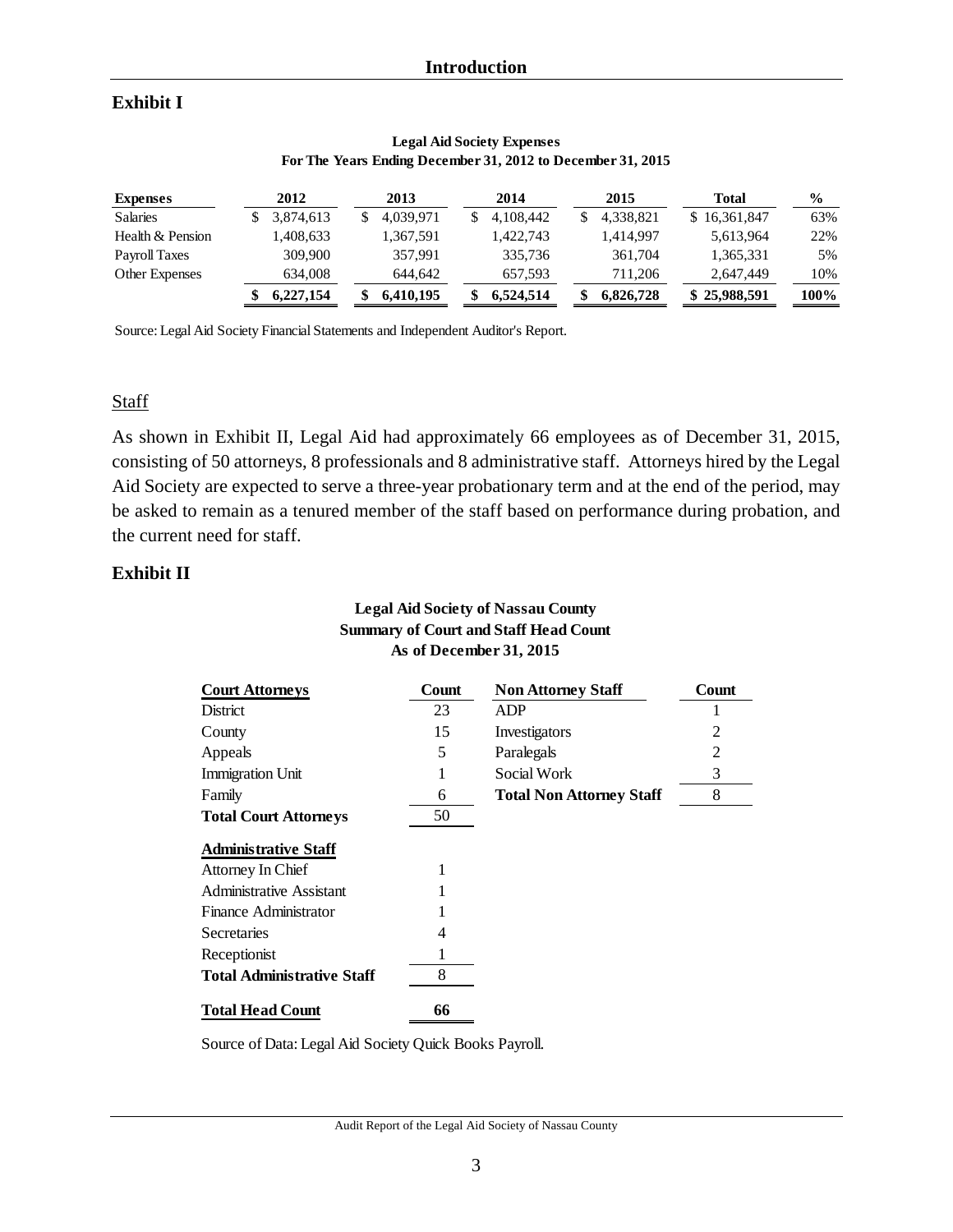### Case Statistics

The Legal Aid Society represents clients involving felonies, misdemeanors, violations/infractions, family court matters, parole revocations and pre-arrest matters. Exhibit III shows the number and type of cases handled by Legal Aid for the period January 1, 2012 to December 11, 2015. The average number of cases handled by the Legal Aid Society was approximately 12,803 for 3.95 years.

## **Exhibit III**

## **Legal Aid Society of Nassau County Number and Type of Cases 1/1/2012 to 12/11/ 2015**

*Number of Cases by Type of Case* 

|      |                 | $\cdot$<br>. .<br>$\cdot$ |                                         |                                    |              |  |  |  |  |
|------|-----------------|---------------------------|-----------------------------------------|------------------------------------|--------------|--|--|--|--|
| Year | <b>Felonies</b> | <b>Misdemeanors</b>       | <b>Violations</b><br><b>Infractions</b> | Others <sup><math>(1)</math></sup> | <b>Total</b> |  |  |  |  |
| 2012 | 3,752           | 6,324                     | 786                                     | 2,309                              | 13,171       |  |  |  |  |
| 2013 | 3,491           | 6,380                     | 623                                     | 2,405                              | 12,899       |  |  |  |  |
| 2014 | 3,473           | 6,507                     | 554                                     | 2,503                              | 13,037       |  |  |  |  |
| 2015 | 3,140           | 5,823                     | 393                                     | 2,107                              | 11,463       |  |  |  |  |
|      | 13,856          | 25,034                    | 2,356                                   | 9,324                              | 50,570       |  |  |  |  |
|      |                 |                           |                                         |                                    |              |  |  |  |  |

Source of Data: New York Public Defenders Criminal Management System.

(1) Other cases include family court matters, parole revocations and pre-arrest matters

### Contracts with Nassau County and New York State

In 2009, Legal Aid entered into a five-year contract agreement (CQBU10000001) with the County to fund Legal Aid's expenses from January 1, 2010 to December 31, 2014. This contract provided that Legal Aid receive \$5.5 million in 2010, \$5.7 million in 2011, \$5.9 million in 2012, \$6.1 million in 2013 and \$6.2 million in 2014. The contract covered salaries and fringe benefits to attorneys and administrative staff to provide legal assistance and representation to indigent persons who are charged with the commission of a crime or who are parties in certain mandated civil matters.

The second five-year contract agreement (CQBU15000001) is from January 1, 2015 to December 31, 2019. The second contract provided that Legal Aid receive \$6.4 million in 2015 and \$6.5 million in 2016. Each year, the funding amount is renegotiated over the five year contract period. The contract is for salaries, benefits and fringes totaling \$5.9 million, \$332,150 for office expenses and \$102,000 for insurance. This contract represents an increase of \$155,146 or a 2.5% annual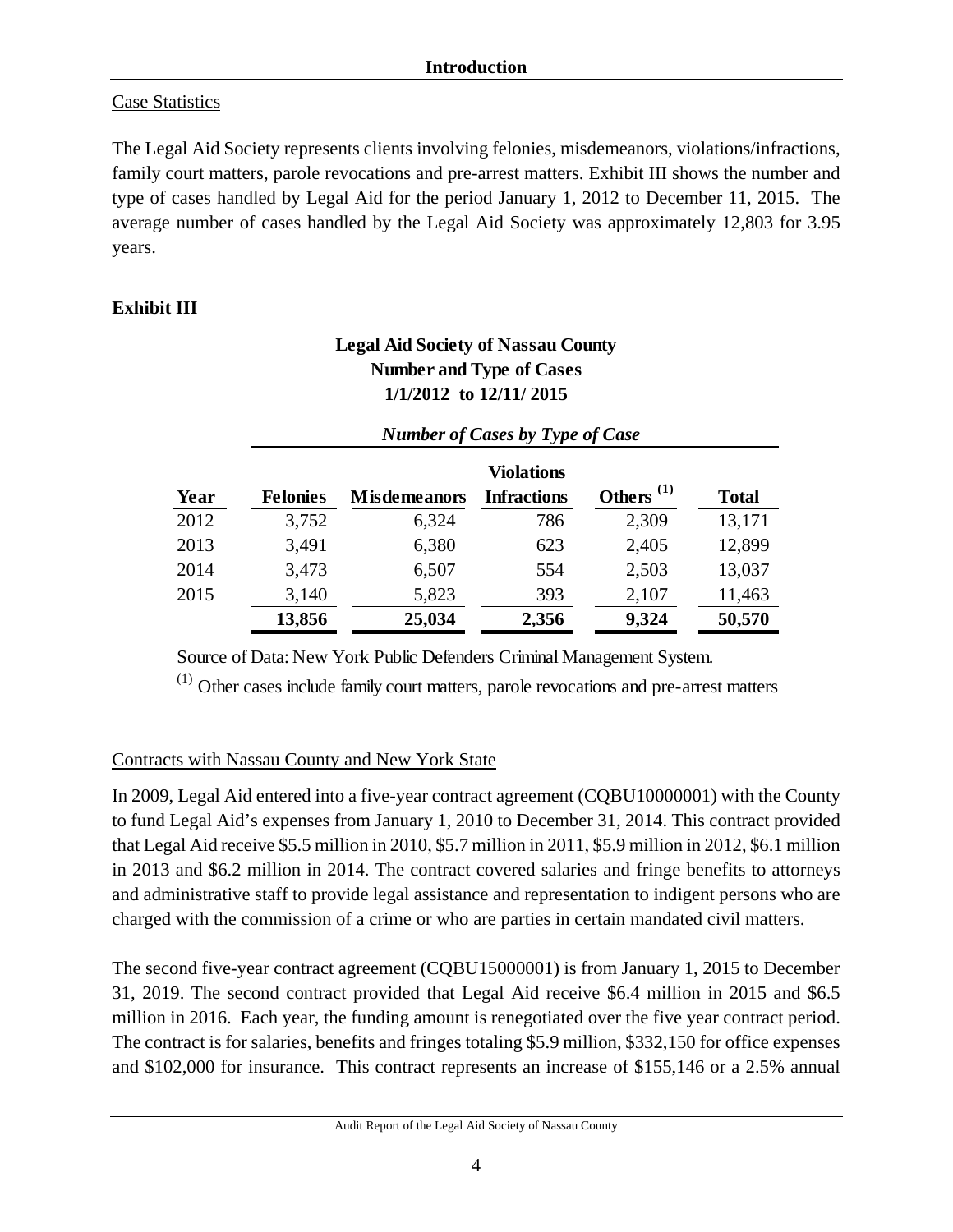percentage increase from prior year 2014. A total of \$9.1 million was remitted to Legal Aid from January 1, 2015 to April 30, 2016.

The New York State Office of Indigent Legal Services provides grants to assist the County in improving the quality of indigent legal services. The contract agreements are between Legal Aid and New York State to pay Legal Aid for salaries and fringe benefits for staff attorneys, paralegals, experts, witnesses and investigations. The contracts are 100% funded by the State and are listed by contract number below:

- COBU12000007 for \$16,386 from June 1, 2011 through March 31, 2013, for experts and witnesses including investigations;
- CQBU13000007 for \$603,000, a three year agreement from June 1, 2012 to May 31, 2015, for three staff attorneys' salaries and fringe benefits for \$201,000 per year;
- CQBU14000003 for \$363,000, a three-year agreement from June 1, 2013 to May 31, 2016, to provide \$121,000 per year towards the salaries and fringe benefits of a Society attorney and paralegal;
- CQBU14000006 for \$641,646, a three-year contract period from June 1, 2013 to May 31, 2016, securing salary and fringe benefits for one full-time immigration attorney, one fulltime Part IX $<sup>6</sup>$  attorney, one full-time paralegal, one part-time paralegal and file storage</sup> rental. Maximum payout should not exceed \$212,281 in the first year, \$213,691 in the second year and \$215,674 in the third year;
- CQBU14000008 for \$299,529, a three-year contract period from January 1, 2014 to December 31, 2016, with yearly disbursement of \$99,843 to cover salary and fringe benefits for a full-time Trial Supervisor and Expert services; and
- CQBU15000003 for \$502,084, a three-year contract period from January 1, 2014 to December 31, 2016, to establish an Attorney Retention Fund for salary issues with junior attorney staff and also for the continuation of three positions within the Legal Aid Society, dedicated to certain specialty courts. Of this, \$100,000 is earmarked for a one year period from January 1, 2014 to December 31, 2014 and \$201,042 subsequently for each remaining contract year.

All records to support expenses are required to be retained for review by the County for a period of six years as required by the contracts. Legal Aid submits monthly claim vouchers to the County

 $\overline{a}$ 

<sup>&</sup>lt;sup>6</sup> Part 9, although technically a District Court part, serves as a felony screening part and consists of cases on which felony complaints have been filed.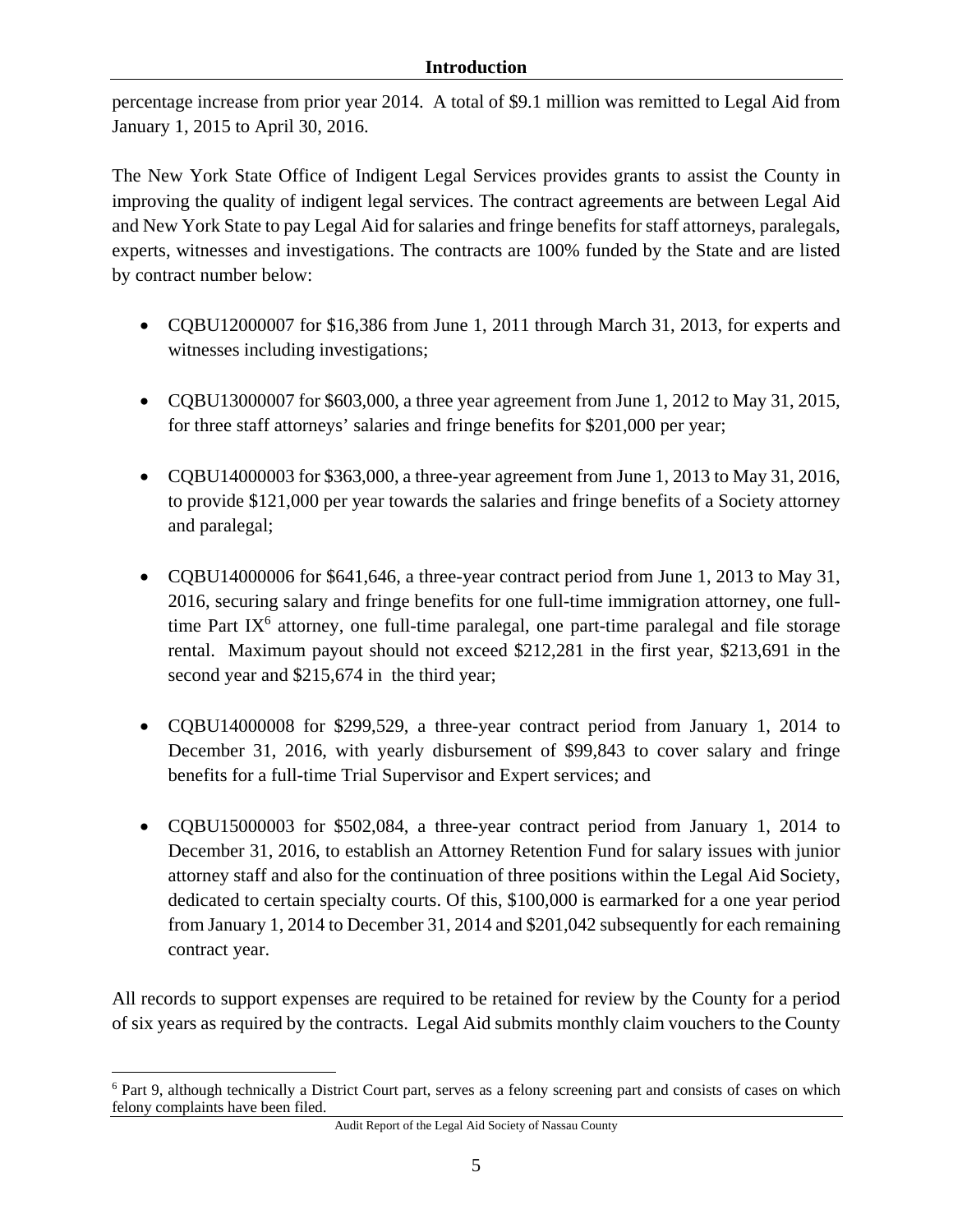for the reimbursement of salaries, fringe benefits and operating expenses with supporting documentation attached. Also, monthly claim vouchers for specific staff salaries and fringe benefits are submitted to the State through the County's Office of Management and Budget. The County pays Legal Aid for the expenses paid by State grants and recoups the money directly from the State. Also, Legislative awards paid directly to Legal Aid are remitted to the County or reduced from claim vouchers.

#### Financial Information

As shown in Exhibit IV, for the period January 1, 2012 to April 30, 2016, Nassau County paid the Legal Aid Society \$27,299,801 for amounts due under the contract and \$572,297 of grant monies from New York State.

### **Exhibit IV**

### **Legal Aid Society of Nassau County Nassau County Payments January 1, 2012 to April 30, 2016**

| <b>Period</b>       | <b>Contract</b> | <b>Grants</b> | <b>Totals</b>   |
|---------------------|-----------------|---------------|-----------------|
| $1/1/12 - 12/31/12$ | 5,904,000       | \$            | 5,904,000<br>\$ |
| $1/1/13 - 12/31/13$ | 6,054,467       | 16,386        | 6,070,853       |
| $1/1/14 - 12/31/14$ | 6,205,830       | 147,706       | 6,353,536       |
| $1/1/15 - 12/31/15$ | 6,360,976       | 117,848       | 6,478,824       |
| $1/1/16 - 04/30/16$ | 2,774,528       | 290,357       | 3,064,885       |
| <b>Total</b>        | \$27,299,801    | 572,297<br>\$ | \$27,872,098    |

Source of Data: Nassau Integrated Financial System ("NIFS")

#### Recent Development – Attempt to Remove Financial Burden on Counties

New York Senate Bill Number S8114 ("Bill"), is waiting for approval from the Governor. This Bill will amend Section 722-e of the County law to require the State to reimburse, over a seven year phase in period, counties and cities the full amount of expenses of counsel services for indigent legal defendants. The Bill will ensure all persons accused of crimes in New York are able to receive effective legal representation whether or not they have the ability to pay for a lawyer by establishing a system of direct state funding to eliminate the geographic disparity in representation. Once the Bill is approved it would effectively save the County approximately \$6.5 million annually in payments to Legal Aid.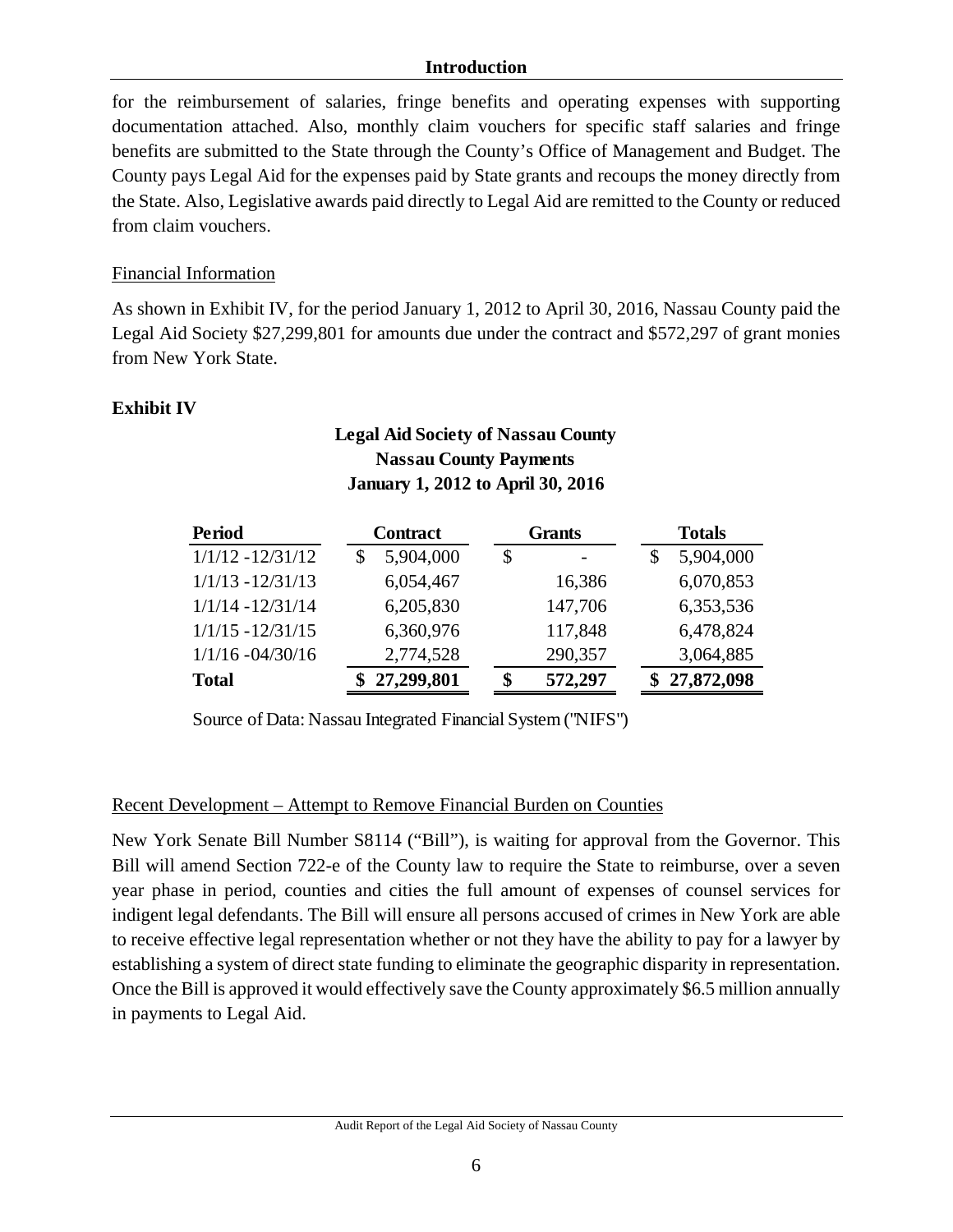### Residents and Non-County Residents Are Provided Legal Aid Services

The County is required to provide legal counsel to all eligible persons accused of a crime regardless of where they reside. There are no statutes between states, counties, and local municipalities that require repayment for legal services provided to individuals that do not live in the County, therefore the cost is an added burden to the County and its taxpayers. County Law §722-e, does not authorize the court to act with regard to payment for legal services of assigned counsel.

Exhibit V shows the number of residents and non-residents provided with legal counsel by year for the period January 1, 2012 to December 11, 2015. Nassau County residents represented an increasing majority of the people provided with legal aid services from 2012-2015. The majority of the non-residents provided with legal services resided in New York City, followed by Suffolk County and residents of other states. The remainder represents the percentage of people initially assigned legal aid counsel and then later in the day switched to a private attorney. The County paid the cost to provide legal aid counsel to non-residents who commit crimes in the County. For nonresidents who do not reside in Nassau County, the law does not allow for repayment of the legal aid cost from the states in which the individuals reside.

### **Exhibit V**

| <b>January 1, 2012 - December 11, 2015</b> |        |                |        |               |        |               |        |               |
|--------------------------------------------|--------|----------------|--------|---------------|--------|---------------|--------|---------------|
|                                            | 2012   |                | 2013   |               | 2014   |               | 2015   |               |
| <b>Location</b>                            | Count  | $\frac{6}{10}$ | Count  | $\frac{6}{6}$ | Count  | $\frac{6}{6}$ | Count  | $\frac{0}{0}$ |
| <b>Nassau</b>                              | 7,386  | 56%            | 6,982  | 54%           | 8,819  | 68%           | 7,682  | 67%           |
| <b>NYC</b>                                 | 2,065  | 16%            | 2,273  | 18%           | 2,245  | 17%           | 1,720  | 15%           |
| <b>Suffolk</b>                             | 828    | 6%             | 942    | 7%            | 890    | 7%            | 964    | 8%            |
| <b>Other States</b>                        | 282    | 2%             | 274    | 2%            | 242    | 2%            | 226    | 2%            |
| Unknown $^{(1)}$                           | 2,610  | 20%            | 2,428  | 19%           | 841    | 6%            | 871    | 8%            |
| <b>Totals</b>                              | 13,171 | 100%           | 12,899 | 100%          | 13,037 | 100%          | 11,463 | 100%          |

### **Legal Aid Society of Nassau County Resident and Non-Resident Persons Provided with Legal Counsel January 1, 2012 - December 11, 2015**

Source of Data: New York Public Defenders Criminal Management System.

 $(1)$  Unknown location is due to the case initially assigned to the legal aid counsel and later in the day the case is handled by private attorney.

### **Audit Scope, Objectives and Methodology**

The audit period was from January 1, 2012 to December 31, 2015.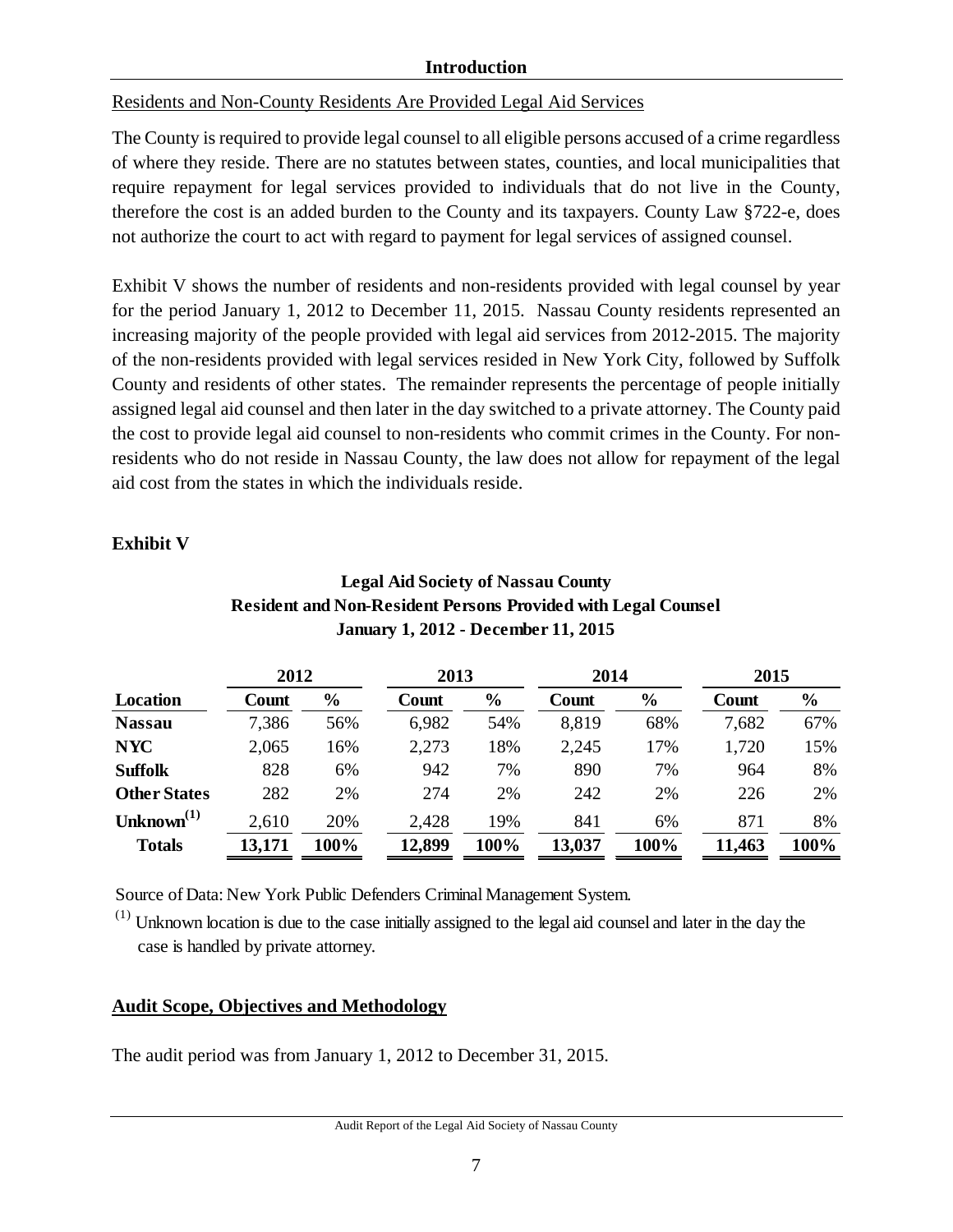The objective of the audit of the Legal Aid Society was to determine whether:

- services provided by Legal Aid were in compliance with County contracts.
- County funds were used and accounted for appropriately.
- Legal Aid reimbursed the County for any County funded expenses for which Grant funding was received.

We reviewed written policies and procedures and interviewed employees to determine their responsibilities, duties and work procedures. We also obtained and reviewed Legal Aid's Board minutes, annual audited financial statements, management reports, audit reports and tax forms.

Specifically, we reviewed:

- billable costs and tested for double billing by examining a sample of vouchers submitted to the County for reimbursement.
- health insurance expenditures to verify that Society employees/former employees remitted any required health insurance premiums to Legal Aid. We performed tests to verify that the County was not billed for any health insurance costs due to Legal Aid by employees/former employees.
- Legal Aid's flex benefit plan costs to identify any unallowable self-funded employee medical reimbursement costs.
- Legal Aid's property lease and tested for compliance with rental requirements.
- the fixed assets inventory report for compliance with County contracts.
- life insurance policies established for administrators and staff to ensure cost are reasonable.

We believe our review provides a reasonable basis for the findings and recommendations contained herein.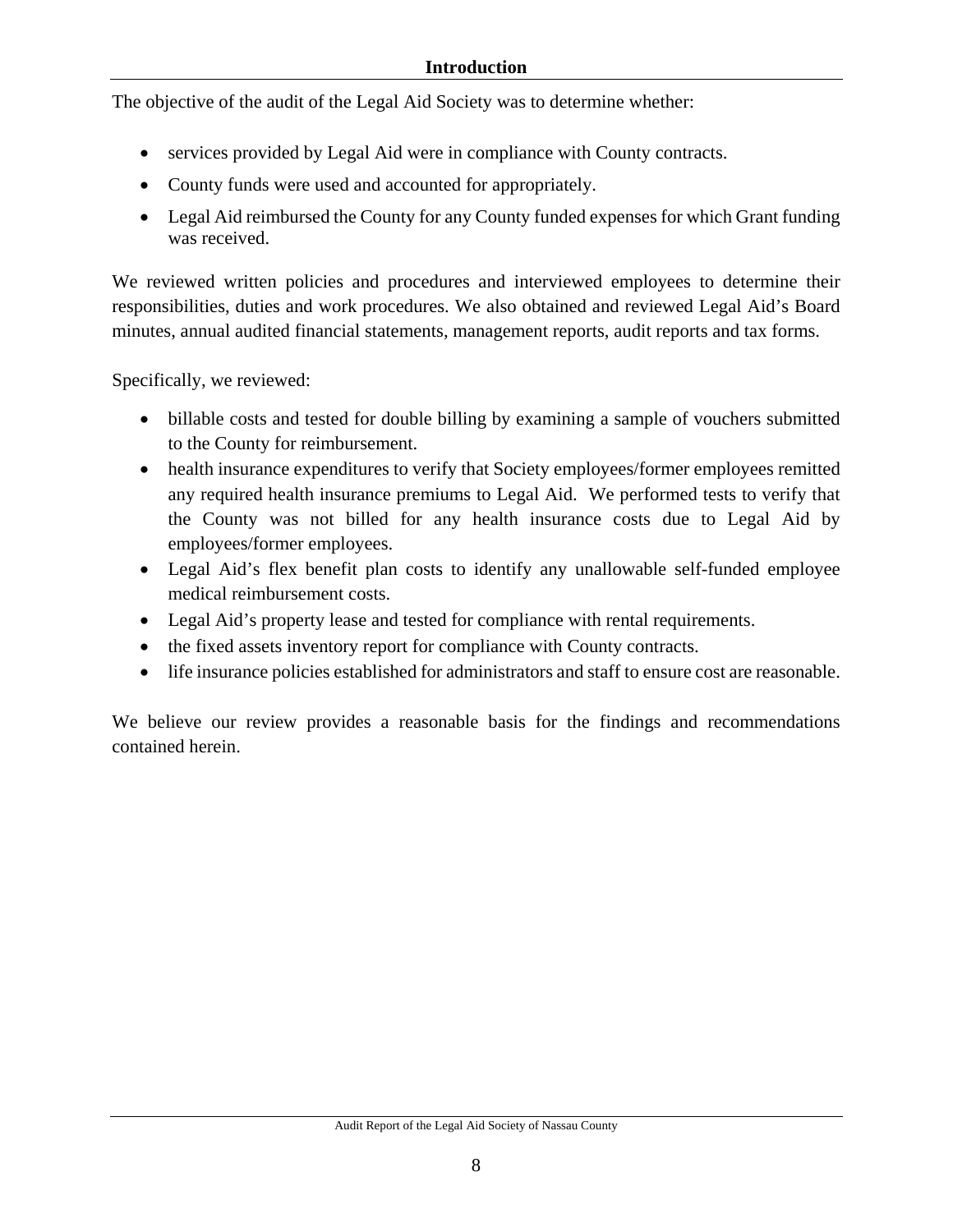#### **Audit Finding**

## **(1) Rebates and Refunds Totaling \$38,296 Were Not Deducted from Claim Vouchers Submitted to the County**

Our review found that controls did not exist to ensure that all required rebate and refund receipts are remitted or deducted from claims to the County. Cash receipt testing found that health insurance rebates, refunds for polygraph tests, legislative awards and short-term disability receipts were not refunded to the County as required by the contracts. The contract states that all balances of unexpended funds remaining shall be repaid to the County when Legal Aid files its final claim voucher and reconciliation report.<sup>7</sup> Exhibit VI is a list of the receipts totaling \$38,296 that were not refunded to the County.

#### **Exhibit VI**

## **Legal Aid Society of Nassau County Cash Receipts Not Remitted to the County January 1, 2012 to October 31, 2015**

| Date      | <b>Description</b>             | <b>Amount</b> |
|-----------|--------------------------------|---------------|
| $Jul-12$  | <b>Health Insurance Rebate</b> | \$<br>14,412  |
| Aug-13    | Polygraph Tests                | 11,100        |
| Mar- $13$ | Legislative award              | 7,820         |
| $Jul-13$  | <b>Health Insurance Rebate</b> | 4,726         |
| Apr- $14$ | <b>Short-Term Disability</b>   | 238           |
|           | Totals                         | 38,296        |

Source: Cash Receipt Ledgers.

The Auditors spoke with the Finance Administrator regarding the receipts and were told the rebate and refund receipts were not deducted or remitted to the County in error. Cash receipt refunds received by Legal Aid are to be reduced from expenses paid on claim vouchers submitted for reimbursement to the County.

The aforementioned testing was performed of cash receipts posted to the operating and petty cash accounts from January 1, 2012 to October 31, 2015. The sample included 32 operating receipts totaling \$8,096,382 or 16% of the total operating receipts and 13 petty cash receipts totaling

 $\overline{a}$ <sup>7</sup> Contract Agreement with Legal Aid Society and the County for the period  $1/1/15$  to  $12/31/15$ , page 3.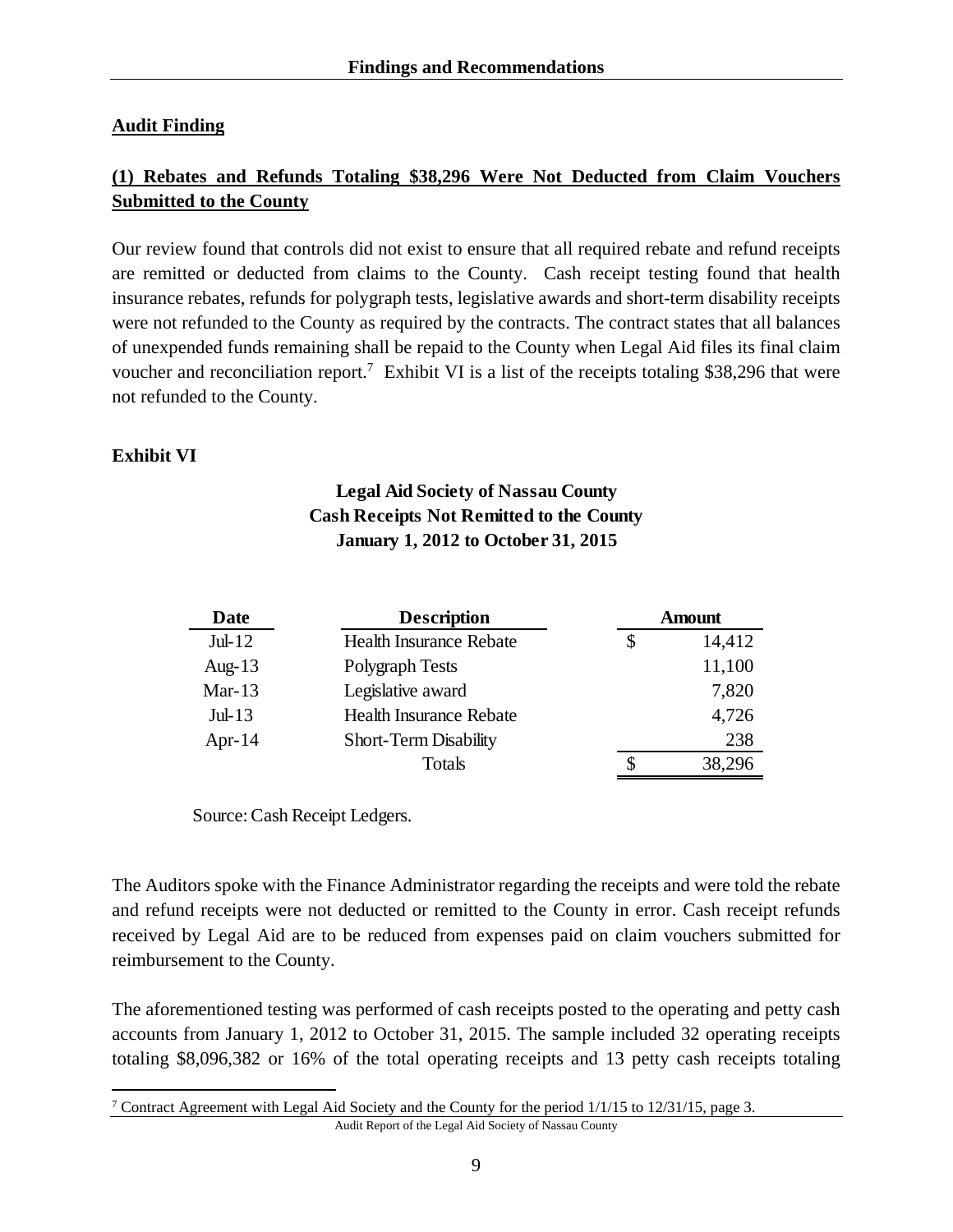#### **Findings and Recommendations**

\$40,670 or 16.8% of the total petty cash receipts. We compared cash receipts to deposit slips, bank statements and the accounting records to determine whether the receipts were properly recorded and that any refunds or rebates were applied to reduce expense amounts on vouchers submitted to the County. As summarized in the sections below, we found that rebates and refunds totaling \$38,296 were not used to reduce expenses.

#### Health Insurance Rebates totaling \$19,138

The Legal Aid Society received rebate checks of \$16,649 in July 2012 and \$5,129 in July 2013, for the 2011 and 2012 United Health Care Oxford Insurance Premium Rebate. Legal Aid had already been reimbursed by the County for the full health insurance premium. Part of the rebate was refunded to employees who had paid health insurance premiums and the remaining \$14,412 and \$4,726 were retained by Legal Aid and not returned to the County, as required.

#### Polygraph Refund of \$11,100

Our review found two prepaid retainers for 60 polygraph tests totaling \$18,000 that were submitted on claim vouchers and paid by the County in 2012 and 2013. In August 2013, Legal Aid received a refund of \$11,100 for 37 of the prepaid tests that were never used and the refund was not remitted to the County, as required.

### New York State Legislative Award of \$7,820

Legal Aid submitted a claim voucher totaling \$7,820 that was paid by the County for expenses covered by a New York State Legislative award. When Legal Aid received the award monies from the State in March 2013, Legal Aid failed to reduce a future claim voucher and the County was never reimbursed.

#### Short-Term Disability Reimbursement of \$238

Our review found that Legal Aid received a disability reimbursement from the insurer totaling \$238 in April 2014 for an employee who Legal Aid had already been reimbursed for by the County, but the \$238 was not remitted, or deducted from a future claim voucher, to the County.

It is important that there are procedures to track the rebate and refund receipts and to have a supervisor review the process to ensure the receipts are remitted to the County or reduced from claim vouchers to prevent overpayment of expenses by the County.

#### **Audit Recommendation(s):**

We recommend that Legal Aid should:

a) remit all refunded receipts to the County promptly by direct payment or by reducing the claim vouchers to the County; and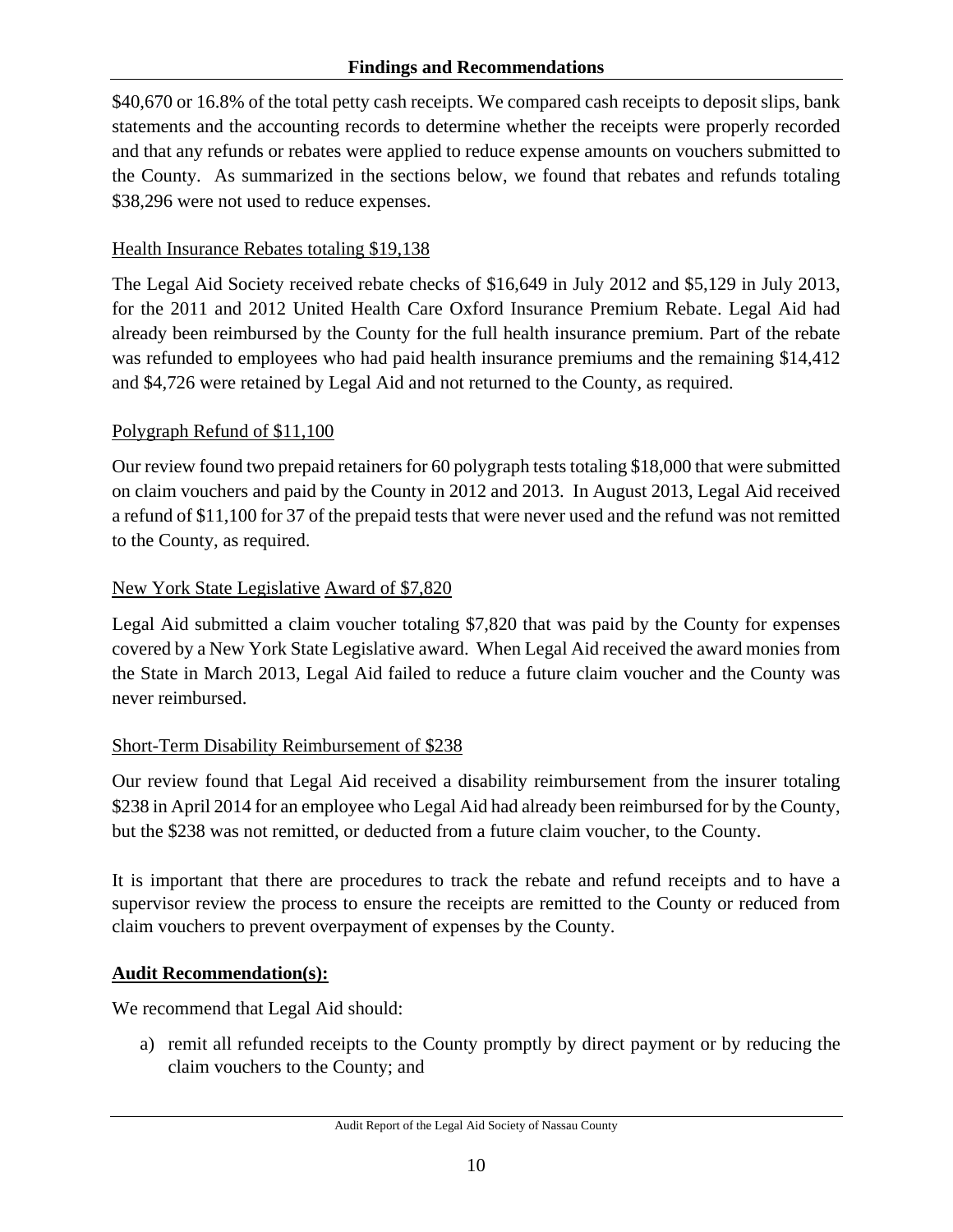b) develop procedures to track rebate and refund receipts and establish a process for a supervisory review to ensure they are properly deducted from claims or remitted to the County.

## **Audit Finding**

## **(2) Payroll Time and Leave Records Revealed a Policy Allowing the Use of Unearned Vacation Time and Inadequate Recordkeeping**

Our testing revealed the existence of a policy that would allow employees to borrow vacation time not yet earned; a salary adjustment would be made should the employee terminate employment having taken unearned vacation time. This policy is documented in a separate memorandum dated April 16, 2012, which was not attached to, or incorporated by reference in, the Society's vacation policy. Further, the memorandum does not require the employee to document or formally acknowledge each instance where unused vacation is requested and taken.

We also noted that leave time accruals and usage were handwritten on the same calendar which was difficult to read, making it confusing and time consuming to verify the accuracy of leave time taken. Further, there was no notation on these calendars that a supervisory review was performed to ensure that leave time earned and taken was accurately recorded and monitored.

Our review of the handwritten entries on calendars for the five employees in our test sample found two employees had taken unearned vacation time as follows:

- One employee had taken a half a day extra in 2012 and 2013, totaling \$196 in unearned leave time. A review of the employee's 2014 records showed the employee ended the year with two unused days. Since the Society has a "use it or lose it" policy, the employee repaid the full day owed the Society in 2014.
- Another employee had taken one extra day in 2013, totaling \$565 in unearned leave time. A review of the employee's 2014 records showed the employee ended the year with four unused days and effectively repaid the one day owed the Society in 2014.

Other testing of attendance records noted the records were accurate and properly supported. This consisted of comparing attendance records that indicated the employee was in court to court calendars and to the list of court cases from the New York Public Defenders Criminal Management system for four days in each year for 2013, 2014 and 2015. No exceptions were noted.

Testing of information reported on Form 1099's noted the information was in agreement with the supporting invoices and the general ledger and the amounts paid were for legitimate operating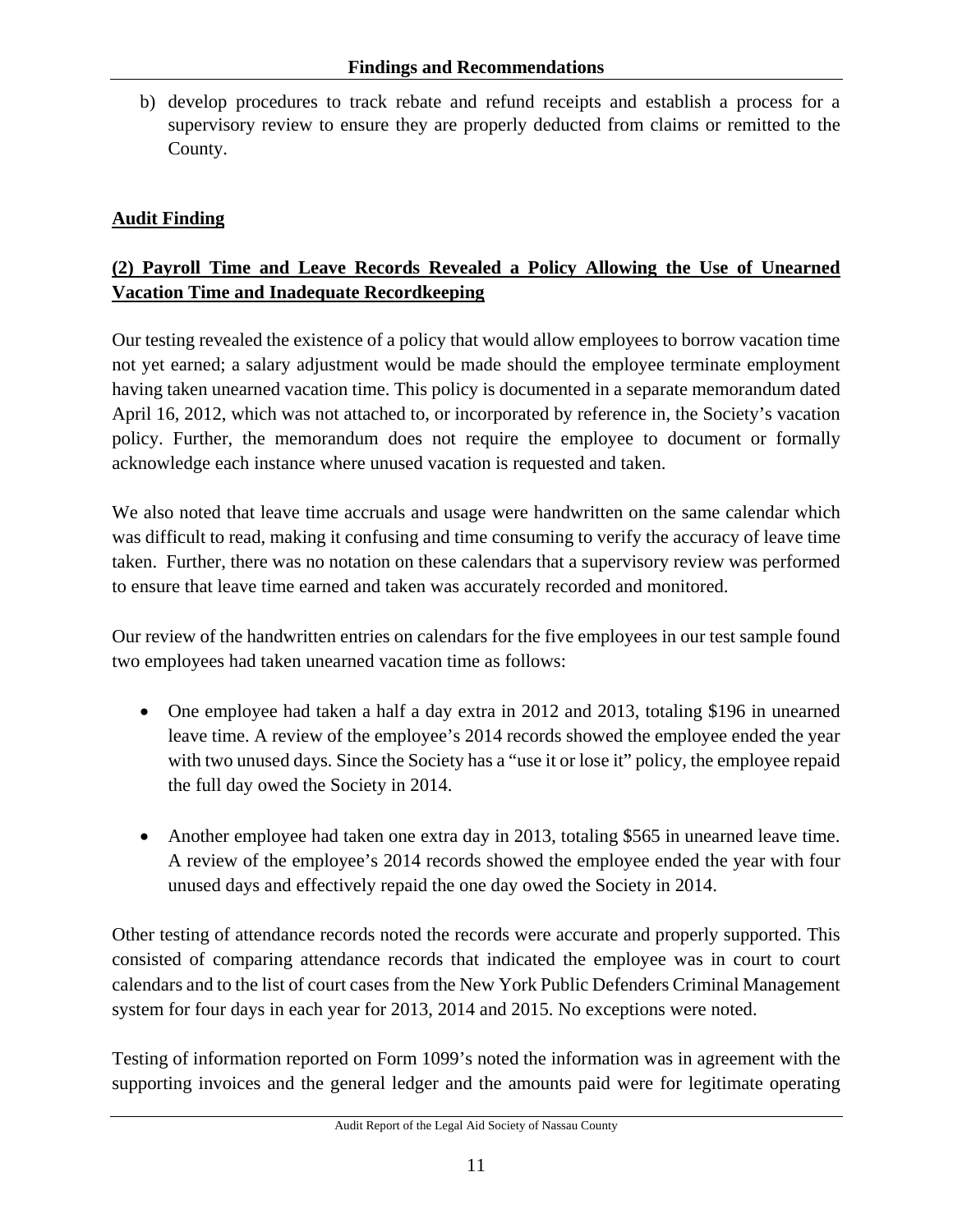expenses. No exceptions were noted. This testing was performed on three of the 18 Form 1099's issued in 2012, totaling \$9,790 or 29.6%, five of the 16 Form 1099's issued in 2013 totaling \$33,587 or 72.2% and 2 of the 19 Form 1099's issued in 2014 totaling \$36,105 or 30.5%.

We also tested salaries to determine whether the amounts paid and deductions for health insurance premiums were correct and recorded properly on the general ledger and claim vouchers. We compared the payroll registers to the attendance records to verify the days worked and verified the salary expenses and health insurance deductions to claim vouchers submitted for reimbursement to the County. This testing was performed using the test samples listed above and found no exceptions.

## **Audit Recommendation(s):**

We recommend that Legal Aid:

- a) modify its vacation policy to no longer allow unearned leave time to be taken;
- b) develop a standard electronic record to track leave time earned and used. The elimination of handwritten record keeping and the use of an automated electronic leave time record is more efficient in monitoring and preventing errors in employee leave time and will aid in the review and analysis of employees time and leave by management; and
- c) develop and establish procedures that require a supervisory review of leave time records to ensure leave time is properly recorded and only used as earned.

# **Audit Finding:**

# **(3) Unauthorized Cash Disbursements of \$444,305, Improper Use of Petty Cash Bank Account of \$227,662 and Misclassified Expenses of \$4,696**

Our review of disbursements found that expenses were not always approved by management. Operating expenses were sometimes paid from the petty cash account and expenses were not always classified correctly in the accounting records.

We selected payments from the Operating and Petty Cash check registers to determine whether the expenses were approved, properly supported and recorded in accordance with the County contract. Our sample included 44 operating disbursements totaling \$917,917 or 7.2% of the total operating disbursements and 12 petty cash disbursements totaling \$109,405 or 45.2% of the total petty cash disbursement from January 1, 2012 to September 30, 2015. The disbursements were checked for proper authorization and compliance with County contracts and compared to invoices and accounting records.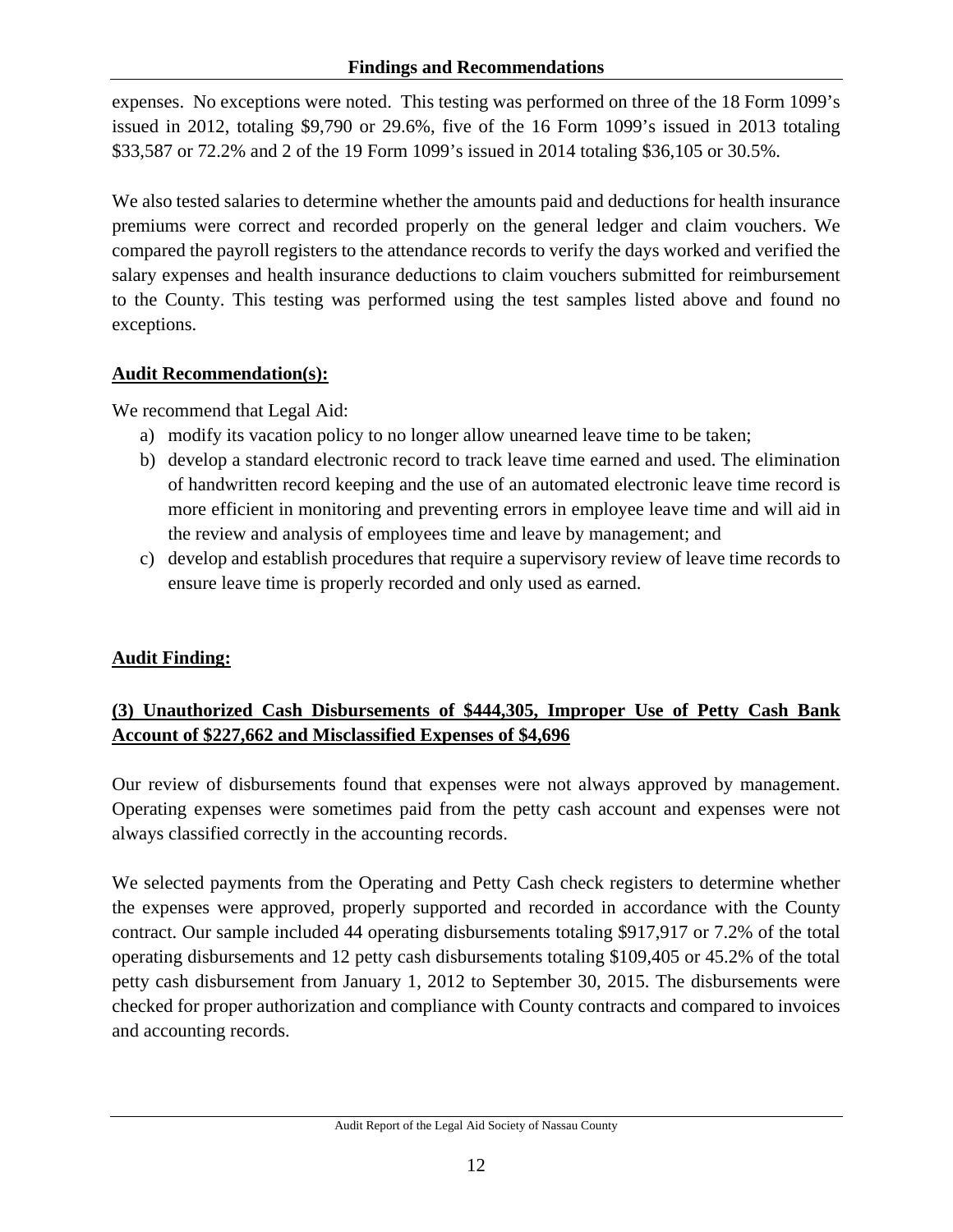Our testing found that:

 $\overline{a}$ 

- twenty disbursements totaling \$444,305 were not approved prior to being paid;
- 50 petty cash disbursements totaling \$227,662 represented operating expenses that exceeded the \$500 allowable limit set by Legal Aid's Board; and
- three disbursements totaling \$4,696 were posted to the incorrect accounts in the accounting records.

Details about these findings are summarized as follows:

### Disbursements Totaling \$445,305 Missing Management Approval

Cash disbursements are required to be approved by management before payments are made to prevent improper purchases and misappropriation of funds. Furthermore, the Office of the Comptroller's Control Directive 2: Internal Financial Control<sup>8</sup> states that "management should establish clear and documented approval paths necessary to confirm or sanction decisions or transactions".

In our review of disbursements, we noted that invoices for payment were approved by the Attorney-in-Chief or the Office Administrator depending on the type of expenses. As shown in Exhibit VII, the test of disbursements identified nine operating disbursements totaling \$336,900 and eleven Petty Cash disbursements totaling \$107,405 that were missing required approvals.

<sup>&</sup>lt;sup>8</sup> Nassau County Office of the Comptroller Control Directive 2: Internal Financial Control, page 3.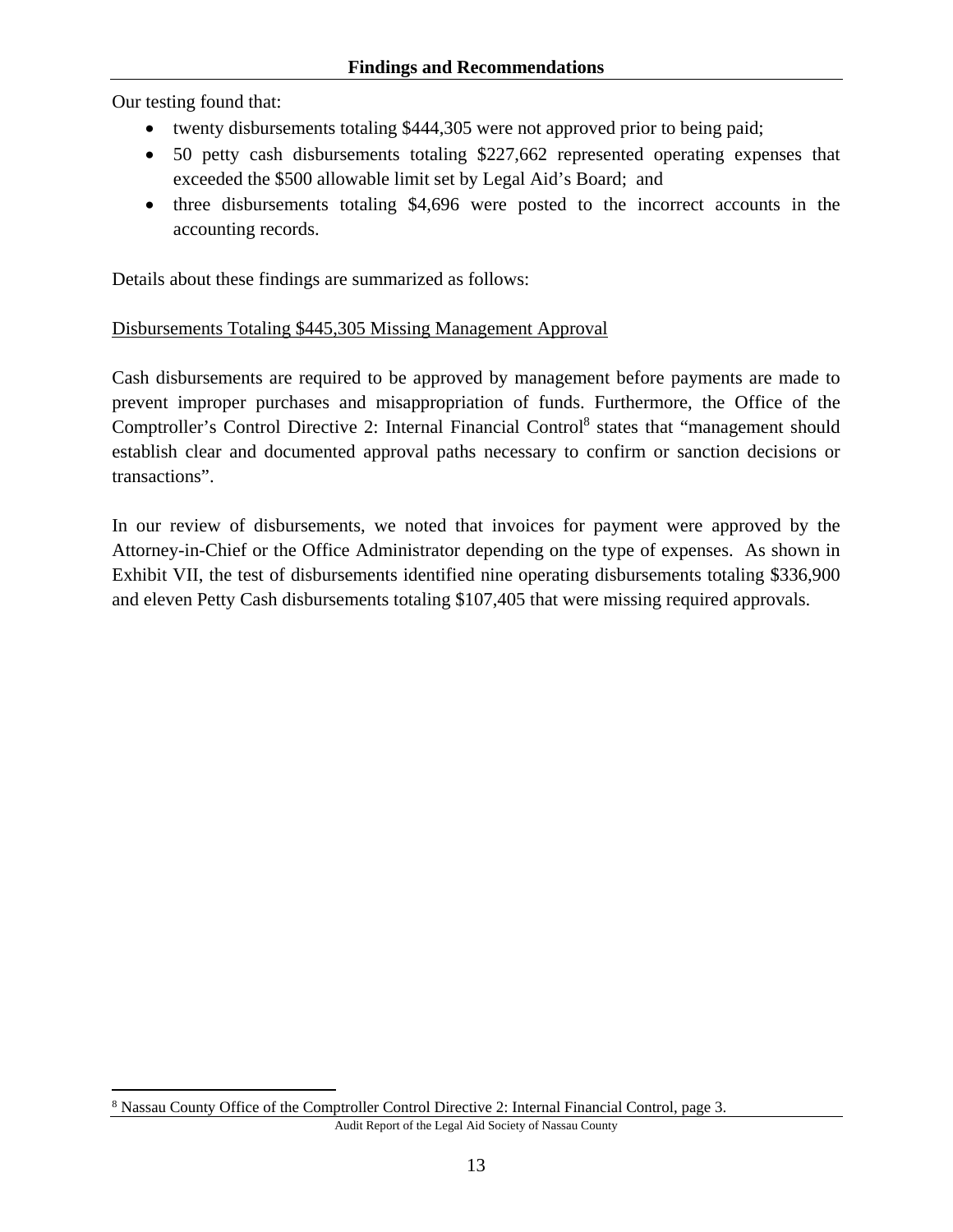#### **Exhibit VII**

#### **Legal Aid Society of Nassau County Operating and Petty Cash Disbursements Missing Management Approval** January 1, 2012 - September 30, 2015

| Date               | Type       | <b>Vendor Name</b><br>Amount |              |
|--------------------|------------|------------------------------|--------------|
| 01/01/12           | Operating  | The Hartford                 | 11,304<br>S  |
| 01/26/12           | Operating  | GE Capital-lease             | 3,616        |
| 03/20/13           | Operating  | MetLife                      | 100,000      |
| 05/31/13           | Operating  | AXA Equitable                | 1,200        |
| 05/31/13           | Operating  | T. Rowe Price                | 2,069        |
| 07/01/13           | Operating  | MetLife                      | 125,000      |
| 07/25/13           | Operating  | MG Trust Co. (Expert Plan)   | 39,883       |
| 12/27/13           | Operating  | MetLife                      | 50,000       |
| 02/06/14           | Operating  | Everyone's Computer Expert   | 3,828        |
| Subtotal           |            |                              | \$336,900    |
| 04/11/12           | Petty Cash | Oxford Health Plans          | S<br>66,804  |
| 06/18/12           | Petty Cash | Earthlink Business           | 1,287        |
| 02/19/13           | Petty Cash | Nassau County Treasurer      | 6,114        |
| 07/22/13           | Petty Cash | Dr. Lone Thanning            | 5,000        |
| 01/01/14           | Petty Cash | The Hartford                 | 14,117       |
| 04/03/14           | Petty Cash | American Express             | 1,514        |
| 07/17/14           | Petty Cash | Swan Club (Note 1)           | 6,500        |
| 12/12/14           | Petty Cash | Kasey's (Note 1)             | 3,102        |
| 01/08/15           | Petty Cash | Optimum-Cablevision          | 879          |
| 07/20/15           | Petty Cash | American Express             | 1,004        |
| 08/19/15           | Petty Cash | American Express             | 1,084        |
| Subtotal           |            |                              | 107,405<br>S |
| <b>Grand Total</b> |            |                              | \$444,305    |

Source: Operating and Petty Cash Check Registers.

Note 1: The Swan Club and Kasey's represent office parties. The Attorney-in-Chief stated that office parties were paid out of petty cash and are reimbursed by staff and members of the Board who attended the office functions.

#### Operating Expenses Totaling \$227,062 Paid From the Petty Cash Account Circumvented Internal Controls

The Petty Cash bank account was established by the Legal Aid Society Board on November 14, 2006 with a maximum limit of \$500, to be used for such items as subpoena fees, client birth certificates and other time-sensitive documents that must be obtained immediately.

Our review of the Petty Cash check register found that the Petty Cash account was used improperly to pay recurring and non-recurring operating expenses (insurance, internet/telephone, computer software, office parties) and other expenses totaling \$227,662 (or 94% of total Petty Cash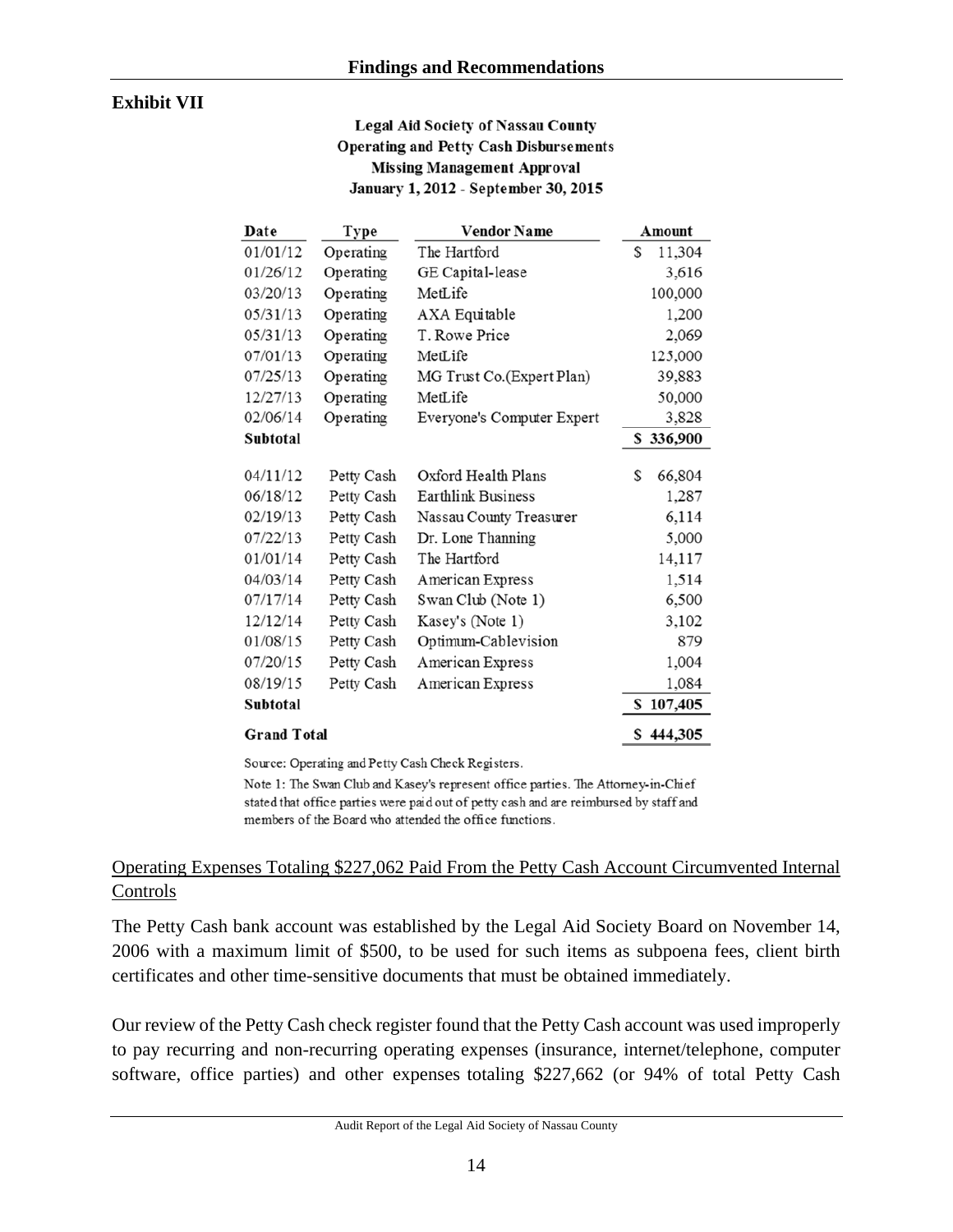disbursements) that by-passed the Board's approval process and/or exceeded the allowable Petty Cash limit of \$500.

Exhibit VIII shows the detail payments identified during our testing that were made from the Petty Cash account for operating and other expenses over the authorized limit of \$500.

## **Exhibit VIII**

| <b>Description</b>                          | 2012          | 2013          | 2014          | 2015         | <b>Total</b>  |
|---------------------------------------------|---------------|---------------|---------------|--------------|---------------|
| <b>Insurance Health</b>                     | \$<br>135,560 | $\mathcal{S}$ | <sup>\$</sup> | $\mathbb{S}$ | 135,560<br>\$ |
| Insurance Workmen Comp                      | 1,000         | 12,522        | 16,962        |              | 30,484        |
| Office Party                                | 2,000         | 1,391         | 10,102        |              | 13,493        |
| Cable/Internet/Telephone                    | 4,599         | 5,001         | 877           | 2,638        | 13,115        |
| Medical Expert                              |               | 9,800         | 800           |              | 10,600        |
| <b>Nassau County Treasurer</b>              | 1,559         | 6,114         | 1,183         |              | 8,856         |
| Software, Upgrades, Seminars, etc.          |               | 824           | 2,993         | 2,088        | 5,905         |
| Pension                                     | 2,100         |               | 1,660         |              | 3,760         |
| <b>Transit Flex Plan</b>                    | 2,405         |               |               |              | 2,405         |
| Insurance Liability/Malpractice             |               | 1,281         | 500           |              | 1,781         |
| <b>Staff Mileage</b>                        | 552           | 563           |               |              | 1,115         |
| Office Supplies                             |               |               |               | 588          | 588           |
| <b>Total Operating Paid from Petty Cash</b> | 149,775<br>\$ | \$<br>37,496  | \$<br>35,077  | \$<br>5,314  | 227,662       |
| Number of Checks $\Rightarrow$ \$500        | 16            | 15            | 13            | 6            | 50            |
| <b>Total of All Petty Cash Payments</b>     | 153,796<br>\$ | \$<br>40,713  | \$<br>39,669  | \$<br>7,871  | \$242,049     |
| % Used for Operating Expenses               | 97%           | 92%           | 88%           | 68%          | 94%           |

#### **Legal Aid Society of Nassau County Detail Petty Cash Payments for Operating and Other Expenses => \$500 January 1, 2012 - September 30, 2015**

Source: Petty Cash Check Registers.

 $\overline{a}$ 

The practice of using Petty Cash to pay operating expenses or other expenses over the authorized limit is not in compliance with the Nassau County Office of the Comptroller Control Directive 1: Petty Cash Accounts.<sup>9</sup>

The Directive states Petty Cash accounts, under no circumstances, may be used for the recurrent monthly expenditures, payment of purchase orders and personal loans of any nature. The guidelines also state individual purchases must not exceed the allowable limits unless authorized.

We also noted that the signatory on the account is the Attorney-in-Chief who is also one of the individuals who approves invoices for payment. As a result, there is a lack of segregation of duties and a weakness in internal controls when operating payments are paid from the Petty Cash account.

Audit Report of the Legal Aid Society of Nassau County <sup>9</sup> Nassau County Office of the Comptroller Control Directive 1: Petty Cash Accounts dated May 13, 2011 page 5.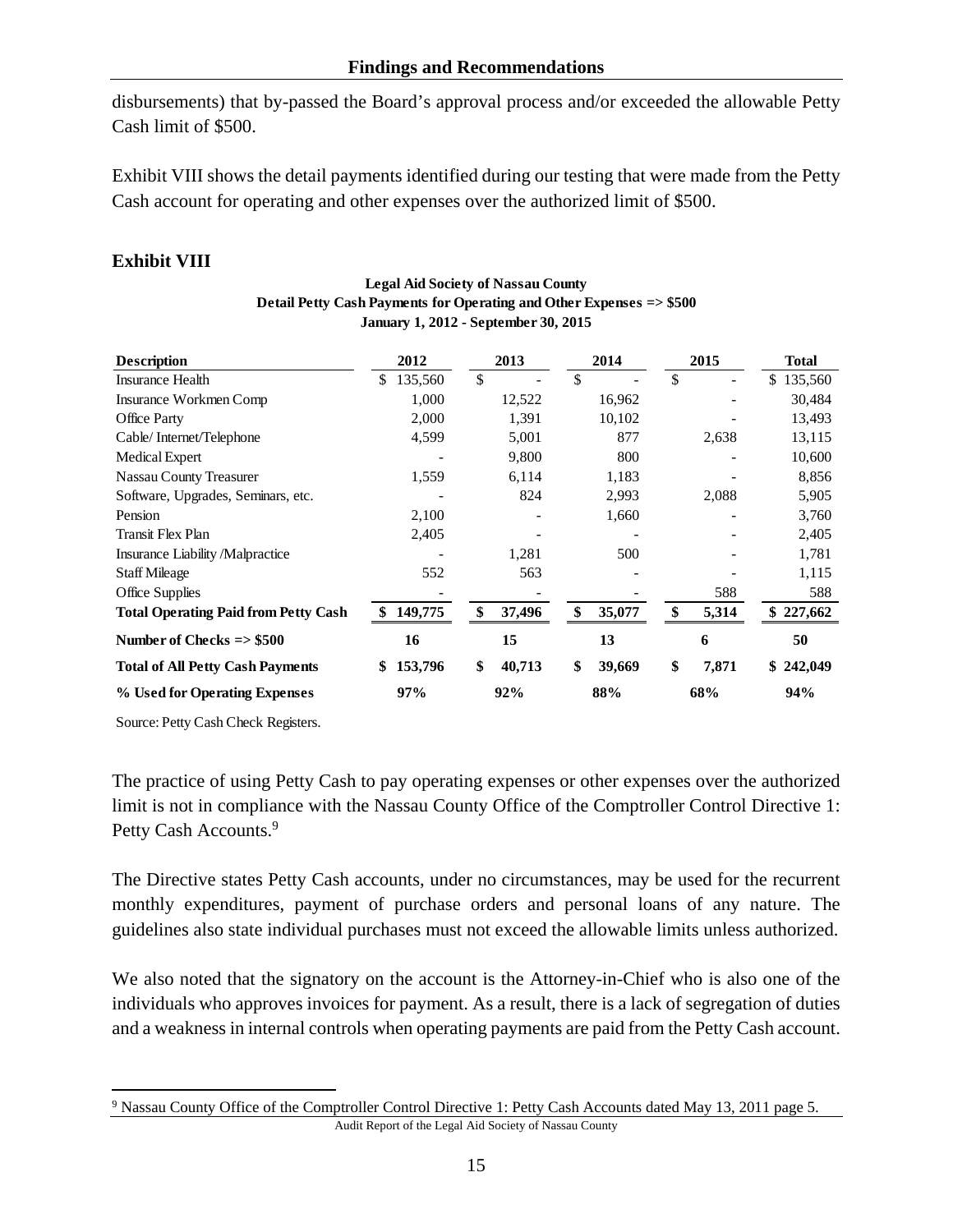#### **Findings and Recommendations**

The Directive states that it is imperative that the account functions be adequately distributed and no single employee should be responsible for all aspects to prevent potential misuse of funds.

We were informed that management authorized payments be made from the Petty Cash account to pay operating expenses that had to be paid immediately to avoid late charges when the Board President and Treasurer were not available to sign and approve checks from the operating account. The Attorney-in-Chief affirmatively stated the Board was aware of this practice and the purpose of the Petty Cash account.

He also stated office parties are paid for with checks issued from the Petty Cash account and are reimbursed from deposits from monies paid by staff, management and members of the Board who attended the office functions. We tested three Petty Cash disbursements for office functions totaling \$11,602 from our test sample in 2012 and 2014, and found deposits of \$11,550 applied to these payments resulting in balance owed to Legal Aid of \$52.

It is important that Petty Cash is only used to pay for time sensitive documents within the dollar threshold limit and not for operating expenses and office parties, to ensure there are controls over the cash disbursement process to prevent misappropriation of funds. Operating expenses should be paid from the operating bank account and approved by management and the Board before payment is made.

### Disbursements Totaling \$4,696 Were Classified Incorrectly in the Accounting Records

Our test of the 44 operating and twelve Petty Cash disbursements found that two operating disbursements in 2015 for printers and computer software totaling \$3,182, were improperly classified as stationery and office maintenance and one Petty Cash disbursement of \$1,514 in 2014 for computer software was improperly classified as office maintenance in the accounting records. As a result of the misclassification, the actual cost, when compared to the budgeted cost for these expenses, would be incorrectly reported in the Legal Aid accounting records. The Petty Cash disbursement of \$1,514 is over the \$500 authorized limit which is discussed above.

It is important that there is management oversight to review entries recorded in the accounting records to ensure all financial information is accurately and properly reported to prevent any reporting misstatements from occurring.

### **Audit Recommendation(s):**

We recommend that the Legal Aid Society:

a) implement a supervisory review and approval of all disbursements and postings to accounting records to ensure all required approvals are obtained prior to payment and the payments are posted to the appropriate account in the financial records;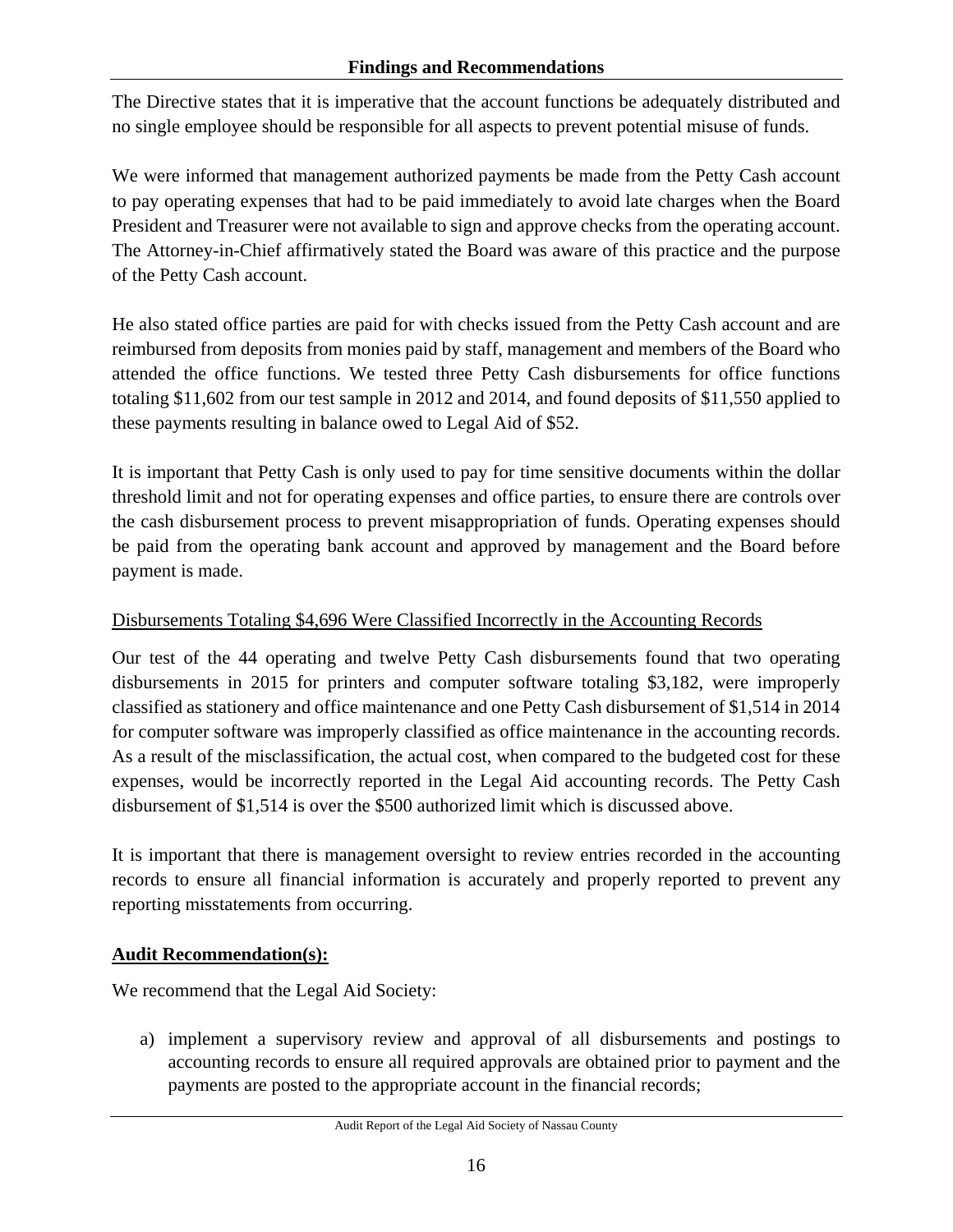- b) take the necessary steps to ensure that operating expenses are always paid from the operating account and approved by management and the Board; and
- c) take the necessary steps to ensure that Petty Cash funds are only used for purchases of time sensitive items that do not exceed the \$500 limit established by the Board.

### **Audit Finding:**

## **(4) Standard Cash Controls Designed to Prevent or Detect Possible Errors or Irregularities Were Not Found**

During our review of cash disbursements and bank reconciliations, auditors noted a lack of standard cash controls. The auditors found the use of non-sequential numbered checks, the lack of detail support for bank reconciliations, no requirement to document the reason why checks were voided or to retain the voided checks, and no investigation of stale dated checks totaling \$58,290.

The importance of these standard controls are as follows:

- The use of, and accounting for, sequentially numbered checks is important to prevent and detect the unauthorized use of bank accounts and missing checks.
- Detail support for bank reconciliations is necessary for validating the accuracy of the reconciliations, identify inconsistences and perform any required follow up.
- Retention of voided checks guards against the improper use of information on the face of check or of the check itself.
- Investigation of stale dated checks could reduce future stale dated checks in similar situations, or to the same payee, and helps to ensure compliance with escheatment regulations.

Legal Aid maintains three operating bank accounts (Operating, Payroll and Special (fund transfers between accounts)) and a Petty Cash account. Monthly bank reconciliations are performed for all accounts. In addition, there are two bank accounts that are not recorded on the general ledger, the Escrow and Pension Trust accounts. The Escrow bank account is used for monies collected from defendants and disbursed to beneficiaries through court orders. The Pension Trust account is used to pay pension benefits to retirees and is considered a separate entity and not part of the Legal Aid Society's assets. Monies in this account are held in trust for employees of the Legal Aid Society according to the outside accountant.

## **Accuracy of Bank Reconciliations Could Not Be Tested Because Detail Support Documents Were Not Maintained**

Audit Report of the Legal Aid Society of Nassau County Our review revealed that the Operating and Petty Cash bank reconciliations were performed monthly by the Finance Administrator; however, the detailed information to support the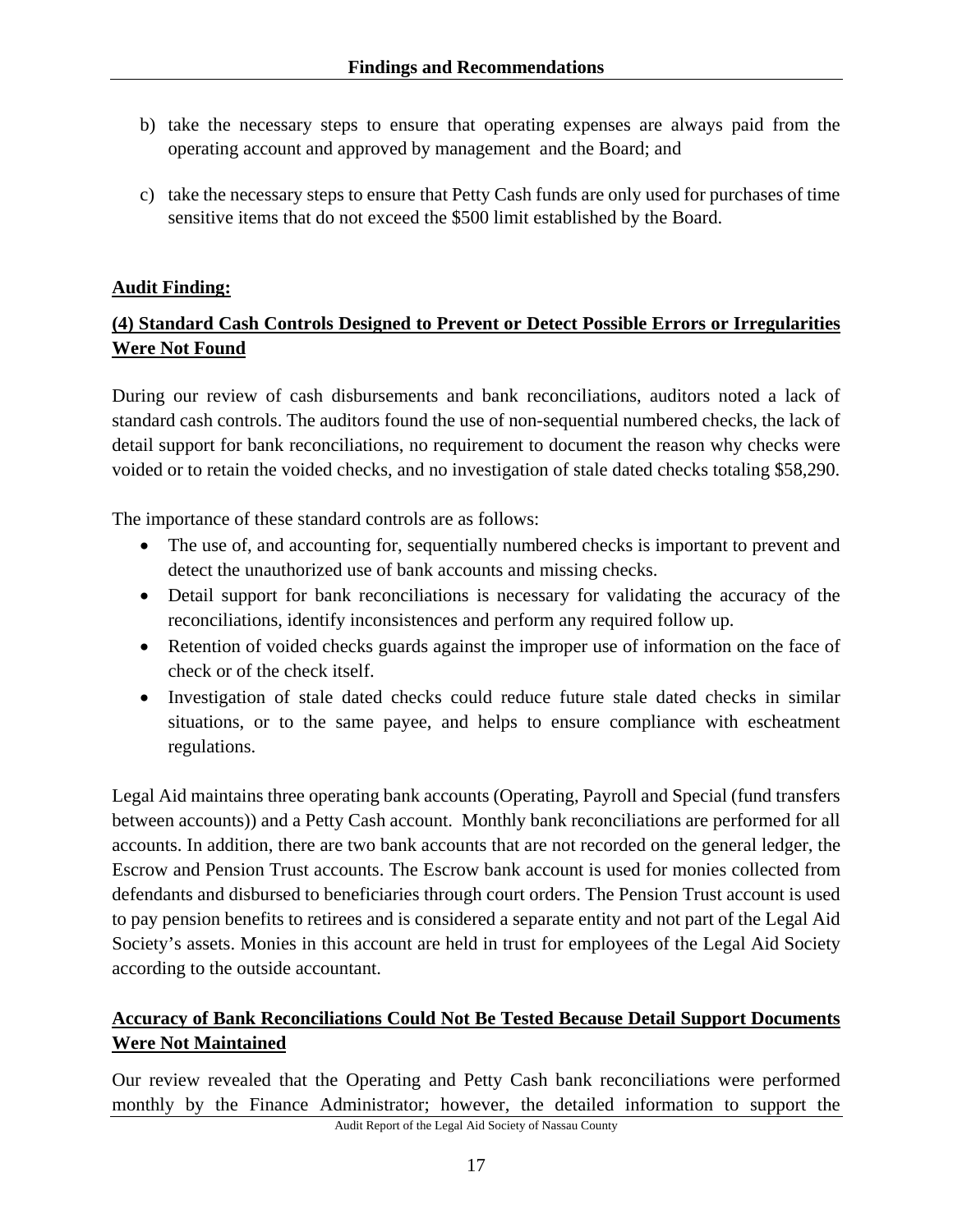reconciliations were not retained from January 1, 2012 through July 31, 2015.<sup>10</sup> This detailed information is considered part of the bank reconciliations and in its absence, the auditors could not verify whether the reconciliations were performed properly for this period should have been maintained.

The detail information not retained included the outstanding check listing, support for deposits in transit and the list of reconciling items. After informing the Finance Administrator of our findings, the Society commenced printing and retaining the detail bank information, beginning with the month ending August 31, 2015.

We also noted the summary reconciliations for all bank accounts were not dated and signed by the preparer and approved by management as required by the New York State Accounting System User Procedures Manual - Guide to Financial Operations ("NYS Guide")<sup>11</sup>.

The following summarizes the audit work performed:

### **Stale Dated Checks Over One and Three Years Old**

Our review of the reconciling items, as of September 30, 2015, found there was no evidence that stale dated checks over one year old were investigated and resolved or escheated to New York State in accordance with the Abandoned Property Law.12

Further, the NYS Guide states, "A critical element of the reconciliation process is the resolution of differences. Differences should be identified, investigated, and explained - corrective action must be taken."13 Exhibit IX summarizes the stale dated checks by bank account and shows that most of the stale dated checks were issued from the Escrow Account.

 $\overline{a}$ 

 $10$  The operating bank reconciliation for August 31, 2015 was missing the detail for cleared and new checks issued and the deposit listing. The August 31, 2014 had the detail reconciliation information.

<sup>&</sup>lt;sup>11</sup> Guide to Financial Operations, Section XIV. 4. C. - Special Procedures – Agency Bank Accounts – Bank Account Reporting and Reconciliations, Revised  $09/14/15$ .

<sup>&</sup>lt;sup>12</sup> The Laws of New York, Abandoned Property, Article 6,  $§600(c)$ .

<sup>&</sup>lt;sup>13</sup> New York State Accounting Systems User Procedures Manual, Guide to Financial Operations, Section XIV. 4.C.-Special Procedures – Agency Bank Accounts – Bank Account Reporting and Reconciliations, Revised 09/14/15.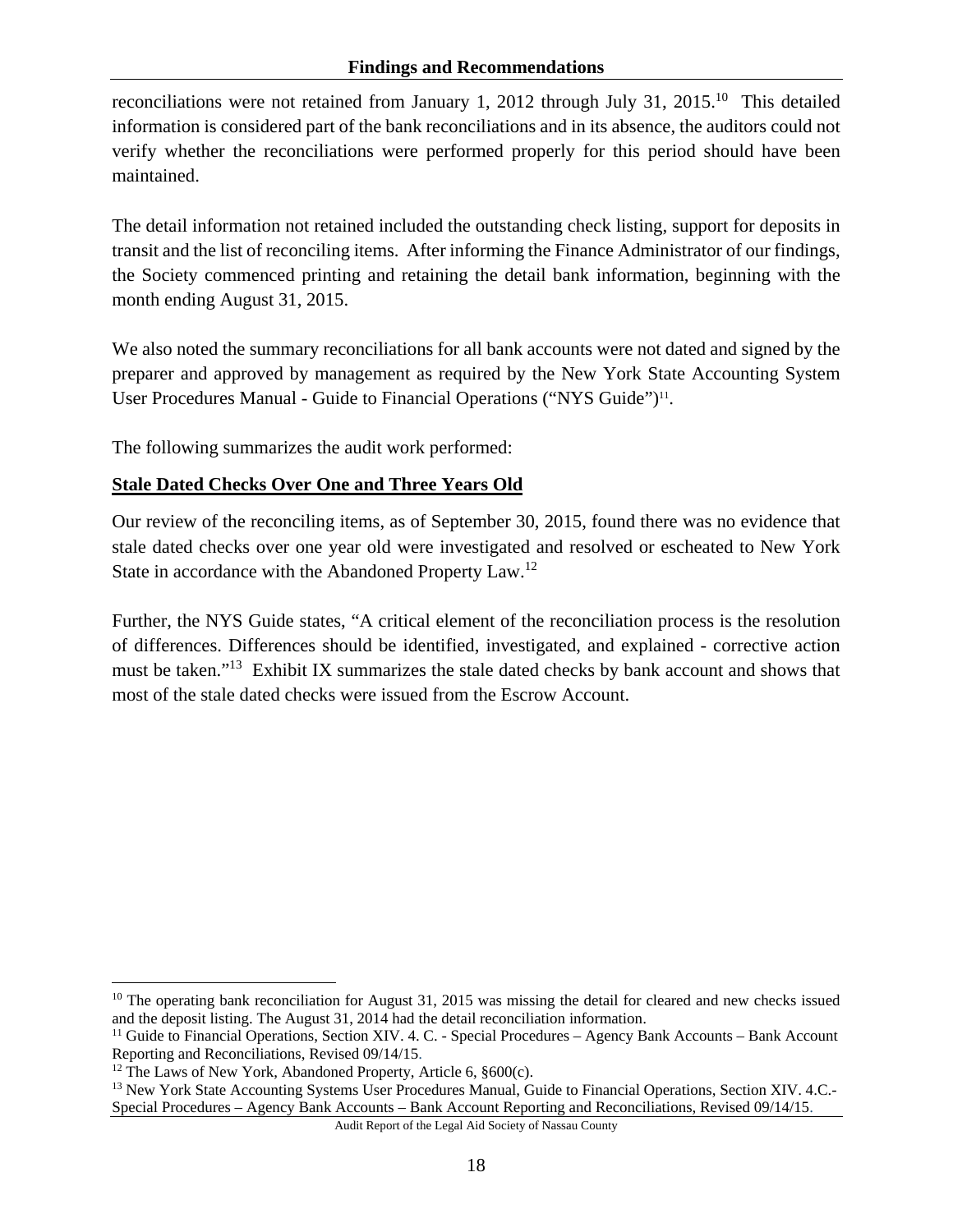## **Exhibit IX**

**Year Check**

#### **Legal Aid Society of Nassau County Amount of Outstanding Checks As of September 30, 2015**

| Teal Chech<br><b>Issued</b> | <b>Operating</b> |    | <b>Petty Cash</b> | <b>Escrow</b> |
|-----------------------------|------------------|----|-------------------|---------------|
| <b>2010</b>                 | \$               | \$ | $\overline{a}$    | \$<br>37,540  |
| 2011                        |                  |    | 45                | 2,503         |
| 2012                        | 121              |    | 49                | 4,513         |
| 2013                        | 141              |    | 120               | 4,819         |
| 2014                        | 36               |    | 125               | 8,280         |
| <b>Total</b>                | 297              | ٠D | 339               | \$<br>57,654  |

Source of Data: Bank Reconciliation as of 9/30/2015.

Note: Outstanding escrow checks over 3 years old total \$44,556.

According to the Attorney-in-Chief, the disposition of the stale dated checks in the escrow account has to be decided by court orders from a judge; and Legal Aid cannot request the necessary court orders without evidence of the research performed. The portion of the escrow checks in Exhibit IX that were over three years old totaled \$44,556.

When the auditors inquired about the reason the stale dated checks were not resolved, the Attorneyin-Chief stated that, with the assistance of the Nassau County District Attorney's Office, attempts were made to return the monies held in escrow by contacting the beneficiaries and defendants. The Attorney-in-Chief also stated many of the persons could not be located because they moved and the contact numbers were no longer valid. The auditors requested proof to support Legal Aid's efforts to locate the beneficiaries and defendants; however, the only documentation provided was a letter dated January 6, 2016 from the Attorney-in-Chief to the District Attorney asking for the District Attorney's general assistance in locating and returning monies owed to the beneficiaries.

## **Voided Checks Were Not Retained and the Reason for Each Voided Check Was Not Documented**

During our review of the check registers from January 1, 2012 to September 30, 2015, we found a total of 75 voided checks in the Operating and Petty Cash bank accounts that were discarded and the reasons for the void checks were not noted in the accounting records as required by the contract between Legal Aid and the County. It is important that accounting records are retained for six years as required by the contract including voided checks and the reasons for the voids are noted to ensure checks are not misused and to safeguard assets.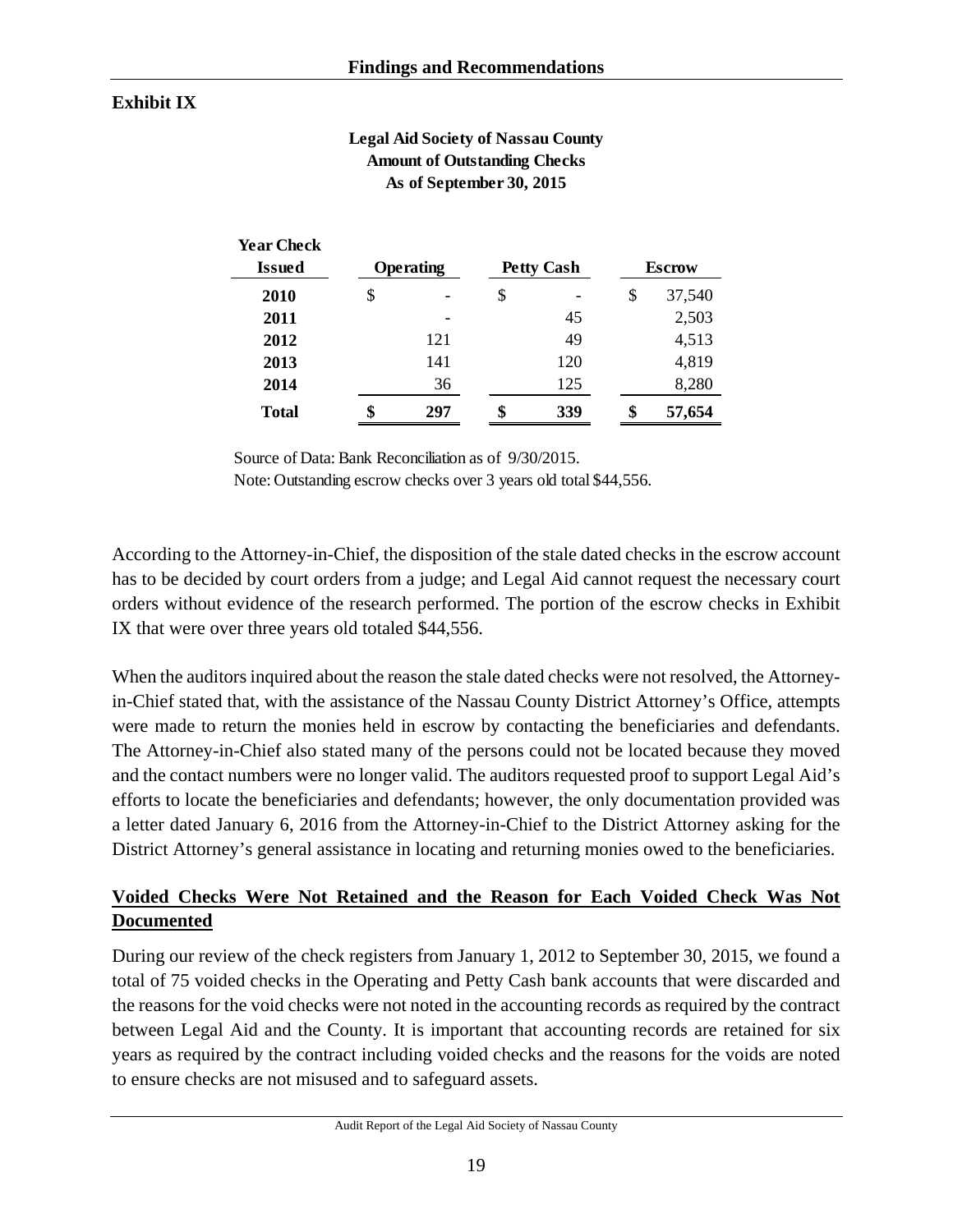The contract requires that accounting records be retained for six years and available for review. Exhibit X shows that there were 65 Operating and 10 Petty Cash voided checks that were not retained. We examined the check registers for the voided checks that were missing and compared the checks numbers to the bank statements and found none of the checks had been paid.

### **Exhibit X**

**Legal Aid Society of Nassau County Number of Voided Checks Not Retained January 1, 2012 - September 30, 2015**

| Year Check    | Operating     | <b>Petty Cash</b> |
|---------------|---------------|-------------------|
| <b>Issued</b> | <b>Checks</b> | <b>Checks</b>     |
| 2012          |               |                   |
| 2013          | 24            |                   |
| 2014          | 28            |                   |
| 2015          | 6             |                   |
| Total         | 65            | 10                |

Source of Data: Check Registers.

#### **Checks Issued Out of Sequence**

Our review of the check registers from January 1, 2012 to September 30, 2015 identified 134 checks from the Operating and five checks from the Petty Cash bank account that were issued out of sequence. There was no evidence that a control procedure exists that requires the individual who prints checks to verify that the checks numbers used are in sequential order. It is important that the checks be issued in numerical order and each number is accounted for in order to prevent misuse of assets. The preparer did not check the previous check number used to ensure check numbers are issued in sequential order. This should have been caught when the reconciliation was performed. At that time, all missing check numbers should have been investigated and the reasons for the missing checks documented.

Exhibit XI, shows the number of checks issued out of sequence from January 1, 2012 to September 30, 2015.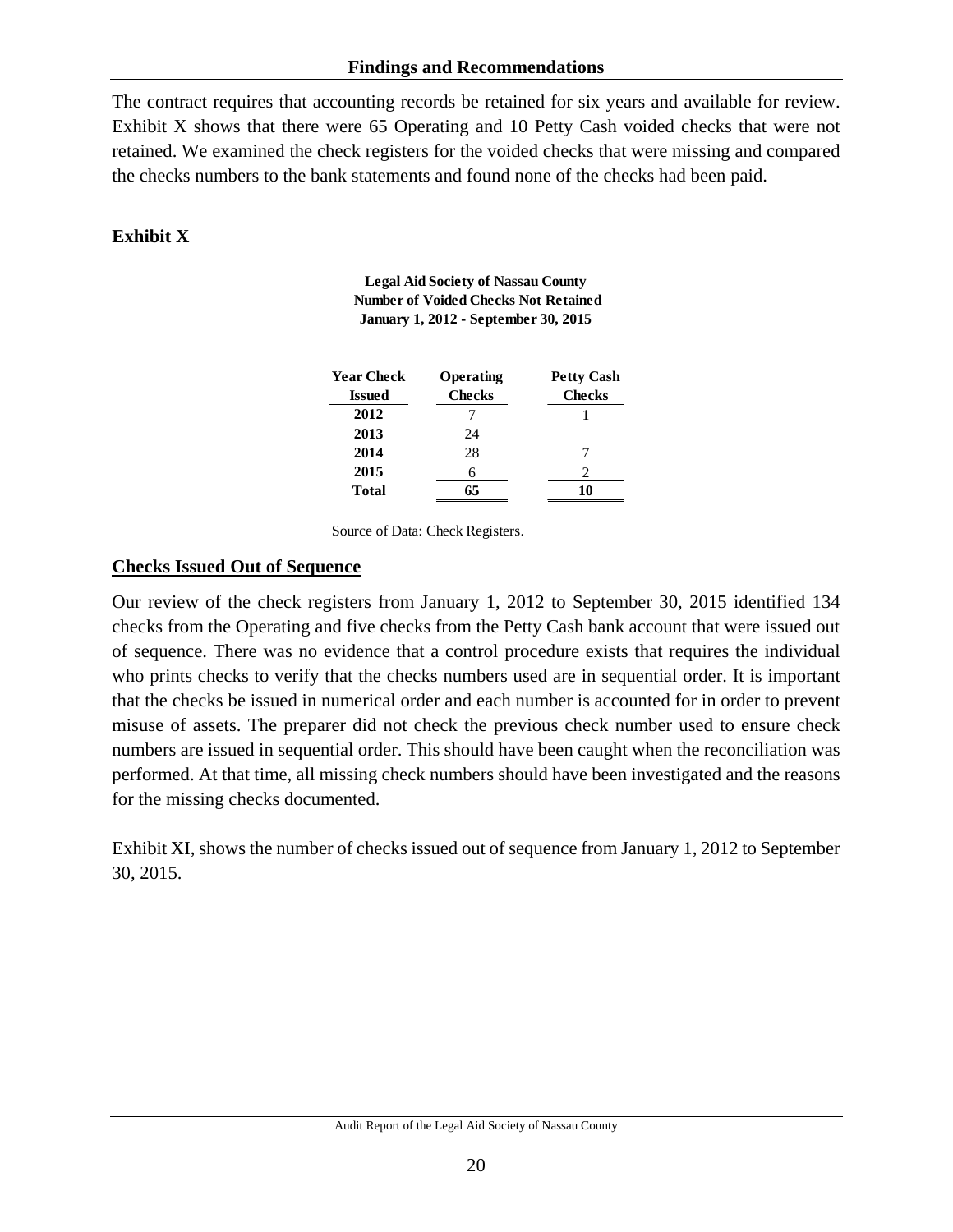### **Exhibit XI**

**Legal Aid Society of Nassau County Number of Out of Sequence Checks January 1, 2012 - September 30, 2015** 

| Year Check   |           |                   |
|--------------|-----------|-------------------|
| Issued       | Operating | <b>Petty Cash</b> |
| 2012         | 13        |                   |
| 2013         | 41        |                   |
| 2014         | 42        | 3                 |
| 2015         | 38        |                   |
| <b>Total</b> | 134       |                   |

Source of Data: |Check Registers.

#### **Audit Recommendation(s):**

We recommend that the Legal Aid Society:

- a) retain bank reconciliations with supporting detail information signed by preparer and supervisor to ensure reconciliations are monitored and maintained;
- b) investigate checks outstanding over one year;
- c) create an escheatment process for uncashed checks over three years and determine whether the monies are to be remitted to the New York State Comptroller as required by the New York State Abandoned Property Law; The investigation should include attempts to locate and return monies owed to the designated beneficiaries on the uncashed outstanding checks and to determine whether the unclaimed funds in the escrow account are to be escheated to the New York State Comptroller;
- d) retain and document reasons for void checks as required by the contract;
- e) establish control procedures to issue checks in sequential order by implementing a computer process that will automatically generate sequential numbers on the checks at the time of printing; and
- f) account for all issued checks including voided checks.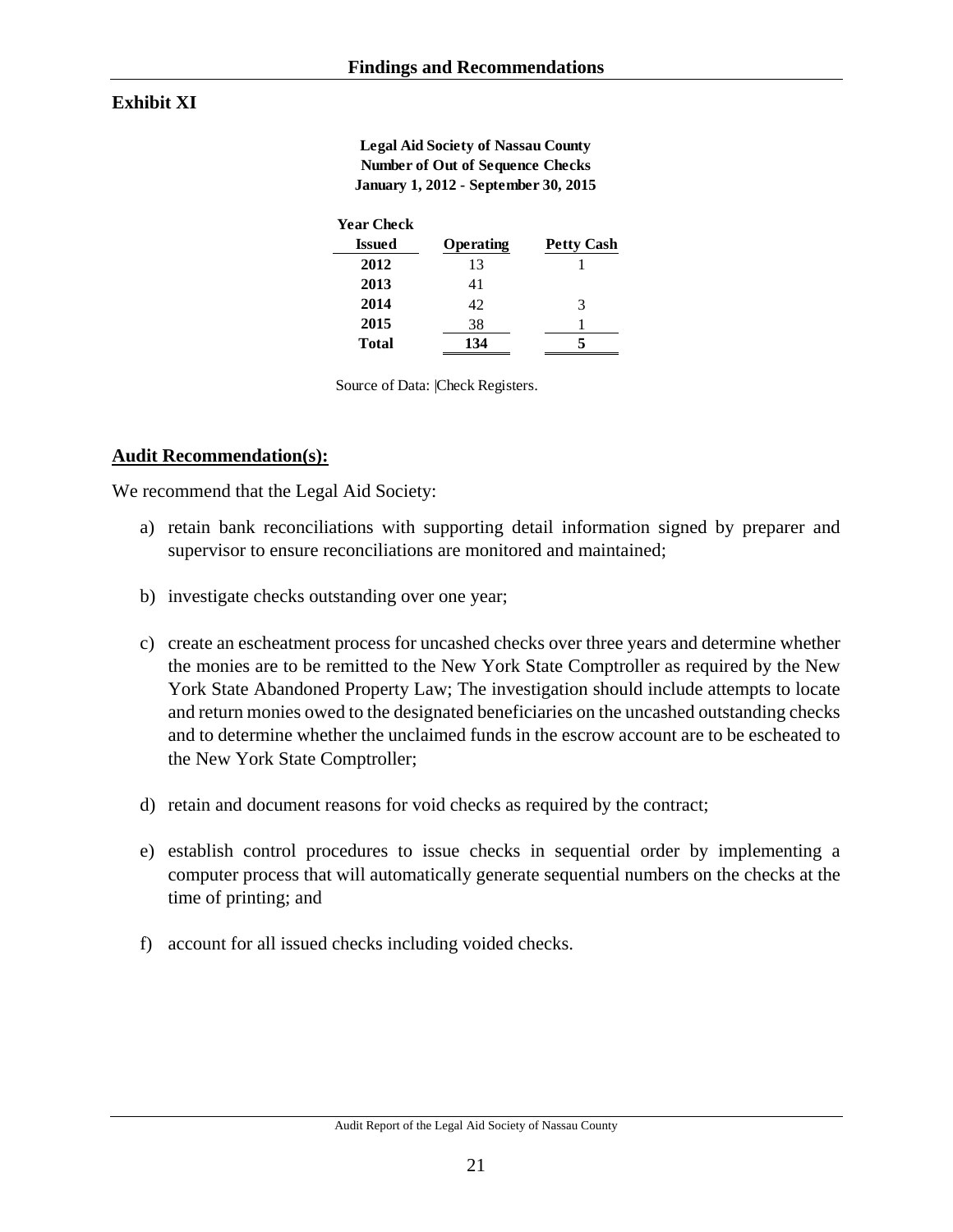### **Audit Finding**

### **(5) One Contract Requirement Does Not Conform With Current Law and Another Requirement Was Not Adhered To By Legal Aid**

Our review revealed that page 3 of the County contract requires Legal Aid to make a diligent inquiry and, where appropriate, seek the aid of the court to determine the financial ability of persons to pay for any legal assistance. However, the responsibility for determination in Nassau County currently resides with the judges and not Legal Aid.

The audit also found that Legal Aid does not provide the salary, fringes and other benefits by position for each employee on a quarterly basis as required in Section 4(b) of the contract.

#### Determining Eligibility for Legal Aid Services

The Attorney-in-Chief stated that the Legal Aid Society used to obtain and review financial statements from defendants and made recommendations to the court judge who ultimately decided whether the defendant could not afford counsel. Then, a County Defendant Counsel Screening Bureau ("Bureau") was established by the Office of the Commissioner of Accounts to be more effective in screening out ineligible applicants. In the early 1980's, the Bureau was disbanded by the County Executive's Office due to budget cuts and the responsibility for screening was given to the court judges. The Attorney-in-Chief believes the contract language was not revised to reflect this change. He stated it has always been the case that judges, and not Legal Aid or the Bureau, made the final determination on financial eligibility.<sup>14</sup>

Per the former Attorney-in-Chief of Legal Aid, a person that is accused of committing a crime in the County is arraigned and asked to complete a questionnaire.15 This is currently done in court with the assistance of an intern or paralegal from Legal Aid. The judge ultimately decides whether to assign a legal aid attorney to the case. The questionnaires are retained by the courts and are not provided to Legal Aid.

The questionnaires in use at the District and County courts and the financial affidavit used by Family Court varies from court to court and only include questions to obtain such information as name, employment status, income, marital status, number of dependents, own or rent residence or own a vehicle, etc.

 $\overline{a}$ 

<sup>14</sup> See People v. McKiernan, 84 NY 2d 915 (1994).

<sup>&</sup>lt;sup>15</sup> Assignment of a Lawyer questionnaire is used in District and County court and Financial Affidavit in Support of Request for a Court Appointed Attorney questionnaire is used in Family Court.

Audit Report of the Legal Aid Society of Nassau County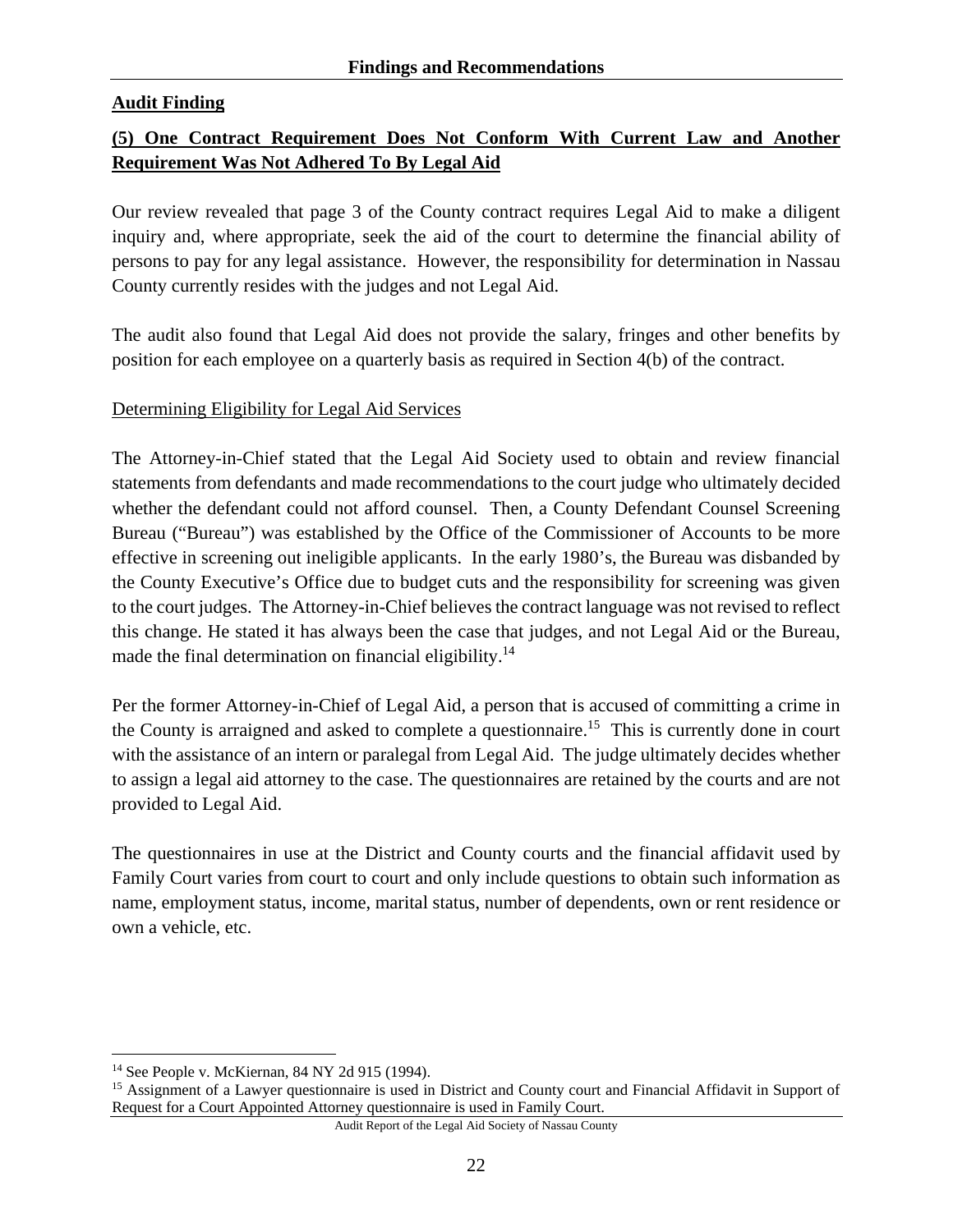The questionnaires do not solicit information such as:

- the client's address,
- date of birth,
- citizenship (this is not required for free counsel) Social Security number: and
- the amount of any income from public assistance.

We were informed that the information on the questionnaires is not verified for accuracy by the court, except in family court alimony cases. We noted that documents such as W-2's, bank statements and/or tax returns are not required to support the information provided on the questionnaires, except in Family Court, where two years' tax returns are required.

The lack of complete and verified client data and uniform standards increases the risk that legal aid services may be provided to individuals with the ability to pay.

### Comparison with Other NY Counties Eligibility Determination Practices

We determined that in other counties, such as Oneida, Monroe and Onondaga<sup>16</sup>, the eligibility screening for legal assistance has been delegated to each county, using the Federal Poverty Guidelines as the criteria for eligibility. We noted the following:

- The questionnaires used by Oneida and Monroe County Public Defender's Office ask some additional questions such as date of birth, Social Security number, address, gender, citizenship and public assistance.
- Oneida and Monroe Counties do not obtain documents to support the questionnaires such as W-2's, bank statements and tax returns.
- One county stated there is "no time for all that and our clients are not great record keepers."
- Onondaga County's Legal Aid Society requires documents to support proof of eligibility when handling divorces and landlord/tenant evictions.
- The three counties are responsible to work with clients to complete questionnaires that are used to determine whether a client is eligible for legal counsel.

## New York State Office of Indigent Legal Services to Establish Standardized Procedures and Criteria for Eligibility

The Executive Law Section 832<sup>17</sup>, requires the New York State Office of Indigent Legal Services ("ILS") to establish the criteria and procedures to guide courts in determining whether a person is eligible for representation.

<sup>1</sup> <sup>16</sup> Onondaga handles divorces and landlord/tenant eviction cases and Appeals, Parole and Extradition are assigned by the court. Misdemeanors and Criminal cases are handled by 18b Attorneys. 17 Laws of New York, Article 30 – Indigent Legal Services, Sections 832 and 833.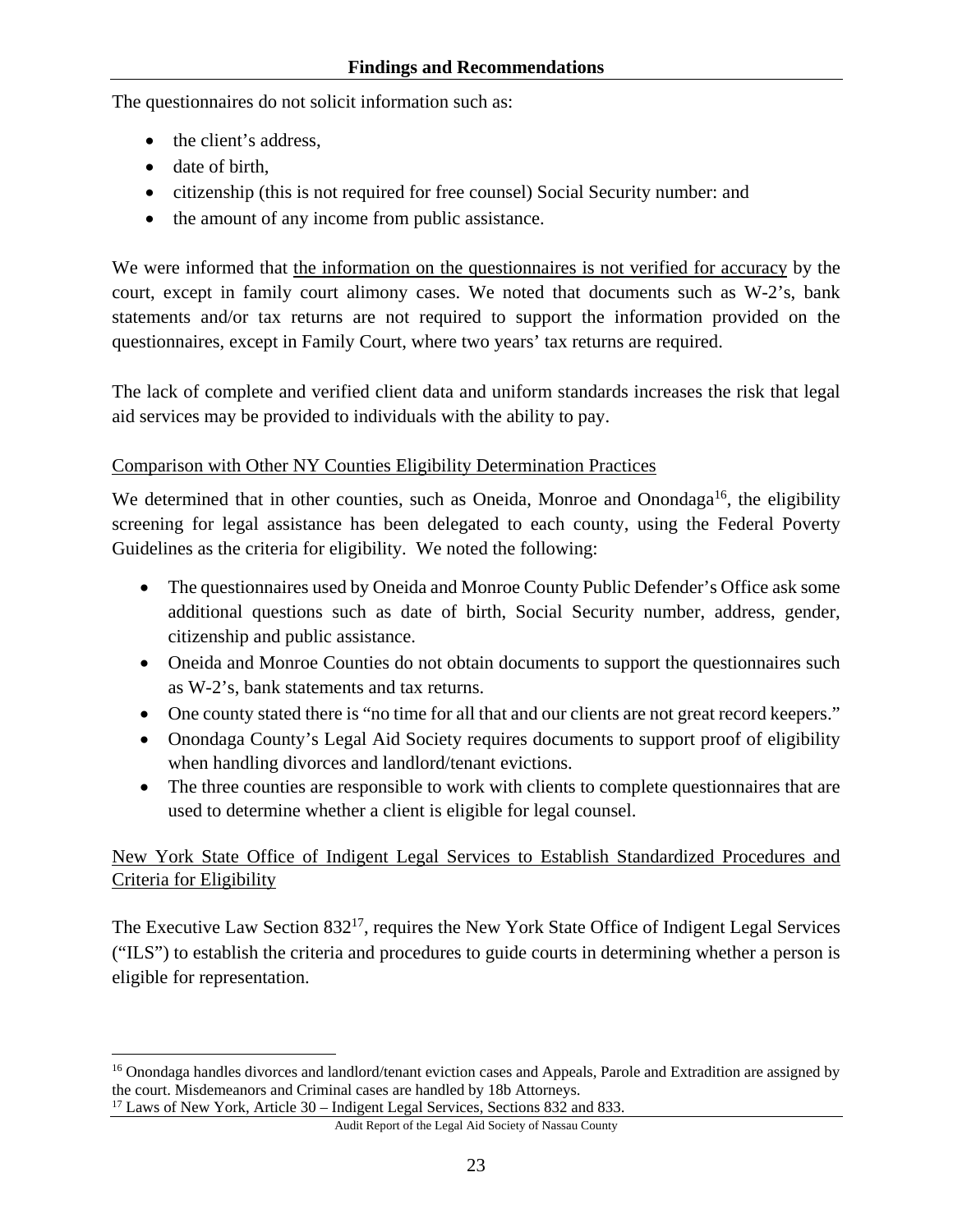The ILS conducted a series of public hearings and established criteria, procedures, and model forms for use by the courts to determine eligibility for mandated legal representation in criminal and family court proceedings $18$ .

### Noncompliance with Quarterly Financial Reporting Requirement

Our review revealed Legal Aid does not provide financial reports on a quarterly basis. Such reporting is needed to demonstrate that each salary line item includes fringes and other benefits by position to reflect the total compensation for each employee. The contract requires that this level of data be provided quarterly to OMB, the Comptroller's Office and the Nassau County Legislature. The quarterly reporting helps to monitor whether each salary line expense is in compliance with the budget amounts. We were informed by the Attorney-in-Chief that Legal Aid has limited staff and it was not possible to prepare this financial information on a quarterly basis.

#### **Audit Recommendation(s):**

We recommend that:

- a) the Legal Aid Society and the Nassau County Attorney's Office work together to revise the contract requirement on page 3. They should ensure it coincides with the law when stating Legal Aid's role in implementing the Criteria and procedures issued by the New York State Office of Indigent Legal Services for determining Assigned Counsel eligibility; and
- b) the Legal Aid Society comply with Section 4(b) of the contact by providing the salary, fringes and other benefits by position for each employee on a quarterly basis.

### **Audit Finding:**

## **(6) The Prior Audit Recommendation to Properly Account for Assets Purchased with County Funding Has Not Been Implemented**

Our review found that Legal Aid does not have an adequate process to properly account for fixed assets purchased with County funding by Legal Aid. Three different equipment lists were provided by the Office Administrator which were sometimes found to be missing important inventory information such as purchase date, description, cost, inventory tag, location, and if disposed of, the date and method of disposal. Legal Aid's failure to properly maintain complete inventory records was cited in a previous audit report dated August 7, 1996.

 $\overline{a}$ 18 New York State Office of Indigent Legal Services in accordance with Section VI of the *Hurrell-Harring v. State of New York* Stipulation and Order of Settlement and Executive Law §832(3)(c) – Criteria and Procedures for Determining Assigned Counsel Eligibility, April 4, 2016.

Audit Report of the Legal Aid Society of Nassau County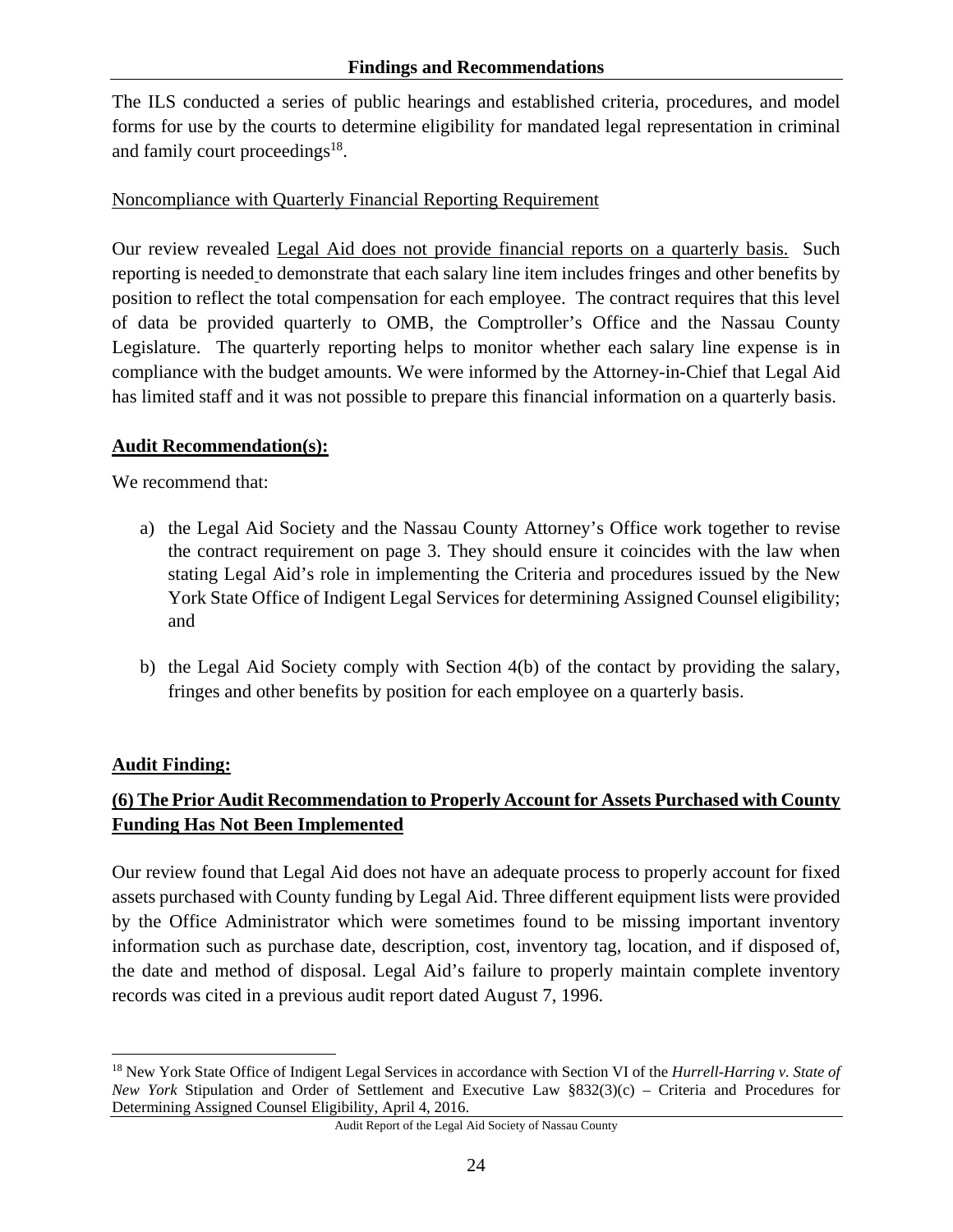An inventory list totaling \$55,109 from January 1, 2012 to September 4, 2015 was prepared by the Office Administrator during our audit since a current inventory list was not being maintained. The inventory list included the date of purchase and the description and cost of the asset, but did not contain the inventory tag numbers, locations or disposal dates, if applicable. The missing information is needed for the inventory records to be complete.

In order to perform inventory observation testing of the computer items, the auditors referred to a service maintenance schedule that included equipment service tag numbers and locations and also more items that had not been included on the list prepared by the Office Administrator. Unfortunately, the service maintenance schedule did not include dates or dollar amounts.

Using the list prepared by the Office Administrator and the service maintenance schedule, the auditors observed the computer equipment and furniture listed below since the items were located in the Legal Aid building where the auditors were working. The items that were located in the courts buildings were not selected for observation.

- 66 desktops and 5 laptops
- 2 servers and 60 printers
- 6 pieces of furniture

Since only the list prepared by the Office Administrator included dollars amounts, the auditors could only dollarize a portion of what they observed as follows: half of the desktops, 5 laptops, 1 server, 15 printers and the 6 pieces of furniture. The amount totaled \$50,802 or 92% of the total dollars shown on the list created by the Office Administrator. The other 8% represented the items that were located off premises in the court buildings.

While performing the inventory observation testing, the auditors observed obsolete computer equipment that was to be donated or taken to a recycling center. An inventory disposal list which included these items was not maintained by Legal Aid.

# **Audit Recommendation(s):**

We recommend that the Legal Aid Society prepare and maintain an accurate inventory listing which reflects the date of purchase, description of item, cost, inventory number, item location and upon disposal, the date and method of disposition.

# **Audit Finding:**

# **(7) A Comprehensive Personnel Manual was not Maintained**

Our review found that Legal Aid does not have a comprehensive up-to-date personnel manual that clearly provides Legal Aid's business and office policies and benefits. Personnel policies provide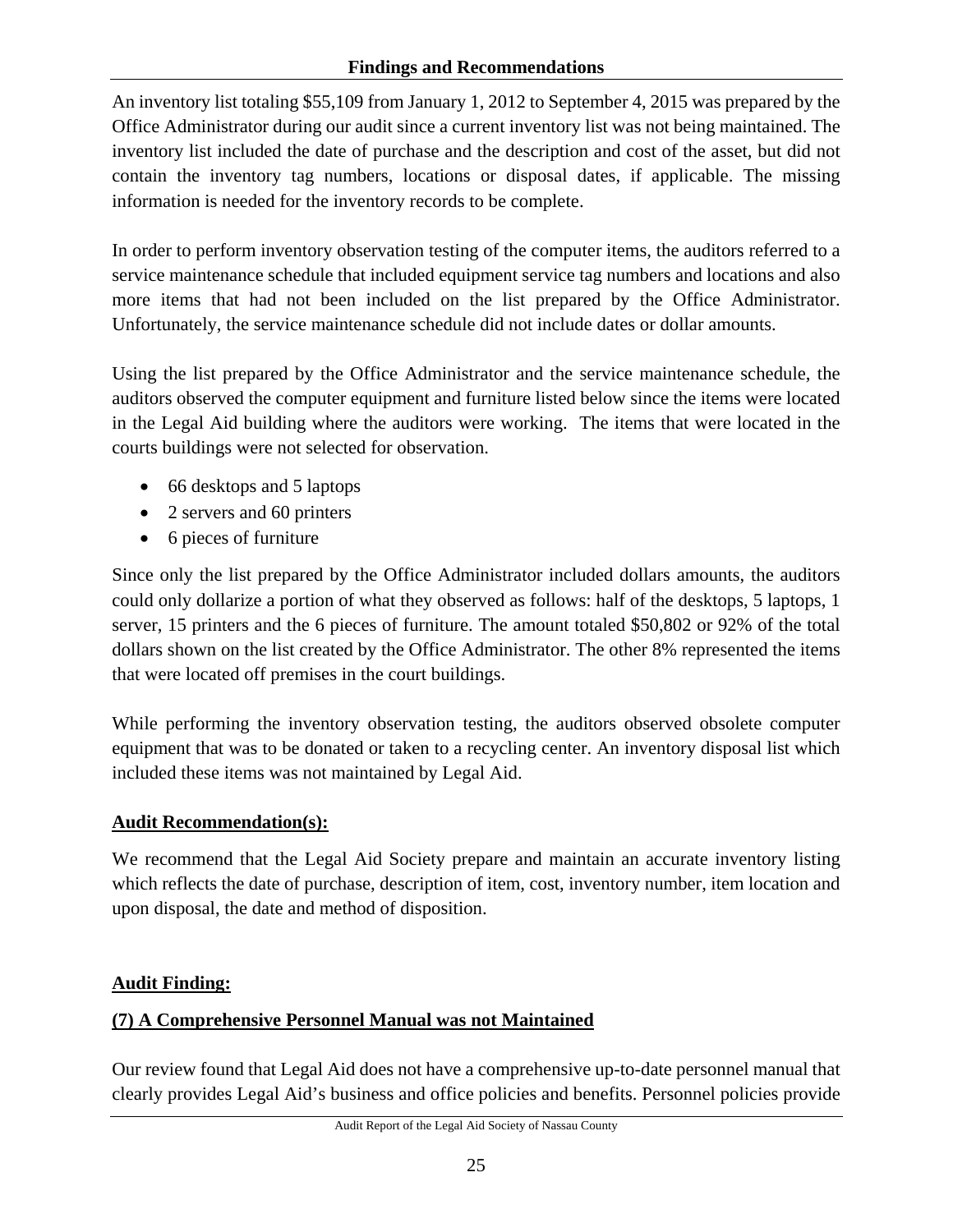a framework for uniform and consistent administration and help implement a consistent approach to management. Further an important aspect of any personnel manual is that it be kept current.

We were provided with a series of memos addressed to the staff regarding employees' compensation, benefits, leave time and office policies; some were not dated.

Specifically, there was no comprehensive personnel manual which covered the following:

- business policies including Legal Aid's mission, equal employment opportunity policy, employees conduct, conflict of interest and procedures for making and resolving complaints;
- employee compensation, benefits and compensated leave time; and
- office policies including educational programs, travel and expense reimbursements, policy on use and monitoring of computers and equipment and employment separation and termination procedures.

### **Audit Recommendation(s):**

We recommend that the Legal Aid Society Board of Directors:

- a) develop personnel policies and incorporate them into a personnel manual and distribute to all employees for all business polices, employee compensation, and employee benefits including time off and office policies; and
- b) develop a procedure for updates to make sure that updates to policies are documented and dated in the personnel manual.

### **Audit Finding:**

#### **(8) Lack of Segregation of Duties**

Our review and testing of cash receipts and disbursements, payroll, inventory and compliance with contract terms revealed that the Finance Administrator is responsible for performing too many incompatible functions resulting in an inadequate segregation of duties. Although the audit testing did not uncover any loss of funds, the risk that errors and irregularities could exist and go undetected still remains.

"Segregating the incompatible duties for the custody of cash, record-keeping, authorizations, and reconciliations prevents an employee or official from controlling all phases of the accounting function."<sup>19</sup> Internal control weakness exists when duties are not segregated and errors and fraud

 $\overline{a}$ <sup>19</sup> New York State Comptroller's Local Government Management Guide, The Practice of Internal Controls, Bank Reconciliation Procedures, Section 3-2-2, dated October 2010.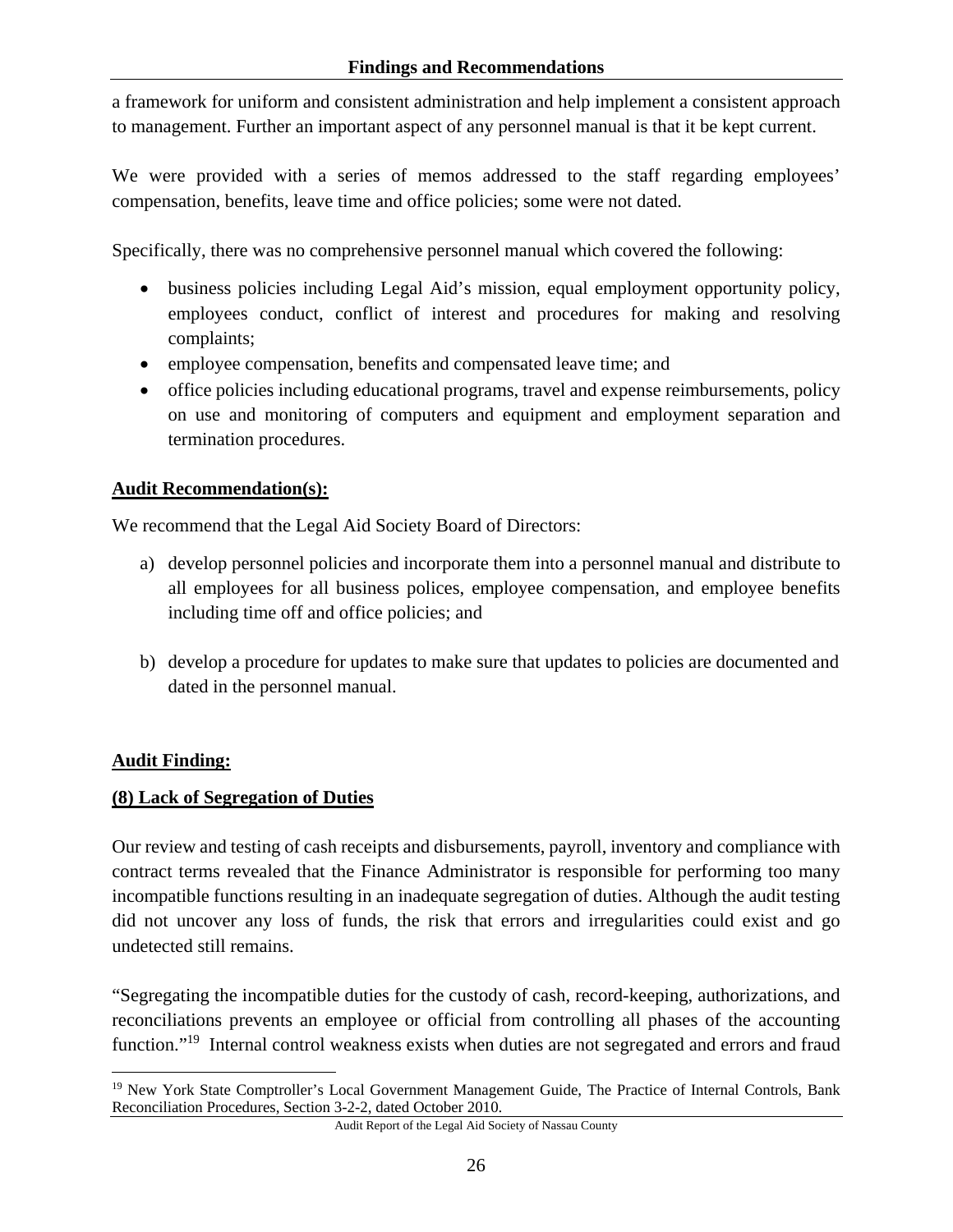may go undetected. When duties cannot be segregated, supervisory oversight is needed to mitigate the risks resulting from inadequate segregation of accounting duties.

Legal Aid has only one Financial Administrator who performs all the cash receipts related duties, processes cash disbursements and records transactions in the accounting records, with limited review by management. The following summarizes the incompatible functions performed by the Financial Administrator:

- Cash Receipts The Financial Administrator receives, deposits and records cash receipts. These are incompatible functions. For example, internal control of cash is improved when money handling duties are separated from the record keeping duties. By separating these duties, the likelihood of theft is reduced because it would now require two dishonest people working together to steal the money *and* enter a fictitious amount into the records. Best practices would be to ensure that the responsibilities of receiving cash, deposit preparation and posting activity to the general ledger are separated.
- Cash Disbursements The Financial Administrator prepares checks and also enters disbursements into the Quick Books general ledger. This person also enters salary and deductions into the payroll program, prepares payroll checks for new employees and replacement checks to correct any errors, prepares and submits salary and expense claim vouchers with support documents to the County for reimbursement of Society's expenses. These are incompatible functions. Best practices would be to ensure that the responsibilities of preparing voucher packages, approving checks for payment, mailing checks and posting activity to the general ledger are separated. Furthermore, no one person should have both cash receipts and cash disbursements responsibilities.

Further, we noted there was no review of the approved changes to salaries and deductions entered in QuickBooks to determine they were entered correctly. The only payroll related review we identified was a supervisory review and sign-off performed on attorneys and staff employees' attendance records before payroll checks are processed. The supervisory review of payroll attendance records are performed by the Attorney-in-Chief for the administrative staff, Bureau Chiefs for the attorneys and a Secretary Supervisor for the clerical staff.

We determined that Legal Aid's Board President and Treasurer review of vendor invoices just prior to signing checks, is not the best compensating control because reliance is placed on the work done prior to their receiving the invoices and they do not initial and date the invoices to evidence their review.

 Reconciliation – The Financial Administrator receives the unopened bank statements and reconciles the banks accounts to the general ledger with no supervisory review. These are incompatible functions. Best practices for preparing the bank reconciliation would be for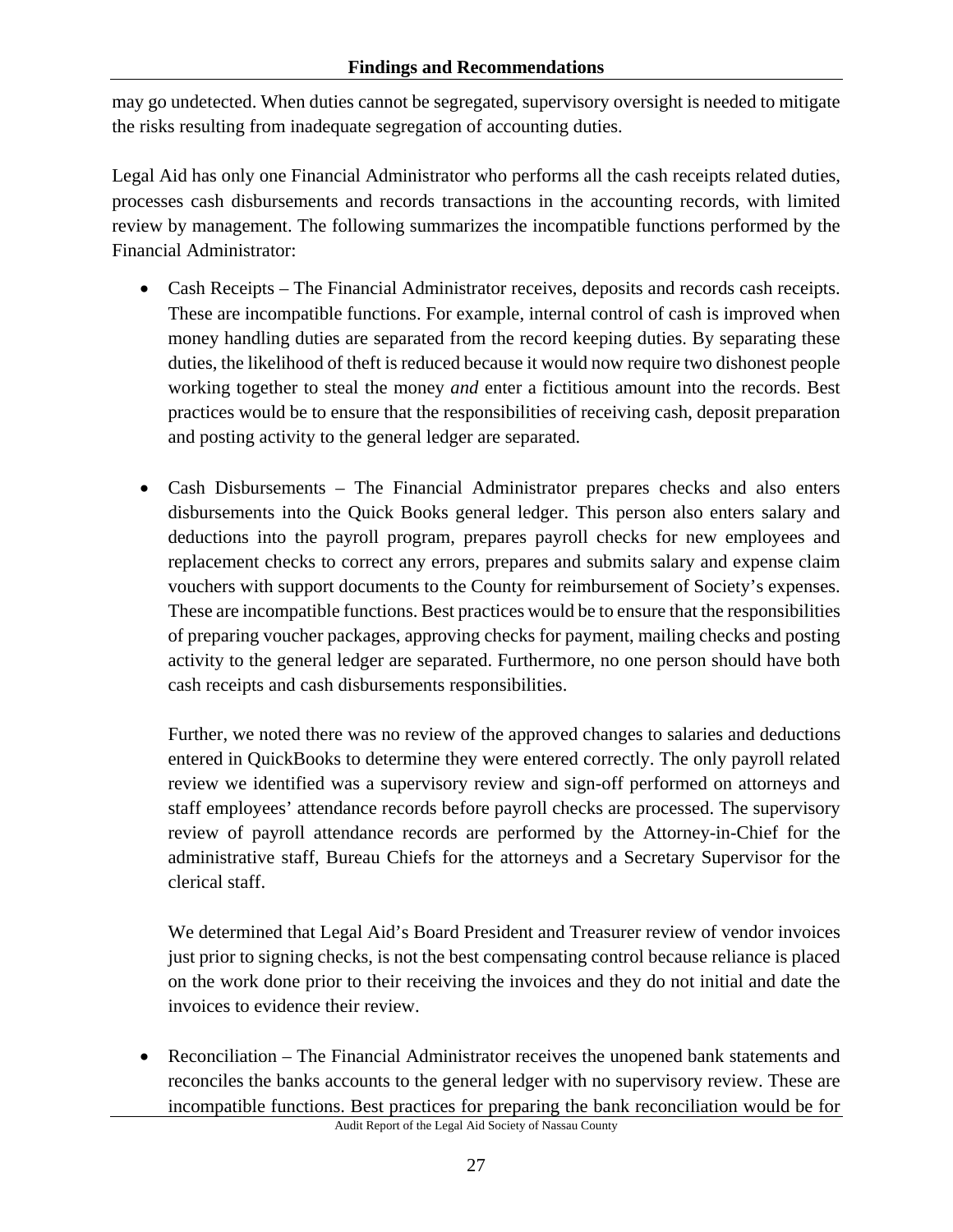the bank statement to be opened by someone who has no daily cash responsibilities; the reconciliation to be performed by someone who is not involved in the cash receipts or disbursement functions; and for the bank reconciliation to be approved by supervisory level personnel who are not involved in the daily cash activities.

### **Audit Recommendation(s):**

We recommend that the Legal Aid Society implement an appropriate level of checks and balances over the activities performed by the Finance Administrator. Consideration should be given to hiring additional accounting staff and/or realigning responsibilities within the department so that no one person handles cash receipts, cash disbursements, posts to the general ledger and reconciles bank accounts. If duties cannot be sufficiently segregated, it is important that adequate mitigating controls, such as detailed supervisory reviews of the incompatible activities, be implemented. Such reviews should be documented, signed by the reviewer and retained.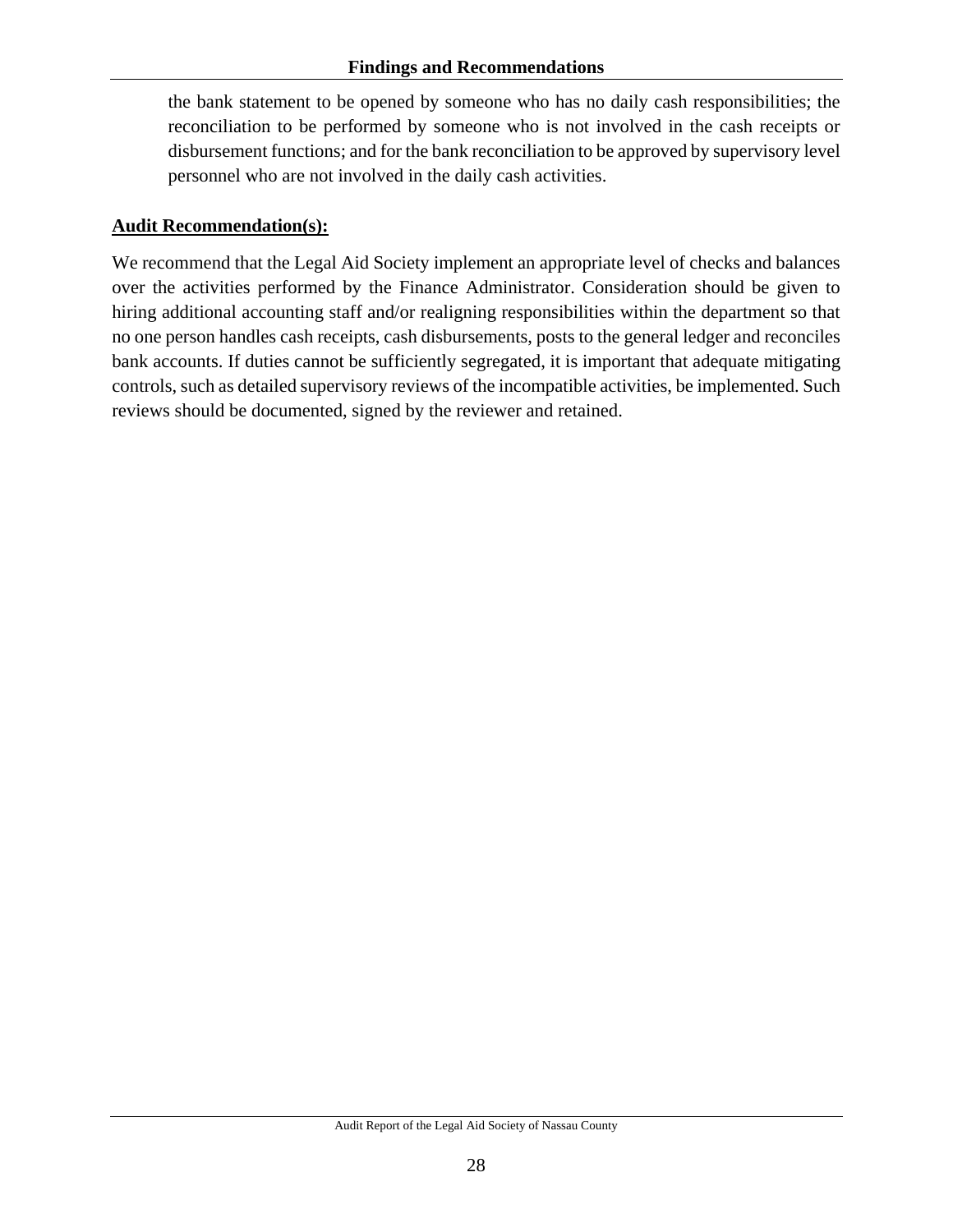#### **LEGAL AID SOCIETY OF NASSAU COUNTY, NY 40 Main Street, 3d. Fl., Hempstead NY 11550 (516) 560-6400 FAX: (516) 572-1959**

 **N. Scott Banks Attorney in Chief 516-560-6412**

February 27, 2017

#### **Via Email and Regular Mail**

Hon. George Maragos Office of the Comptroller, Nassau County 240 Old Country Road, # 211 Mineola, New York 11501 Attention: JoAnne Greene, Director of Field Audit

#### Re: **Audit Report of the Legal Aid Society of Nassau County**

Dear Ms. Greene:

 $\overline{a}$ 

 I completed my review of the Nassau County Comptroller's ("Comptroller") Draft Audit Report (the "Report") of the Legal Aid Society of Nassau County (hereinafter referred to as "Legal Aid" and/or the "Society"). While I concur with the Report's underlying determination that the Society properly used and applied budgeted funds to fulfill its constitutional mandate to provide legal representation to those unable to afford counsel<sup>1,</sup> I appreciate this opportunity to address some of the issues presented in the Report. I thank the auditors for the Comptroller's Office who worked with members of my staff in an extremely professional and courteous

<sup>&</sup>lt;sup>1</sup> In the seminal case Gideon v. Wainwright, 372 US 335 (1963) the United States Supreme Court determined the Sixth Amendment to the United States Constitution guaranteed the right to court appointed counsel for those defendants charged with felonies who are financially unable to afford counsel. The New York Court of Appeals in People v. Witenski, 15 NY 2d 392 (1965) extended this constitutional right to appointed counsel in non-felony cases as well. See Matter of Stream v. Beisheim, 34 AD 2d 329, 333 (2<sup>nd</sup> Dept. 1970) (trial court has the "inherent power [as part of] its constitutional and statutory duty to furnish counsel to every indigent defendant charged with a crime, and thus determine when a defendant is unable to afford counsel. In response to Gideon and Witenski, New York enacted County Law Article 18-B §722, and the Nassau County Legal Aid Society, a county based system of delivering mandated indigent legal services, was created.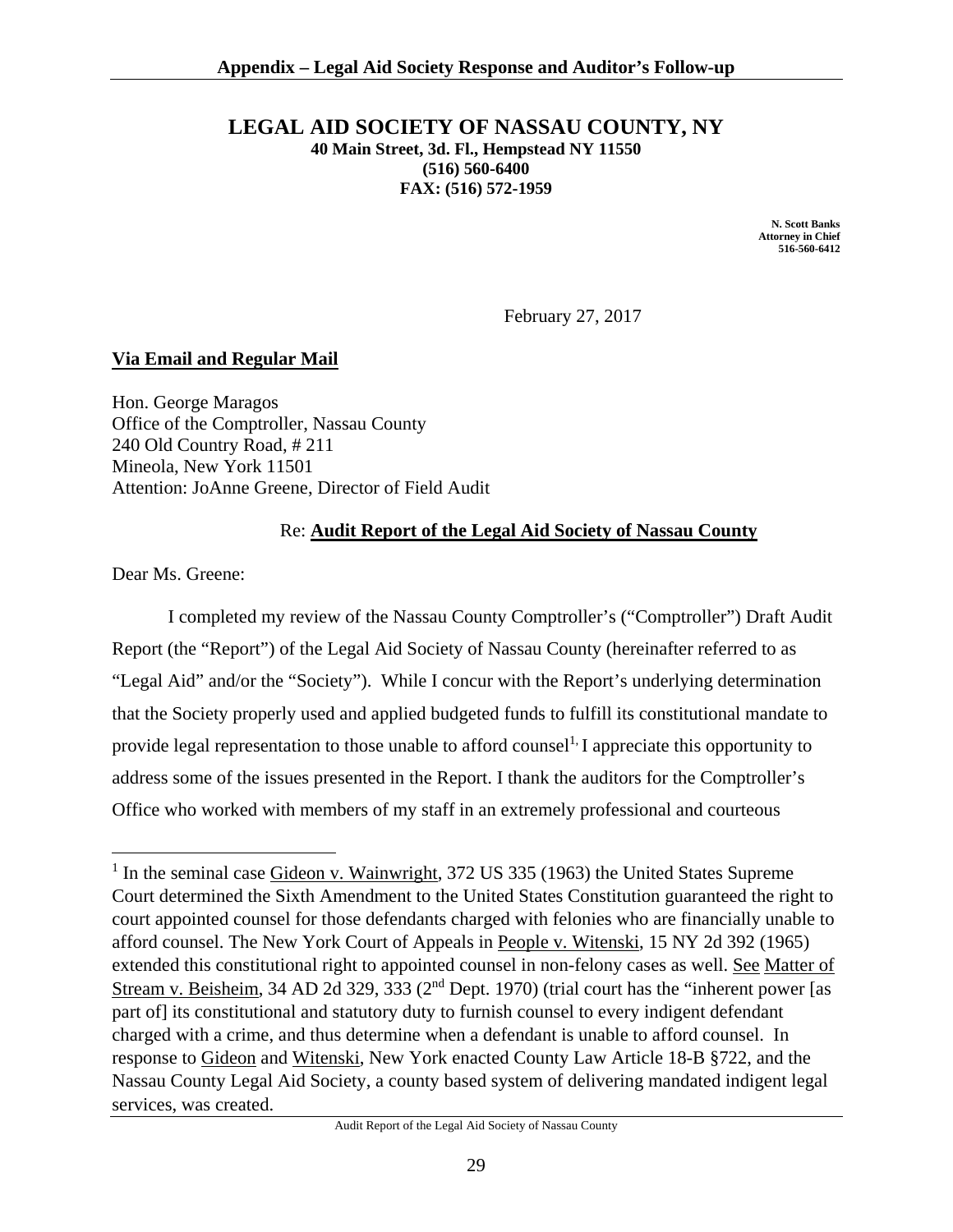manner to prepare the audit. As will be explained below, the auditors made several reasonable suggestions to modify and/or change some of Legal Aid's financial, banking and accounting practices and procedures, most of which the Society has already implemented. Notably, since I only became Attorney in Chief of the Legal Aid Society on September 1, 2016, I forwarded and discussed the findings and recommendations in the Report with my predecessor, Kent V. Moston, prior to submission of this response.

#### **Background**:

1

 The Legal Aid Society of Nassau County is a Section 501 (c) (3) non-profit organization located at 40 Main Street, Hempstead, New York. Legal Aid was formed in or about 1964, pursuant to County Law Article 18-b §722, as a County based organization to deliver constitutionally mandated services to individuals financially unable to obtain counsel in criminal matters. Legal Aid's role in dispensing legal services in Nassau County has grown exponentially throughout the years with the formation of mandated specialty courts such as: Integrated Domestic Violence ("IDV"), Domestic Violence, Mental Health, Veterans, Treatment and Adolescent Diversion parts. Legal Aid is required to fully staff these specialty courts, provide representation in all other criminal matters pending in the District and County Courts of Nassau County (including parole cases), and process appeals to the Appellate Term,  $9<sup>th</sup>$  and  $10<sup>th</sup>$  Judicial District and Appellate Division, Second Department. Additionally, Legal Aid provides representation in certain defined family court proceedings for individuals financially unable to retain private counsel.2

 In January 2015, Legal Aid entered into another five year contract with Nassau County to fund its expenses through December 31, 2019. Pursuant to the contract, Legal Aid's funding is renegotiated on an annual basis. Each year, Legal Aid submits its budgetary requests to the County's Office of Management and Budget ("OMB") and the Comptroller's office for review, and ultimate approval by the Nassau County Legislature. The contract defines Legal Aid's continued role in providing constitutionally mandated legal services in the criminal and Family courts of Nassau County. Notably, Legal Aid handles nearly three times the number of cases than are handled by the Nassau County Bar Association's Assigned Counsel Plan, at

 $2$  Legal Aid represents individuals in family court matters, including: (i) Support Proceedings; (ii) Custody Proceedings; (iii ) Paternity Proceedings; (iv) Family Offense Proceedings; (v) Child Abuse and Neglect Proceedings; and (vi) Termination of Parental Rights cases.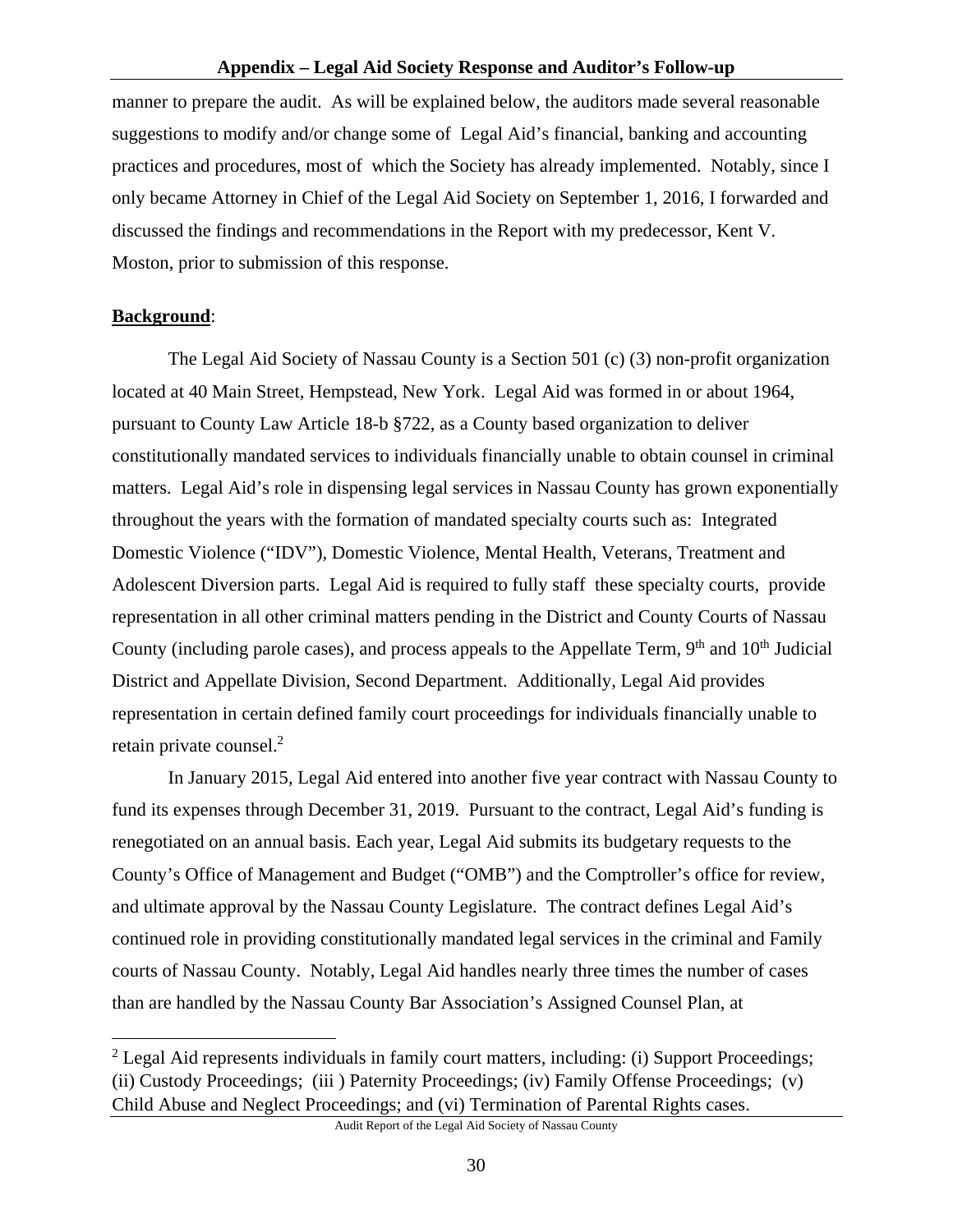substantially less cost to Nassau County and its taxpayers.

 The New York State Office of Indigent Legal Services ("ILS") also provides grants to assist the County and Legal Aid in providing improved indigent legal services. While the contract agreements for these grants are funded entirely by the State of New York, grant contracts are reviewed and approved by the County prior to the distribution of funds to the Society.

The majority of Legal Aid's funding is provided by Nassau County<sup>3</sup>, which funds the expenses of the Society, including salaries and fringe benefits (health/dental and retirement benefits) for attorneys, administrative staff, investigators, social workers and retirees.<sup>4</sup> Funding is also provided for experts, office expenditures (including equipment and furnishings), operating expenses and to pay for various required insurances.<sup>5</sup>

<sup>4</sup> In order to retain seasoned, qualified and experienced attorneys, who unfairly work at significantly lower salaries than attorneys in the Nassau County District Attorney's Office (our counterpart in the court system), Legal Aid, with Board of Directors authorization, provides certain fringe benefits including pension, health insurance and dental insurance coverage for all employees, including our long-term retirees who remained in the Society's employ and devoted their time and efforts to the office at significant personal financial sacrifice. Dental benefits provided to these retirees are quite modest, and are administered through Guardian Insurance. In order to be eligible for dental benefits a retiree must have at least 15 years of employment. Plan benefits are subject to individual caps, and a retiree is required to pay 50% of uncovered dental expenses, including implant procedures. Currently, there are six retirees receiving dental benefits. Until recently, the cost for dental insurance and coverage has always been vouchered by the Society and approved by Nassau County without question. The Comptroller's office recently questioned whether dental coverage should be provided to Legal Aid's retirees. In response to the Comptroller's concerns, Legal Aid provided documentation to the Nassau County Attorney's Office, OMB and the Comptroller's Office documenting that dental benefits have been provided to the Society's retirees since the 1970's, and we the County not to interfere or force the Society to terminate this benefit. Upon review, the Nassau County Attorney's Office determined in December 2016 there was no basis to discontinue dental benefits for the Society's long-term retirees.

 $\overline{a}$ <sup>3</sup> The Comptroller's Report references New York State Senate Bill S8114 ("Bill"), which would have amended Section 722-e of the County Law by requiring the State to reimburse counties and municipalities (outside of the five boroughs of New York City) the cost and expenses of indigent legal services, over a seven year phase in period. Governor Cuomo vetoed the bill at the close of 2016.

<sup>&</sup>lt;sup>5</sup> While the Report indicates Legal Aid receives "private donations", such donations are minimal at best. Funds received from donations or "annual dues" paid by members of the Society's Board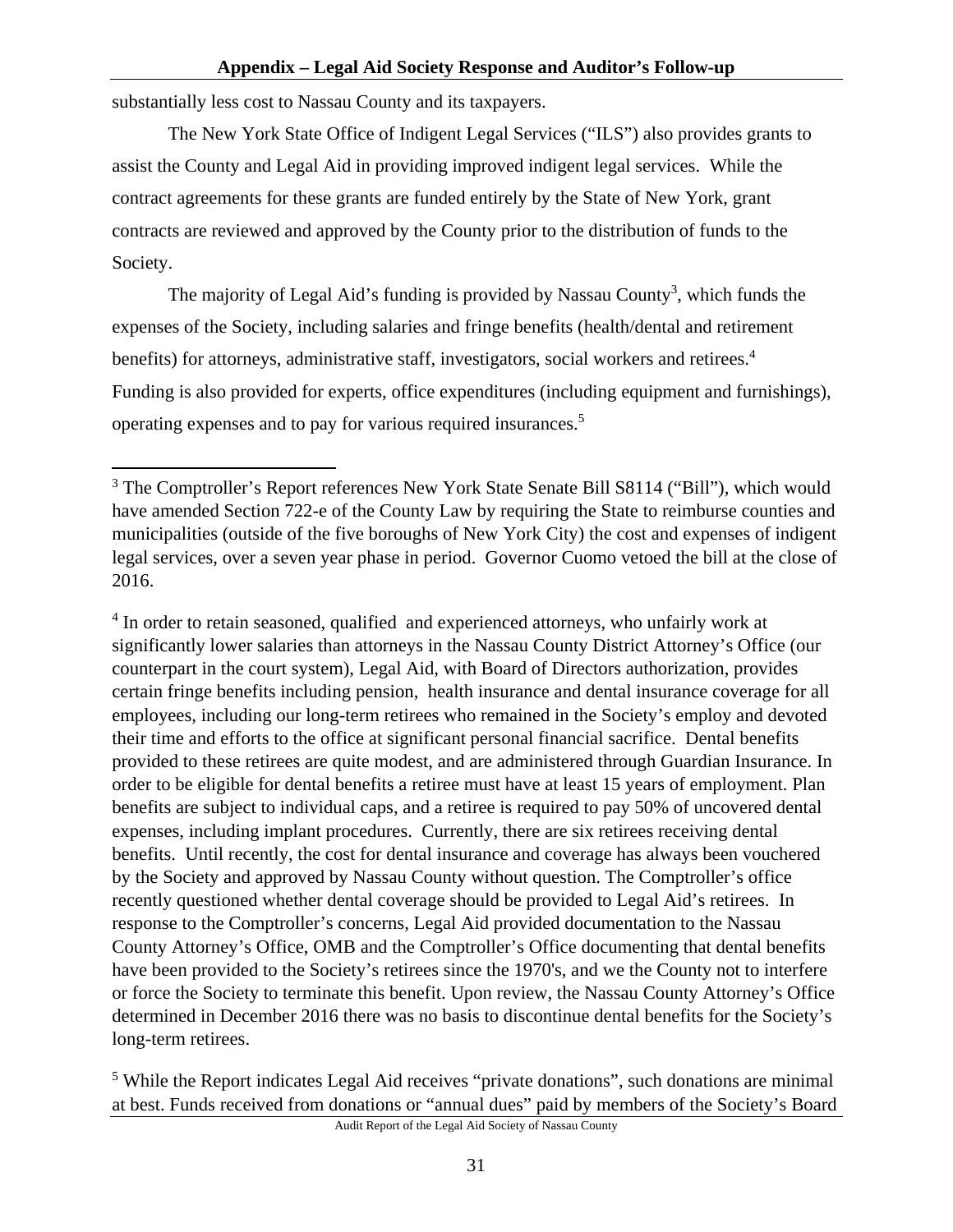All non-management staff attorneys are members of the Association of Legal Aid Attorneys (UAW 2325-AFL-CIO), whose salaries and fringe benefits are governed by a Collective Bargaining Agreement ("CBA"). The CBA expired on December 31, 2016, and the Society's management and union are in the process of negotiating a new agreement. Legal Aid's current salary scale is established pursuant to the CBA. Notably, our current salary schedule and benefits are well below that of the Nassau County District Attorney's Office. Indeed, the starting salary for entry level attorneys is also well below attorney salaries paid by the District Attorney's Office, Suffolk County Legal Aid and the Legal Aid Society of New York City.<sup>6</sup>

 Legal Aid does not choose the clients it represents. The determination of a client's eligibility for Legal Aid representation is the responsibility of the courts. A judge assigns an individual to either Legal Aid or an 18-b attorney (private attorney qualified to serve on the Assigned Counsel Defender Plan) depending on the type of case, the number of defendants, and/or to avoid conflicts in representation. In 2007, the New York Civil Liberties Union ("ACLU") sued New York State alleging the State systematically and structurally denied meaningful and effective representation to defendants entitled to publically funded representation. In this lawsuit, Hurrell-Harring v. State of New York ("Hurrell-Harring" or "lawsuit"), several flaws in the delivery of indigent legal services were identified, including issues related to the eligibility determination for the appointment of assigned counsel. A global settlement of the lawsuit, required ILS to establish uniform State-wide eligibility criteria for the assignment of counsel.

 The County of Nassau reviews all records of expenses submitted by the Legal Aid Society. Legal Aid submits monthly claim vouchers to the County, as required by the contract, for reimbursement of salaries, fringe benefits and operating expenses with supporting documentation attached. Additionally, monthly claim vouchers for specific staff salaries and fringe benefits are submitted through the County's OMB. The County pays Legal Aid for the

 $\overline{a}$ 

of Directors are primarily used to supplement transportation expenses for clients who cannot otherwise afford to attend court appearances, or on occasion to pay for a client's meals during trial or hearing proceedings. These expenses are not submitted to the County.

<sup>&</sup>lt;sup>6</sup> Upon information and belief the Legal Aid Society of Suffolk County's entry level annual salary for admitted attorneys is \$55,000, or \$4,000 more than the entry level salary paid by the Society. Likewise, the entry level salaries for attorneys at the Nassau County District Attorney's Office and the Legal Aid Society of New York City exceeds \$55,000 per year.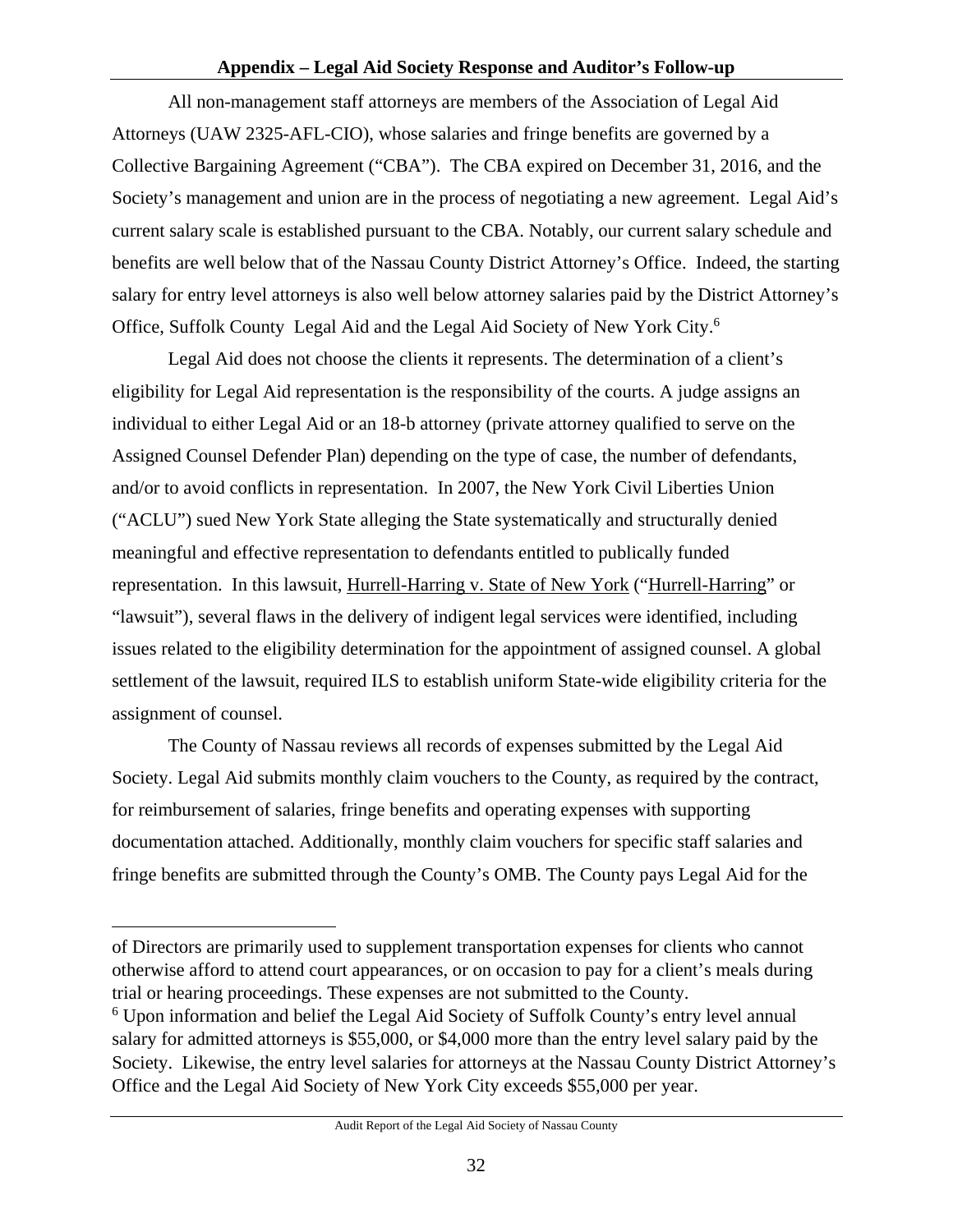expenses paid by State grants and the County is reimbursed for these monies directly from New York State. Furthermore, legislative awards paid directly to Legal Aid are remitted to Nassau County or reduced from claim vouchers.

### **The Audit**:

 $\overline{a}$ 

 The period of review of the Comptroller's audit was from January 1, 2012 through December 31, 2015. Although the Report concluded some of the accounting and banking procedures employed by the Society were not completely adequate or transparent, and certain rebates and refunds received by the Society were not properly refunded to the County during the audit period, the Report nevertheless determined that:

- a) The Legal Aid Society of Nassau County is in substantial compliance with its obligations pursuant to its contract with Nassau County;
- b) The Legal Aid Society of Nassau County is appropriately using appropriated funds and accurately accounting for all its funding as required in its County contract; and
- c) The Legal Aid Society of Nassau County appropriately reimburses Nassau County for any unused County funding at the end of the fiscal year, as well as County funded expenses for which Grant funding is received.<sup>7</sup>

Upon information and belief, Legal Aid routinely made changes to its bookkeeping and accounting practices, upon suggestions by the Comptroller's Office, following previous audits.

At all times, the Society has complied with the requirements of the Comptroller's office, by submitting monthly vouchers with applicable paid bills, canceled checks or other documentation required to substantiate payments made for salaries, fringe benefits and operational expenses. During the course of the audit, certain recommendations were made by the auditors to correct the Society's accounting, record-keeping and banking practices. Although many of these recommendations are referenced in the Report, Legal Aid has already acted upon these recommendations, and instituted several structural financial changes on its own to promote increased oversight over the Society's financial processes, in accordance with the auditor's suggestions.

<sup>&</sup>lt;sup>7</sup> Notably on March 31, 2016, Legal Aid returned \$188,854.81 of unused funds to Nassau County for fiscal year 2015, and on March 17, 2015 remitted \$223,550.06 to the County.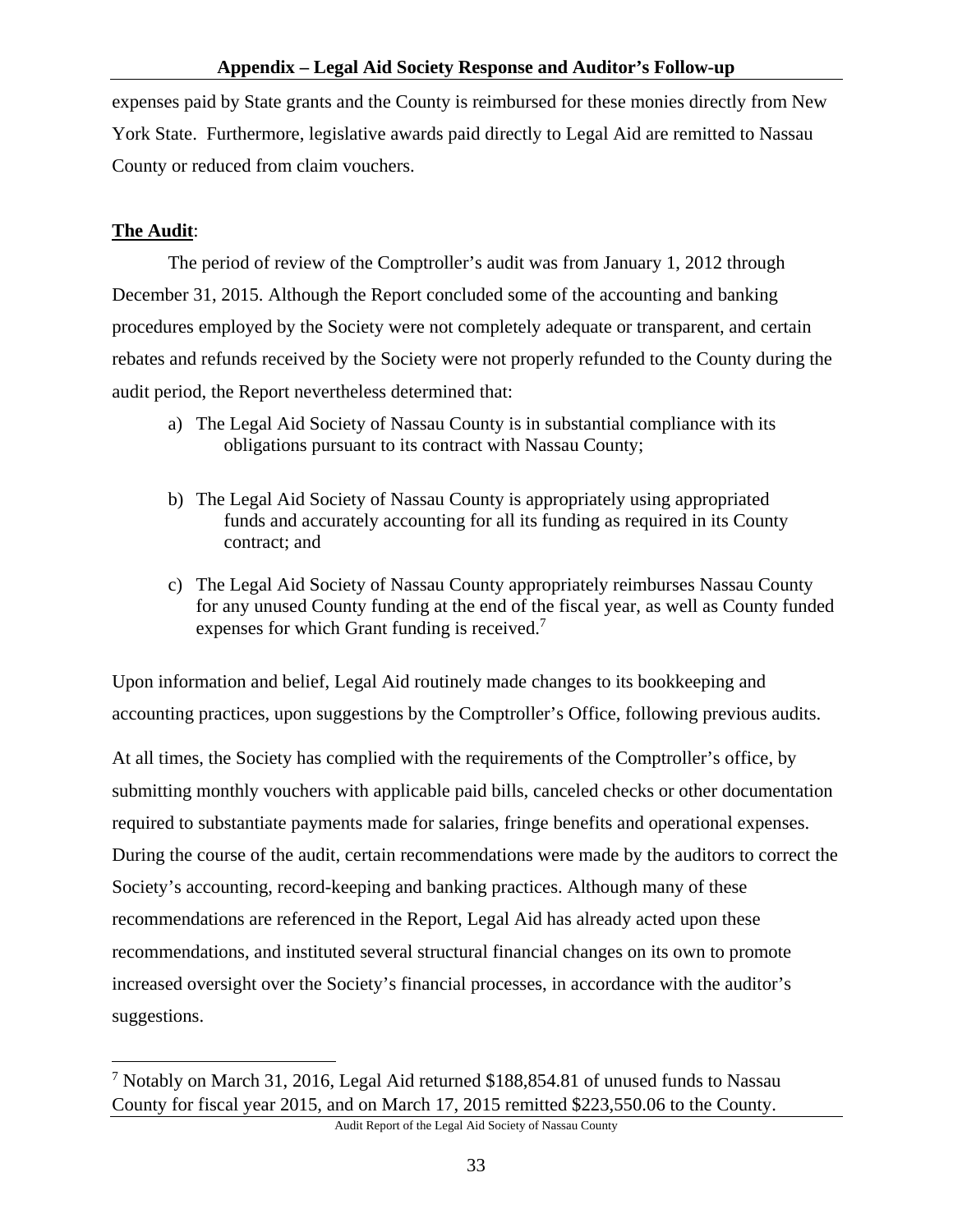#### **Audit Finding**

### **(1) Rebates and Refunds Totaling \$38,296 Were Not Deducted from Claim Vouchers Submitted to the County**

#### **Audit Recommendation(s):**

We recommend that Legal Aid should:

- a) remit all refunded receipts to the County promptly by direct payment or by reducing the claim vouchers to the County; and
- b) develop procedures to track rebate and refund receipts and establish a process for a supervisory review to ensure they are properly deducted from claims or remitted to the County.

#### **Legal Aid Society Response:**

 $\overline{a}$ 

#### **Refunds and Rebates**

 On page 9 of the Report, the auditors found the sum of \$38,296, representing certain "health insurance rebates, refunds for polygraph tests, legislative awards and short term disability receipts" was not properly returned to the County between January 1, 2012 - December 31, 2015 as required pursuant to the contract with Nassau County.

 Upon information and belief, the auditors were given a verbal explanation by our former financial manager explaining why the rebates and refunds were not remitted to Nassau County. With respect to the July 2012 and July 2013 Health Insurance Rebates, it was explained that Legal Aid attempted to return the rebates of \$14,412 and \$4,726 to the County at the close of the respective fiscal years, but in each instance could not do so since the fiscal year had ended. Accordingly, the Society retained these funds in its operations account to pay ongoing documented expenditures.<sup>8</sup>

 Likewise, the legislative refund of \$7,820 was received after the close of the 2012 fiscal year, and the Society retained these funds as well. With respect to the refunds of \$11,100 in August 2013 for polygraph tests and \$238.00 in April 2014 for Short Term Disability, upon information and belief, these refunds were erroneously not returned to the County, but the funds

<sup>&</sup>lt;sup>8</sup> On February 19, 2013, the Society refunded \$6,113.81 to the County representing unused funds from its 2012 budget and on February 27, 2014 the Society refunded the sum of \$1,183.39.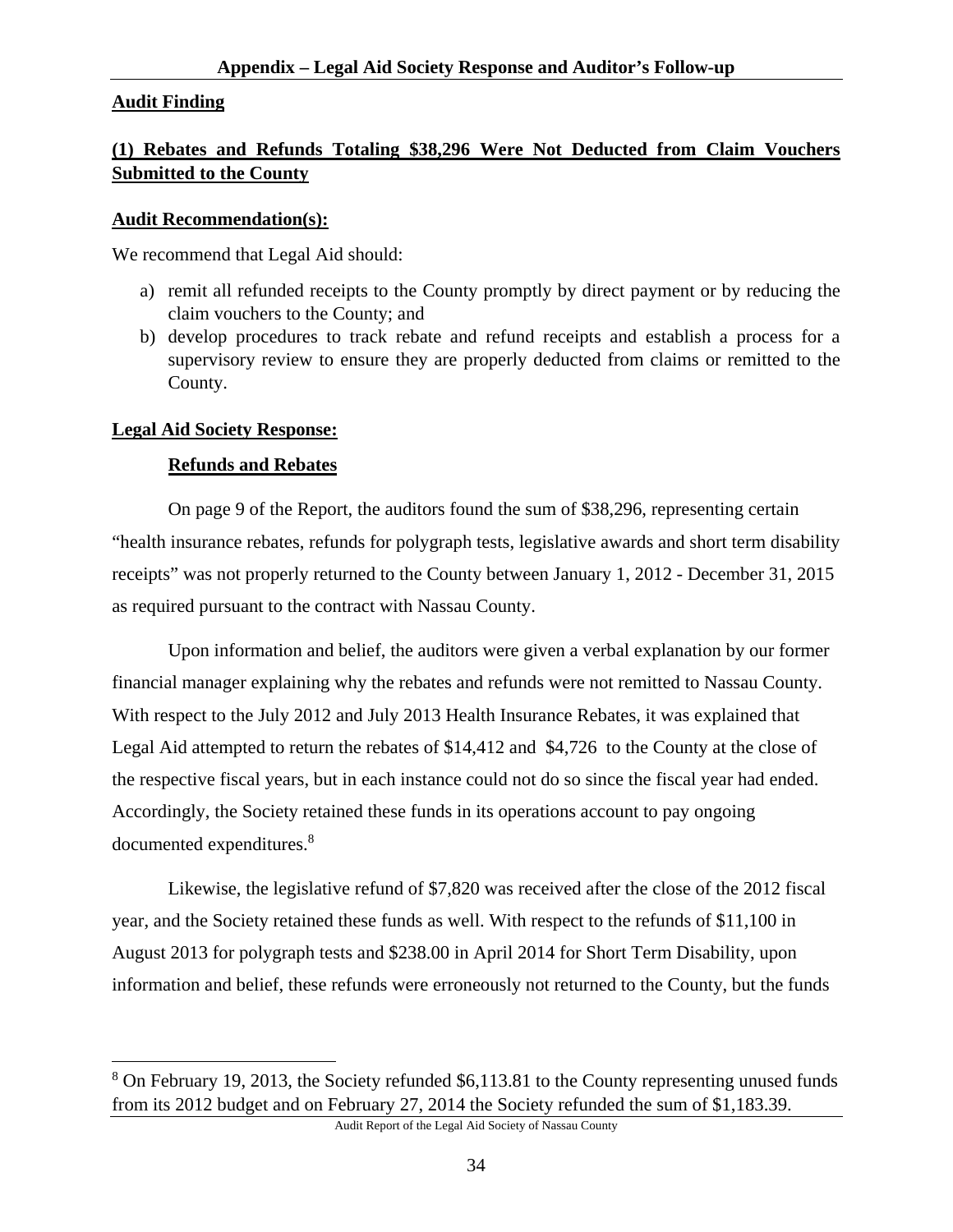were deposited into Legal Aid's operations account and used for appropriate purposes of the Society.

 Notably, since the auditors discussed this issue with the Society's Finance Administrator and Mr. Moston all cash refunds received by Legal Aid are now returned to the County, and procedures to track rebates and refund receipts were implemented to ensure such refunds/rebates are properly remitted or applied to reduce claim vouchers to prevent overpayment of expenses by Nassau County.

 It is respectfully urged the Comptroller's office not reduce its payments to the Society or the Society's claim vouchers by \$38,296 as proposed in the draft Report. Indeed, while the Report concluded these funds were not remitted to the County, the funds were nevertheless appropriately used to pay legitimate expenses of the Society, and thereafter substantial unused funds were remitted to the County at the close of the fiscal year.

 The Comptroller's office is reminded that when the auditors conducted their review of the Society's records, our former Financial Manager pointed out significant reporting errors in the Society's favor of \$36,817.35 for the Society's under-reporting of payroll expenses in 2014. This error should be corrected, and at the very least, the sum of \$36,817.35 should be credited against any monies Legal Aid the Comptroller's office determines should be returned to Nassau County.

 Furthermore, the Comptroller's office should be mindful that from February 19, 2013 through March 31, 2016, Legal Aid returned over \$349,700 to Nassau County representing unused appropriated funds. Certainly, Legal Aid should not be penalized whatsoever for not returning funds to the County during the subject time periods since the monies were properly used for the office operations, and since substantial sums of money were actually returned to the County.

### *Auditor's Follow-up Response:*

*We concur with the corrective action taken by the Legal Aid Society to implement procedures to track rebates and refund receipts, to ensure they are properly remitted or applied, in order to reduce future claim vouchers to the County.*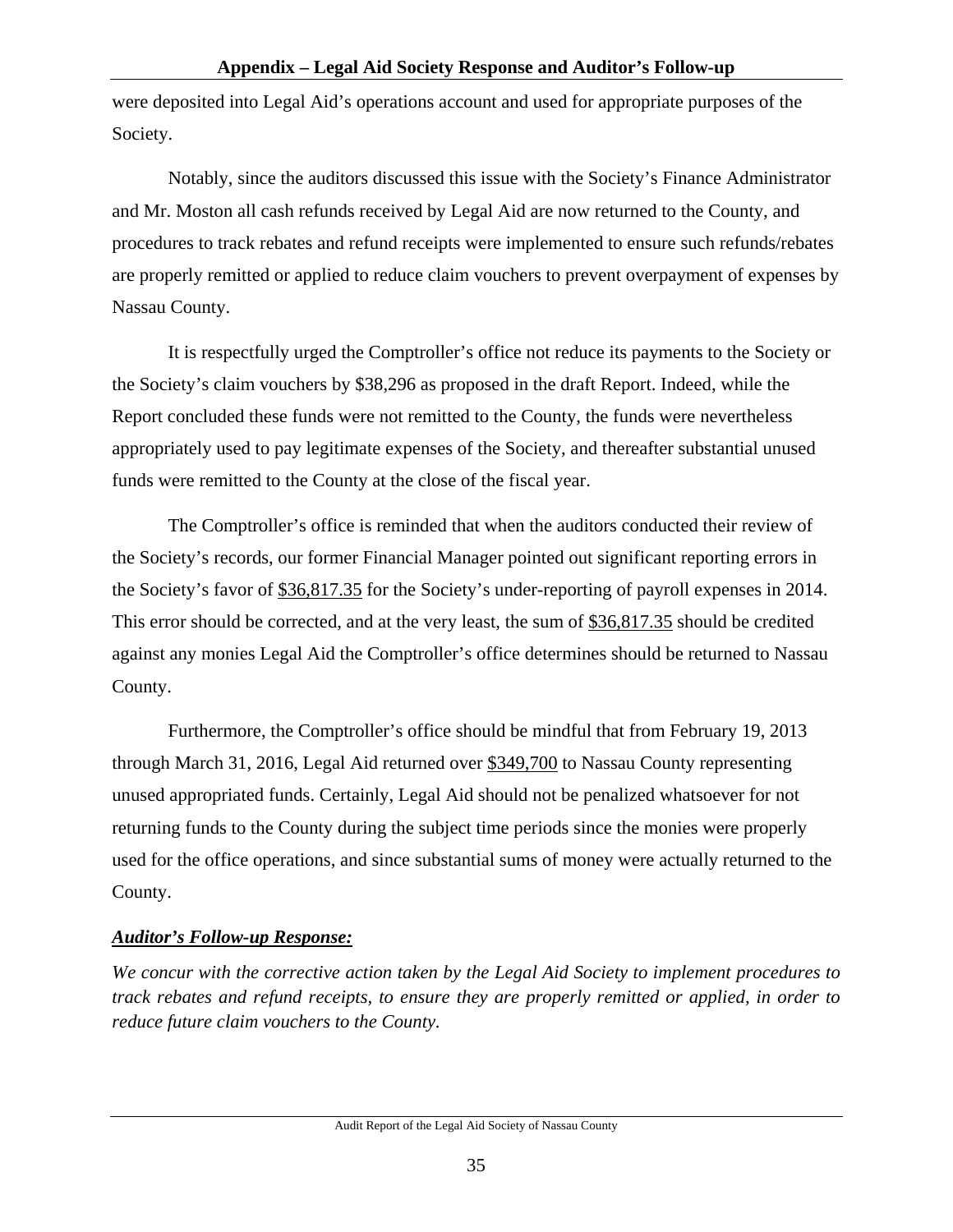### **Audit Finding**

### **(2) Payroll Time and Leave Records Revealed a Policy Allowing the Use of Unearned Vacation Time and Inadequate Recordkeeping**

#### **Audit Recommendation(s):**

We recommend that Legal Aid:

- a) modify its vacation policy to no longer allow unearned leave time to be taken;
- b) develop a standard electronic record to track leave time earned and used. The elimination of handwritten record keeping and the use of an automated electronic leave time record is more efficient in monitoring and preventing errors in employee leave time and will aid in the review and analysis of employees time and leave by management; and
- c) develop and establish procedures that require a supervisory review of leave time records to ensure leave time is properly recorded and only used as earned.

### **Legal Aid Society Response:**

 $\overline{a}$ 

### **Payroll Time and Leave Records**

 After the auditors raised concerns regarding the Society's record-keeping for vacation and unused vacation time, the office instituted a policy where it no longer permits an employee to borrow unearned leave time. Furthermore, the office no longer relies upon handwritten notes to keep track of an employee's vacation or other leave time. Our Financial Administrator created an Excel spreadsheet for each employee which tracks vacation, sick time, personal days, jury duty, bereavement leave, or other excused time off for each employee. Bureau supervisors also maintain handwritten records which record an employee's weekly attendance, which is reviewed and signed off by the respective Bureau Chief and Attorney in Chief on a weekly or bi-weekly basis. It is noteworthy, that in those circumstances identified by the auditors where an employee borrowed unearned vacation time, an appropriate salary adjustment was made to ensure the employee was not compensated for unearned vacation time.<sup>9</sup>

<sup>&</sup>lt;sup>9</sup> Notably, the Report confirms Legal Aid's attendance records are "accurate and properly supported" (see Page 12 of Report). Indeed, attendance records are consistent with court calendars and the list of court cases reported by the New York State Defenders Criminal Management system from 2013-2015. Significantly, the Report also confirms the Society accurately reported salaries and deductions for health insurance premiums on the Society's general ledger and claim vouchers, all consistent with payroll records.

Audit Report of the Legal Aid Society of Nassau County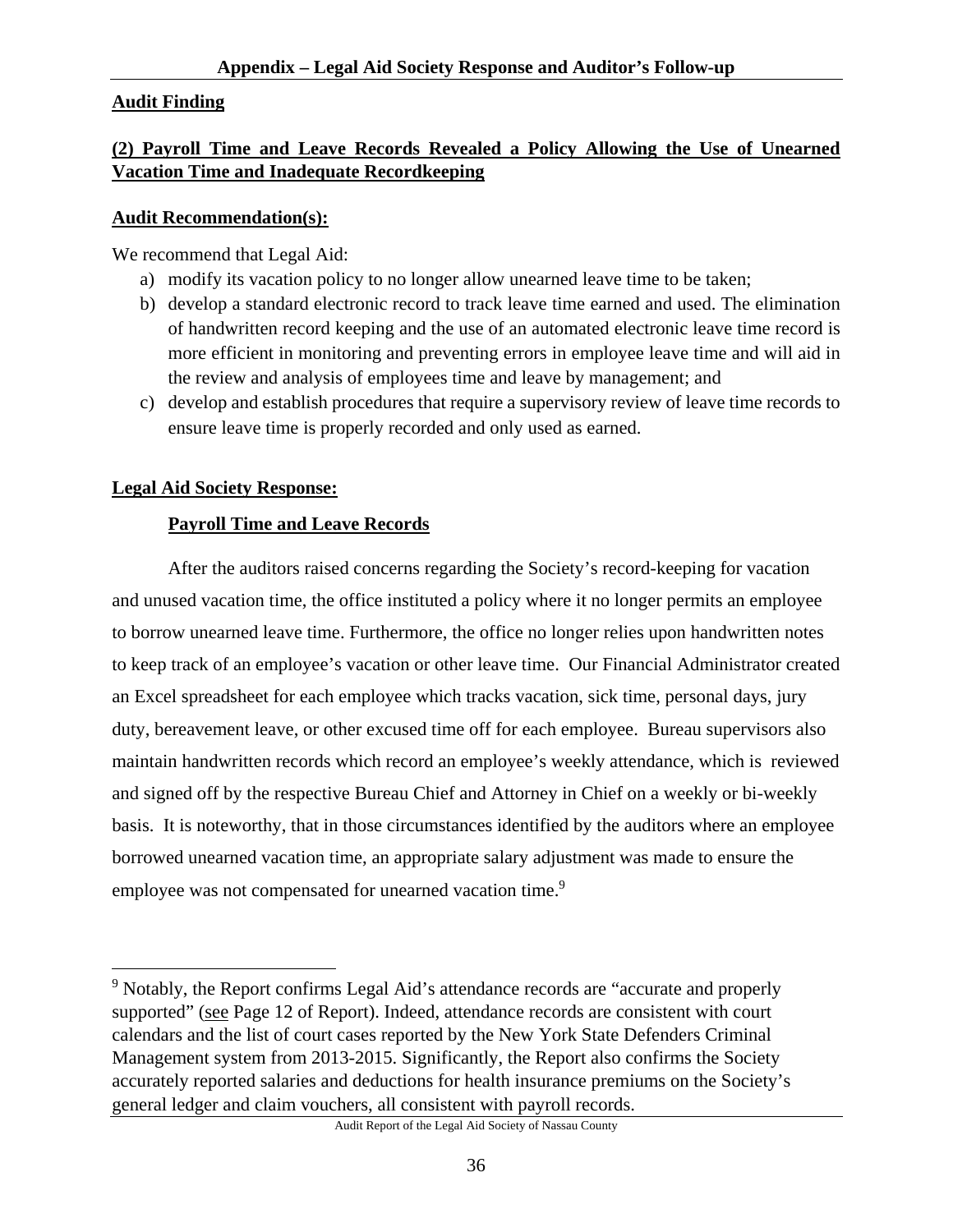#### **Appendix – Legal Aid Society Response and Auditor's Follow-up**

#### *Auditor's Follow-up Response:*

*We concur with the corrective action taken by the Legal Aid Society with respect to the recommendation (a), (b) and (c), to modify its vacation policy to no longer permit employees to borrow unearned leave time, develop an electronic record to track leave time and establish supervisory review of leave time records.* 

*However, the Bureau Supervisor's handwritten records of employees' weekly attendance should also be maintained on an electronic record.* 

#### **Audit Finding:**

### **(3) Unauthorized Cash Disbursements of \$444,305, Improper Use of Petty Cash Bank Account of \$227,662 and Misclassified Expenses of \$4,696**

#### **Audit Recommendation(s):**

We recommend that the Legal Aid Society:

- a) implement a supervisory review and approval of all disbursements and postings to accounting records to ensure all required approvals are obtained prior to payment and the payments are posted to the appropriate account in the financial records;
- b) take the necessary steps to ensure that operating expenses are always paid from the operating account and approved by management and the Board; and
- c) take the necessary steps to ensure that Petty Cash funds are only used for purchases of time sensitive items that do not exceed the \$500 limit established by the Board.

#### **Legal Aid Society Response:**

# **Unauthorized Cash Disbursements of \$444,305**, **Improper Use of Petty Cash Bank Account of \$227,662 and Misclassified Expenses of \$4,696**

 During the audit process, the examiners raised concerns regarding alleged "unauthorized" cash disbursements from the Society's operating account to pay operating expenses. Apparently, the auditors found there were disbursements for operating expense invoices totaling \$444,305, during the subject period of the audit, purportedly not "approved" by the Attorney in Chief. Notably, all checks issued from the operating account allegedly missing management approval were for legitimate and documented operating expenses. Upon information and belief, these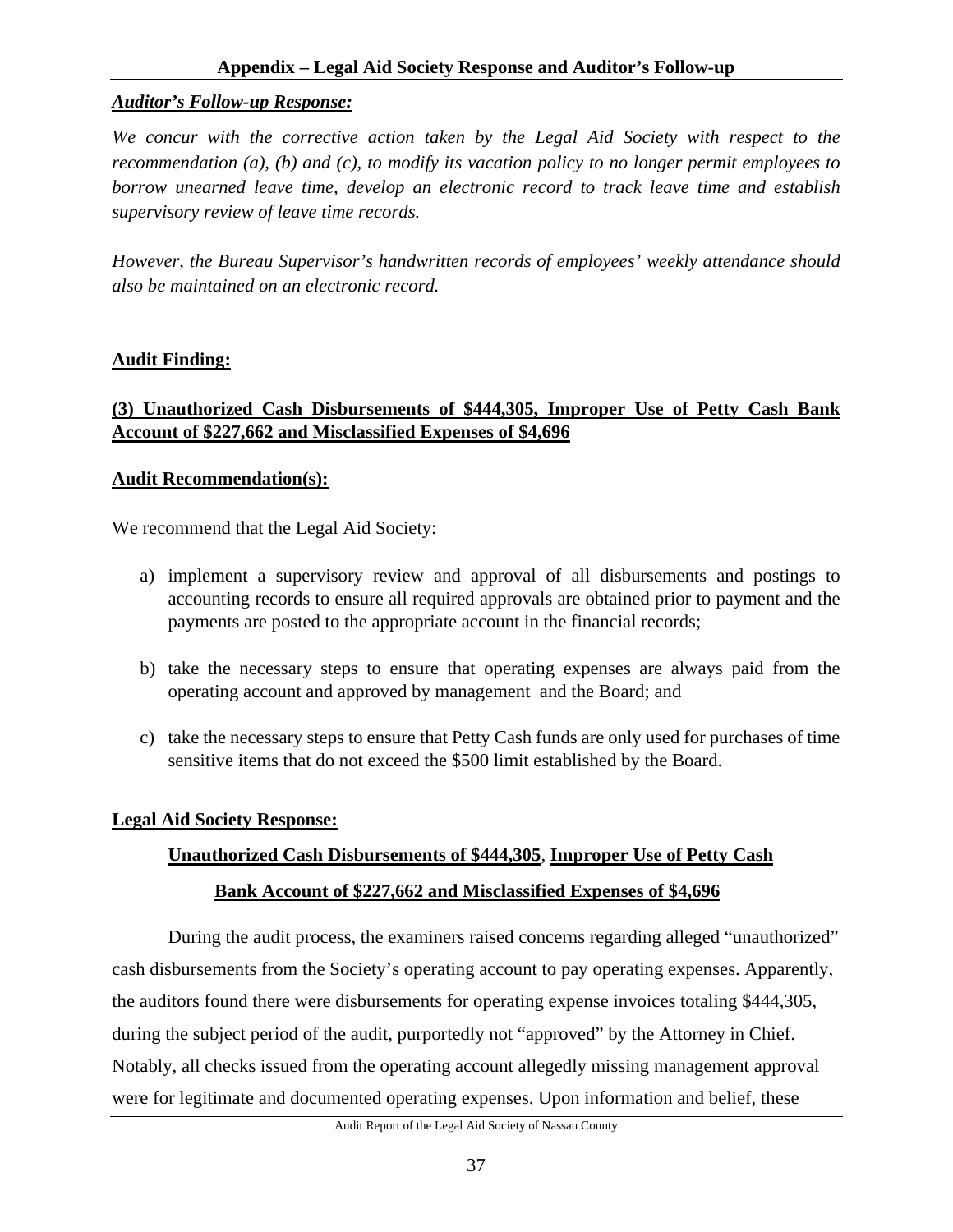payments were authorized and approved by the Attorney in Chief, but the checks may erroneously have been issued without the endorsement of the NCLAS Board of Directors President or Treasurer, or the Attorney in Chief, because of their unavailability, and to avoid late payment charges with respect to a billing invoice.

 Notwithstanding, corrective measures have been instituted to avoid any "unauthorized" checks or payments from being issued in the future. Presently, no billing invoices are paid without review by either the Attorney in Chief, who examines each check and signs off on each billing invoice, or by the President and Treasurer of the Board of Directors who review the respective invoices and sign expenditure checks on a monthly or semi-monthly basis. Additionally, the Attorney in Chief reviews bank statements and checking account invoices on a regular basis to ensure appropriate procedures are being adhered to, and all voided checks are appropriately accounted for.

#### **Petty Cash Account**:

 The Petty Cash bank account was established by the Society in November 2006 to be used for such items as subpoena fees, obtaining client birth certificates and other time-sensitive documents that needed to be obtained immediately. During the audit review period, it was discovered there have been instances where the Petty Cash bank account was used to pay some recurring and non-recurring operation expenses; i.e. insurance, internet, computer software expenses. Legal Aid has completely eliminated the use of the Petty Cash bank account to pay any of its operational expenses. The Society no longer uses the Petty Cash account to pay recurrent expenses, purchase orders or any operational expenditures. The Petty Cash account has never been used to float any personal loans.

 Suggested limitations on the balances retained in the Petty Cash account to just \$500 is problematical and unworkable. In addition to using the funds in the Petty Cash account to pay for time-sensitive expenses, the account is also used as a vehicle to deposit checks for office parties; i.e. Christmas party and retirement parties. When a party is scheduled, checks are received and deposited into the Petty Cash account to fund the catering facility or restaurant. Such checks cannot be deposited in any other account, and exceed the suggested \$500 deposit cap. The \$500 cap on the Petty Cash account does not make sense at all since deposits for office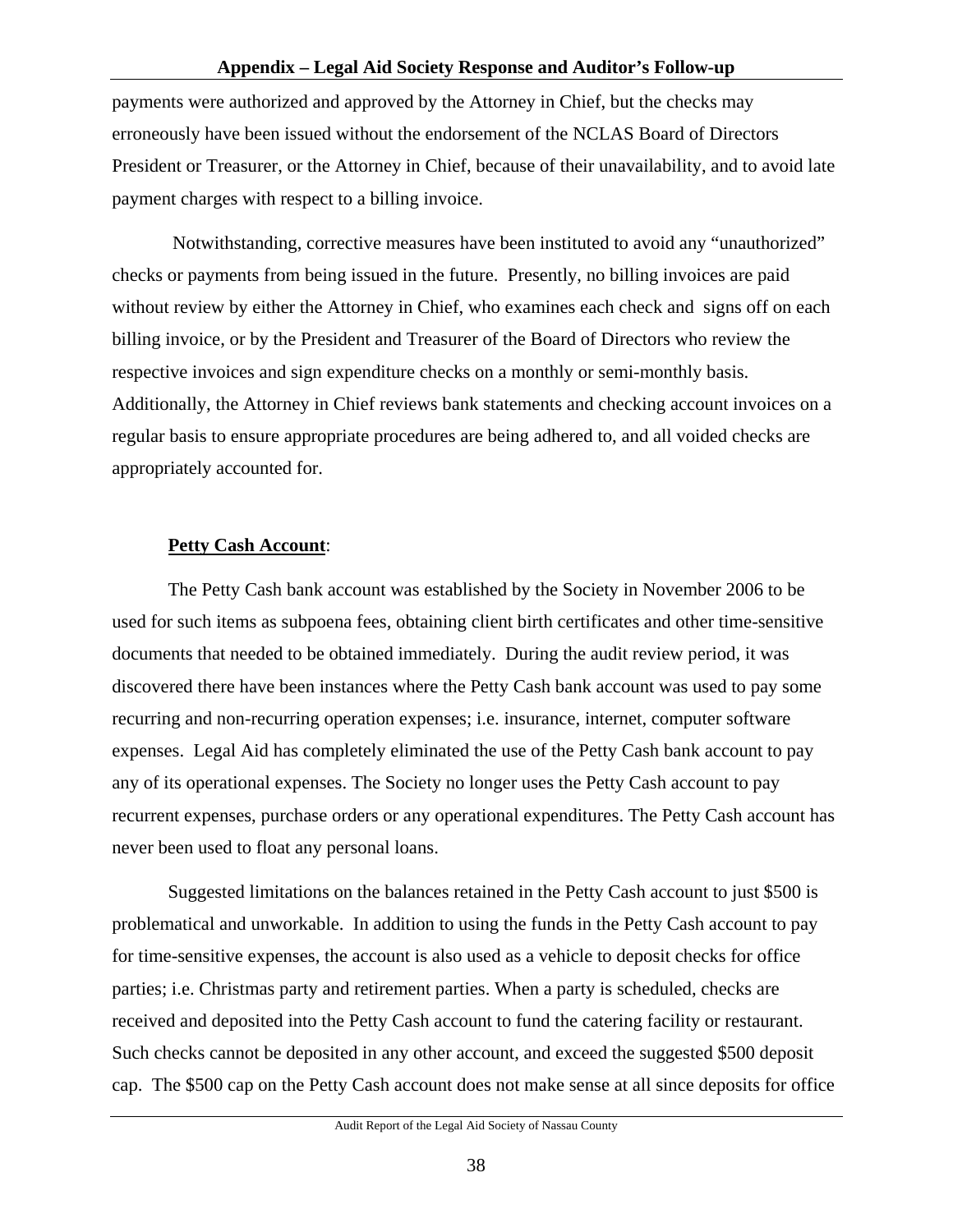functions far exceed that amount. Such funds are segregated from County funding and grant funds, and bank statements for the Petty Cash account are routinely reviewed and reconciled by the Attorney in Chief.<sup>10</sup>

 The signatory on the Petty Cash account is the Attorney in Chief. Although the Attorney in Chief reviews and approves payment invoices, there is certainly sufficient internal control and review of the account since operating expenses are **not** paid from the Petty Cash account. The Petty Cash account is used for very limited purposes as described herein, and is subject to control and oversight not only by the Attorney in Chief but by the Financial Administrator of the Society.

### *Auditor's Follow-up Response:*

*We concur with the corrective action taken by the Legal Aid Society with respect to the recommendation (a) and (b), to institute a supervisory review and approval of all disbursements and to eliminate the use of the Petty Cash account to pay for its operating expenses.* 

*With respect to recommendation (c), we reiterate that the Petty Cash funds are only to be used for purchases of time sensitive items that do not exceed the dollar limits established by the Board. All expenses related to office parties are personal in nature and petty cash should never be used. Further, we disagree that the Attorney in Chief's review and approval of the nonbusiness use of the petty cash account serves as a sufficient internal controls over these payments.* 

### **Audit Finding:**

## **(4) Standard Cash Controls Designed to Prevent or Detect Possible Errors or Irregularities Were Not Found**

### **Audit Recommendation(s):**

We recommend that the Legal Aid Society:

- a) retain bank reconciliations with supporting detail information signed by preparer and supervisor to ensure reconciliations are monitored and maintained;
- b) investigate checks outstanding over one year;

<sup>1</sup>  $10$  The Society will be mindful in the future to properly classify disbursements in our accounting records. The errors cited on Page 16 certainly are not significant since they only mistakenly classified the purchase of computer software and a printer as "stationary"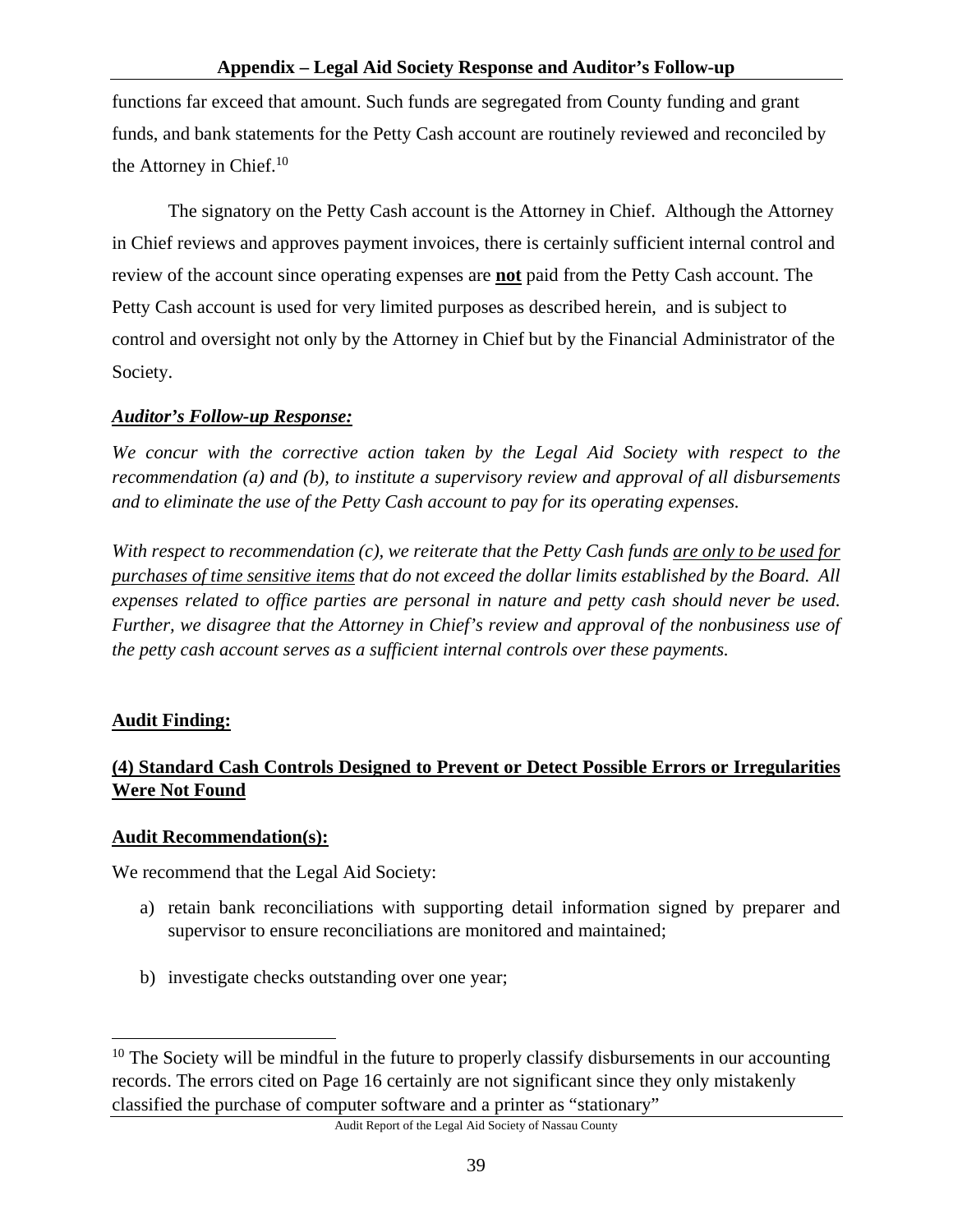#### **Appendix – Legal Aid Society Response and Auditor's Follow-up**

- c) create an escheatment process for uncashed checks over three years and determine whether the monies are to be remitted to the New York State Comptroller as required by the New York State Abandoned Property Law; The investigation should include attempts to locate and return monies owed to the designated beneficiaries on the uncashed outstanding checks and to determine whether the unclaimed funds in the escrow account are to be escheated to the New York State Comptroller;
- d) retain and document reasons for void checks as required by the contract;
- e) establish control procedures to issue checks in sequential order by implementing a computer process that will automatically generate sequential numbers on the checks at the time of printing; and
- f) account for all issued checks including voided checks.

#### **Legal Aid Society Response:**

#### **Standard Cash Controls**

 The auditors findings regarding the use of non-sequential checks, the lack of detailed support for bank reconciliations and lack of adequate explanation for voided checks have been addressed by the Society. Not only are the accounts and disbursements reviewed by the Financial Manager and Attorney in Chief, backup documents supporting all checks issued against the account are reviewed as well.

 The Society will ensure that all checks are numbered and issued in sequential order. This is being achieved by engaging in monthly bank reconciliations for all accounts. All voided or stale cancelled checks are accounted for in bank reconciliations and will be retained as required for seven years.

#### **Escrow Bank Account**

The Escrow bank account is maintained to collect and disburse Court ordered restitution from the Society's clients. Legal Aid is directed to retain the funds and pay restitution as part of a defendant's sentence. Information regarding the payee (including address and the amount of restitution) is provided by the District Attorney's Office, and the restitution payments are forwarded to the payee through our office. Over the years, many restitution payments are returned for many reasons, including the lack of an appropriate address for the payee, or invalid contact numbers. Efforts are made to locate the correct address, however if unsuccessful the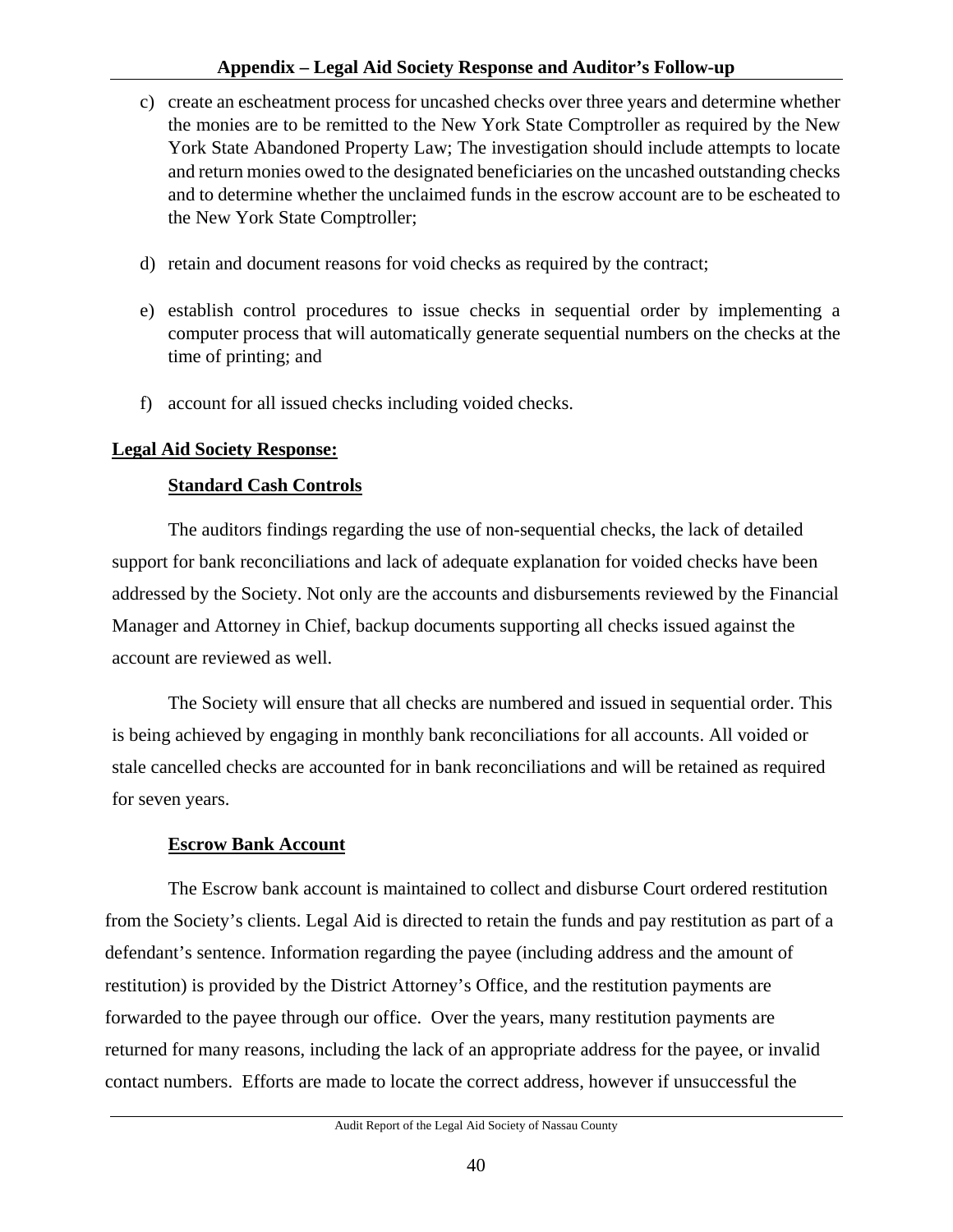funds remain in our escrow account. Legal Aid has absolutely no authority to disburse these funds other than to the designated payee. Indeed, it would constitute contempt of court if the unused/unclaimed funds are redirected elsewhere absent a court order.

 It is my understanding the Department of Probation has similar issues with unclaimed restitution funds. Since the disposition of these funds can only be resolved by the courts and the District Attorney's Office, I intend to address this issue with Supervising Judge

 $\mathbb{R}^{11}$ . In the interim, the Society will maintain the Escrow account and ensure that the account is properly reconciled on a monthly basis.

### *Auditor's Follow-up Response:*

*We concur with the corrective action taken by the Legal Aid Society with respect to recommendations (a), (d), (e) and (f), to retain bank reconciliation support and voided checks, issue checks in sequential order, account for all issued checks and monitor and perform a supervisory review.* 

*With respect to recommendation (b) and (c), we reiterate that checks outstanding over a year be investigated to locate and return monies owed to beneficiaries and to determine whether monies are to be escheated to the State. Although the Legal Aid Society's response stated that efforts are made to locate and return monies owed and that funds cannot be redirected elsewhere without a court order, the checks are still outstanding for over a year. We commend the Legal Aid Society's intent to address this issue with the Supervising Judge to resolve the stale dated checks in the escrow account.* 

#### **Audit Finding**

## **(5) One Contract Requirement Does Not Conform With Current Law and Another Requirement Was Not Adhered To By Legal Aid**

#### **Audit Recommendation(s):**

We recommend that:

 $\overline{a}$ 

a) the Legal Aid Society and the Nassau County Attorney's Office work together to revise the contract requirement on page 3. They should ensure it coincides with the law when

 $11$  The Society attempted to work with the District Attorney's office to help locate complaining witnesses to tender restitution payments. Unfortunately, those efforts have not resulted in the payment of stale escrow proceeds.

Audit Report of the Legal Aid Society of Nassau County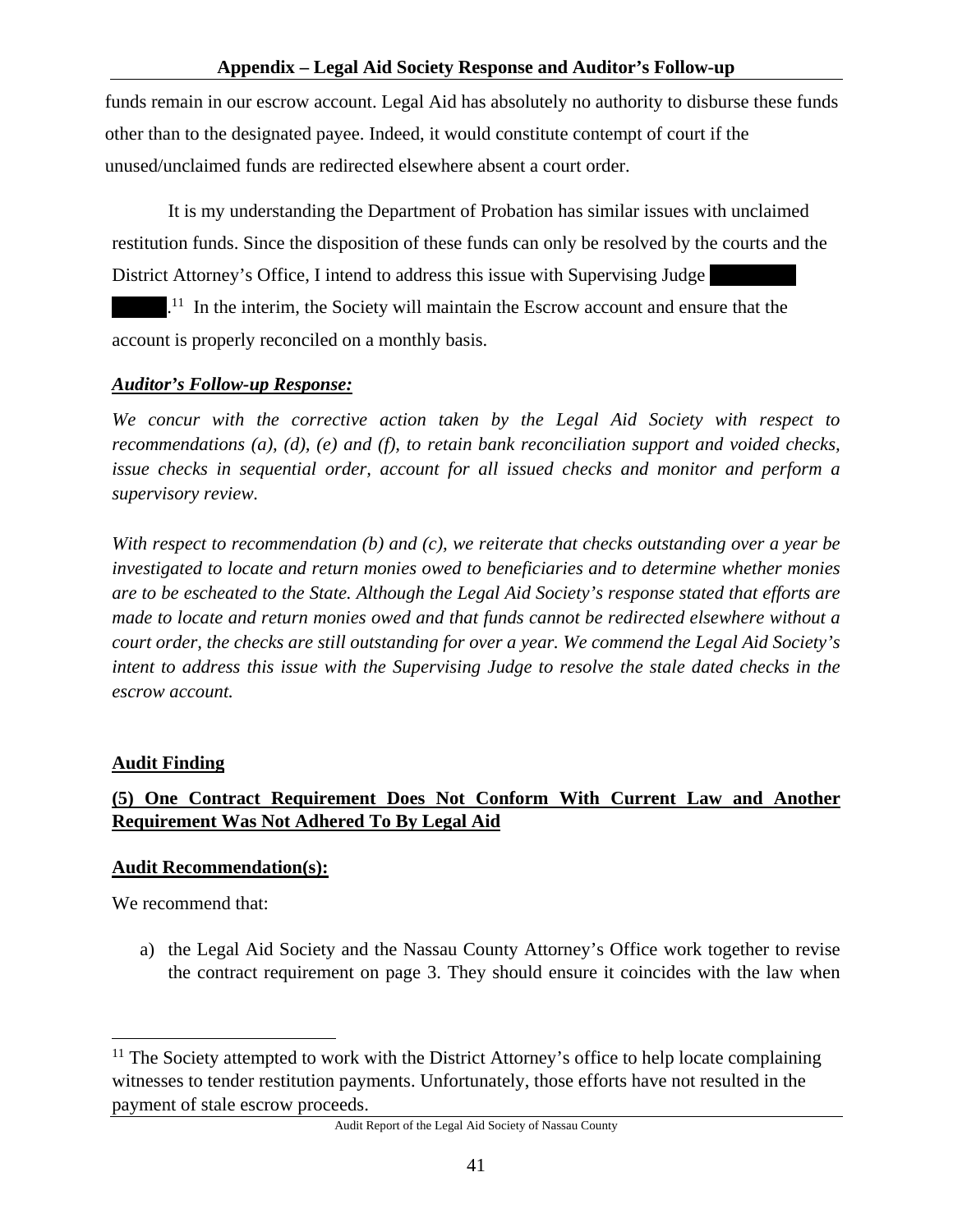stating Legal Aid's role in implementing the Criteria and procedures issued by the New York State Office of Indigent Legal Services for determining Assigned Counsel eligibility.

b) the Legal Aid Society comply with Section 4(b) of the contact by providing the salary, fringes and other benefits by position for each employee on a quarterly basis.

### **Legal Aid Society Response:**

### **Eligibility Requirements for Legal Aid Services**

 The Report correctly states the determination of a client's eligibility for Legal Aid services in determined by the court. In the 1980's the courts were assisted in that determination by the Defense Counsel Screening Bureau ("DCSB") which purportedly examined the financial circumstances of all defendant applications for court appointed counsel. The DCSB was disbanded by Nassau County because of budget cuts and thereafter courts individually screened defendants for assignment of counsel.

 The Society assists the court by providing a one-page questionnaire which seeks information about the defendant, including name, employment (if any), income, marital status, number of dependents, home and car ownership.

 As stated above, in 2007, the New York Civil Liberties Union ("ACLU") sued New York State in the Hurrell-Harring lawsuit, alleging the State systematically and structurally denied meaningful and effective representation to defendants entitled to publically funded representation. A settlement of this lawsuit required ILS to establish and implement uniform State-wide eligibility criteria for the assignment of counsel.

 On April 4, 2016, after approximately eight (8) public hearings regarding the eligibility determination processes employed by the 57 counties outside of New York City, which hearing included testimony and input of providers of mandated services, judges, magistrates, county officials, etc., ILS issued an extensive report entitled, "Criteria and Procedures for Determining Assigned Counsel Eligibility" which set forth new criteria and procedures to determine an individual's eligibility for the assignment of counsel in criminal and family court proceedings.

A copy of the criteria and procedures recommended by ILS in its report is annexed hereto as **Exhibit "A"**.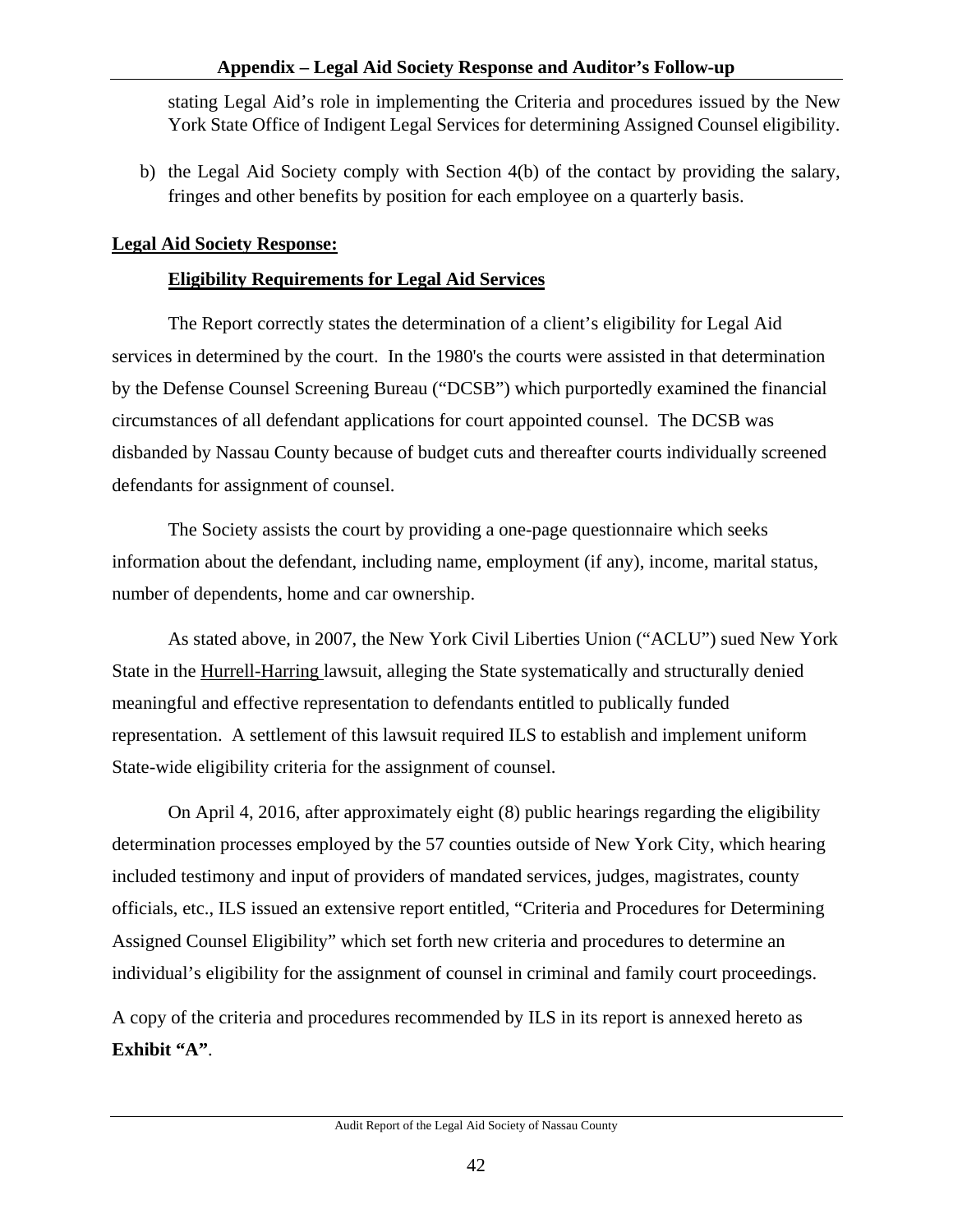### **Alleged Non-Compliance with Quarterly Financial Reporting Requirements**

 The Society retains a accounting firm at considerable annual expense to prepare its year end financial statements and tax returns. Only if additional funds are allocated by the County, can we request the accounting firm to prepare quarterly financial reports.

 The Society has limited staff and just one Financial Manager, whose substantial responsibilities include administering payroll, OMB filing, grant work, etc., and accordingly her duties will not permit her to prepare quarterly financial reports. If required, the Society can furnish the Comptroller's Office and OMB with quarterly payroll reports which will provided salary line items, including fringes and other benefits provided to our employees.

### *Auditor's Follow-up Response:*

*We reiterate with respect to recommendation (a) and (b), that the Legal Aid Society and the Nassau County Attorney's Office revise the contract requirement to state Legal Aid's role for determining Assigned Counsel eligibility and to provide the salary, fringe and other benefit by employee on a quarterly basis. Although the Legal Aid Society's response stated that the quarterly financial report cannot be performed due to limited staff and the inability of their accountant to prepare the reports in a timely basis, it is still their responsibility to comply with the terms of the contract.* 

### **Audit Finding:**

### **(6) The Prior Audit Recommendation to Properly Account for Assets Purchased with County Funding Has Not Been Implemented**

#### **Audit Recommendation(s):**

We recommend that the Legal Aid Society prepare and maintain an accurate inventory listing which reflects the date of purchase, description of item, cost, inventory number, item location and upon disposal, the date and method of disposition.

### **Legal Aid Society Response:**

### **Accounting of Assets Purchased with County Funding**

With respect to the claim Legal Aid does not properly maintain complete inventory records of equipment or furnishings, including the description of property, purchase price, dates of disposal etc., the Society responds as follows: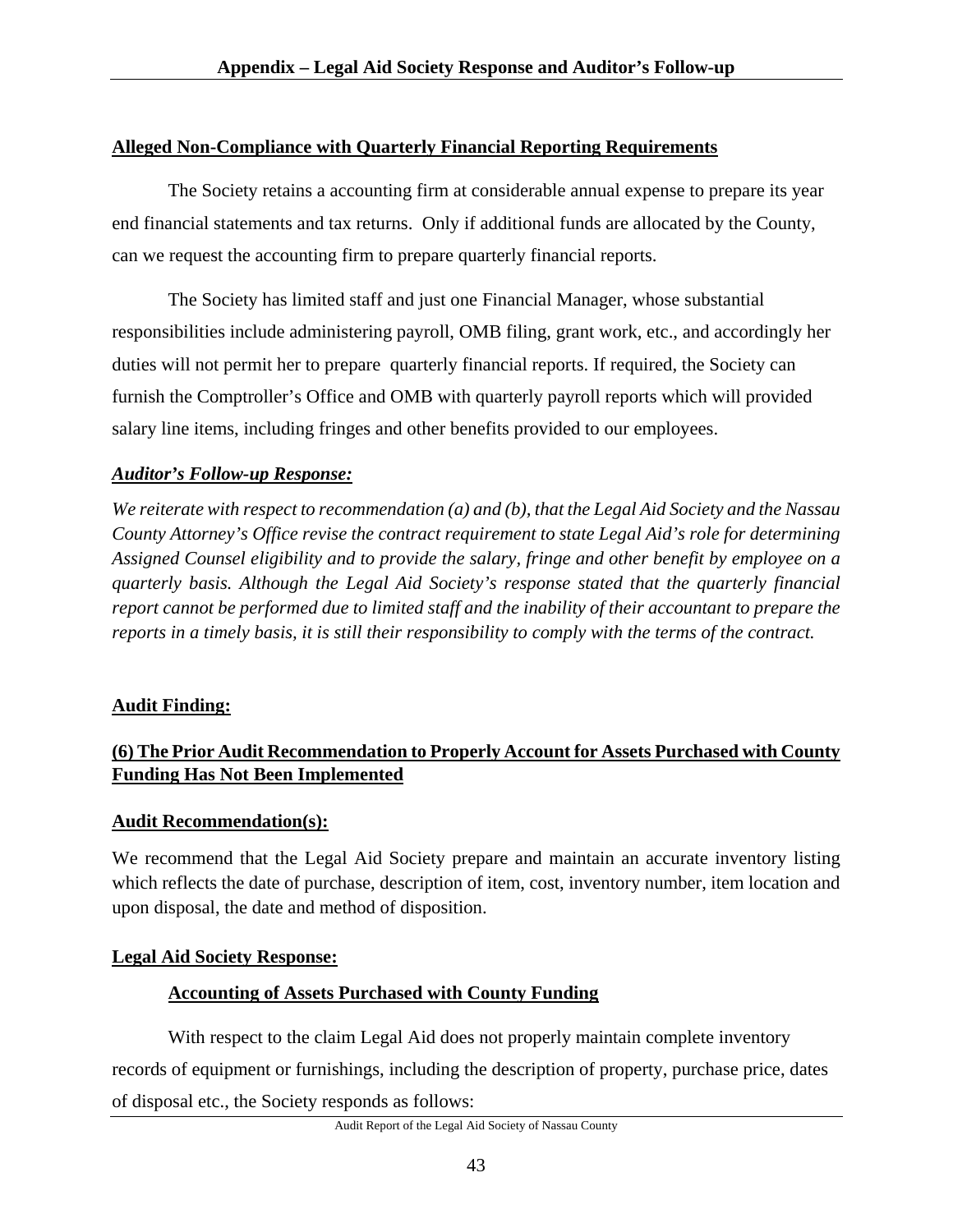#### **Appendix – Legal Aid Society Response and Auditor's Follow-up**

 When our office was located at the Helen Keller Building we maintained an office by office inventory of furnishings and computer equipment. When the County moved the office with just two weeks notice in December 2013, the County movers, led by commingled the Helen Keller items with those at 40 Main Street. Many desks and other furnishings never made it to our current location, and we are currently utilizing furnishing left here by the prior tenant. Notably, the furnishing at the Helen Keller building were old, having been purchased on or before 1996 when the County relocated Legal Aid to the Helen Keller building from its previous office location at 250 Fulton Avenue, Hempstead, New York.

 Presently, our IT person retains all documentation regarding computer, software and printer purchases. All new purchases for furnishings are included in separate inventories.

#### *Auditor's Follow-up Response:*

*We concur with the corrective action taken by the Legal Aid Society with respect to the recommendation to prepare and maintain accurate inventory records and to retain all documents regarding computer, software, printers and office furnishings.* 

#### **Audit Finding:**

### **(7) A Comprehensive Personnel Manual was not Maintained**

#### **Audit Recommendation(s):**

We recommend that the Legal Aid Society Board of Directors:

- a) develop personnel policies and incorporate them into a personnel manual and distribute to all employees for all business polices, employee compensation, and employee benefits including time off and office policies; and
- b) develop a procedure for updates to make sure that updates to policies are documented and dated in the personnel manual.

#### **Legal Aid Society Response:**

#### **Comprehensive Personnel Manual Was Not Maintained**

 Based upon the recommendations of the auditors, Legal Aid has prepared a comprehensive personnel manual which is distributed to new employees. Union employees also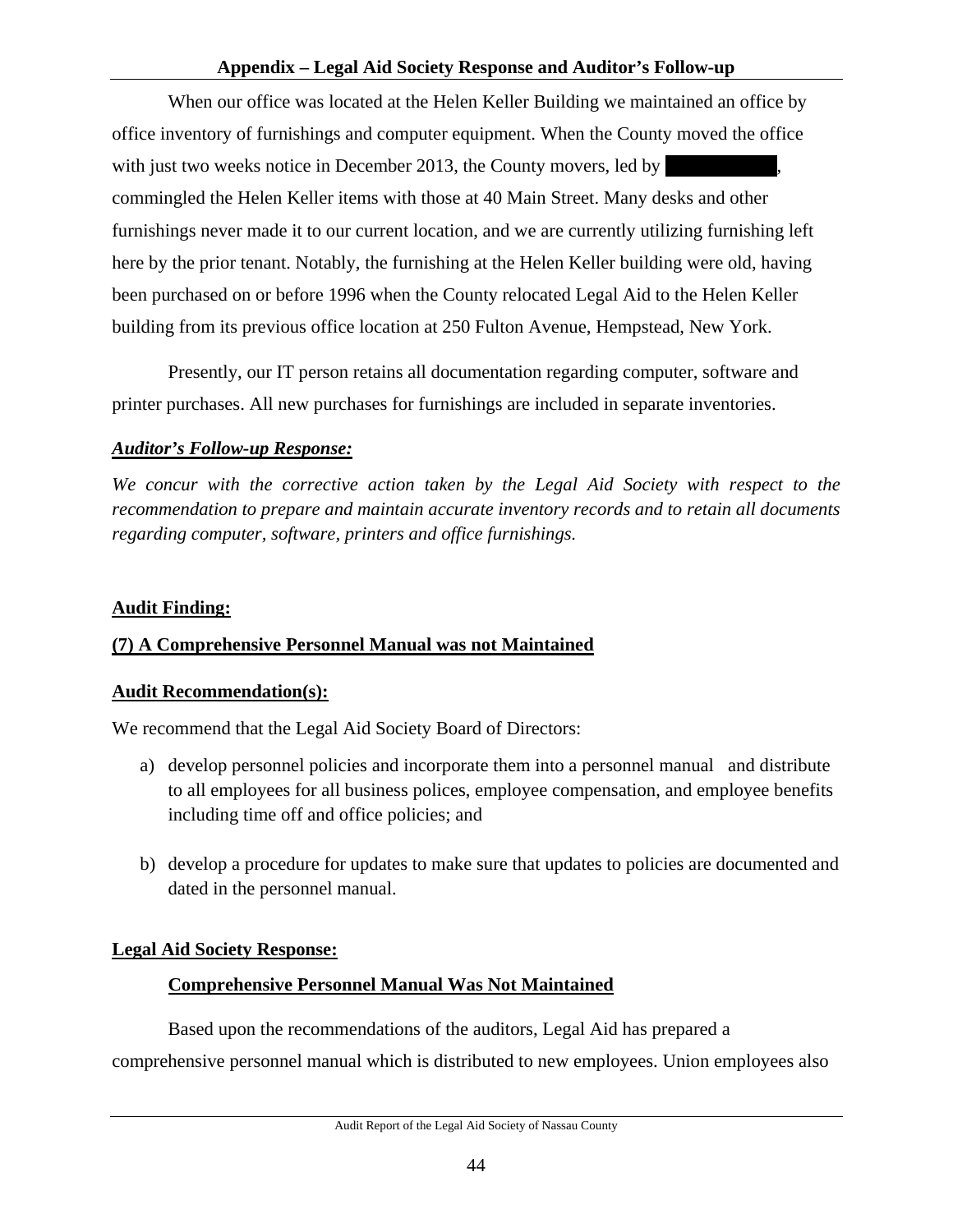have a copy of the Collective Bargaining Agreement which also sets forth responsibilities of management and employees, as well as attorney compensation.

### *Auditor's Follow-up Response:*

*We concur with the corrective action taken by the Legal Aid Society with respect to our recommendation (a), to develop and prepare a comprehensive personnel manual. However, we note that you mention "distribute to new employees". As travel, education, ethics and numerous other policies affect all employees, all employees should receive the manual.* 

*The Board should adopt the Personnel Manual at the next meeting.* 

*With respect to recommendation (b), we reiterate that procedures for updates be developed to ensure personal manuals are current and accurate.* 

### **Audit Finding:**

### **(8) Lack of Segregation of Duties**

### **Audit Recommendation(s):**

We recommend that the Legal Aid Society implement an appropriate level of checks and balances over the activities performed by the Finance Administrator. Consideration should be given to hiring additional accounting staff and/or realigning responsibilities within the department so that no one person handles cash receipts, cash disbursements, posts to the general ledger and reconciles bank accounts. If duties cannot be sufficiently segregated, it is important that adequate mitigating controls, such as detailed supervisory reviews of the incompatible activities, be implemented. Such reviews should be documented, signed by the reviewer and retained.

#### **Legal Aid Society Response:**

 With respect to the recommendation Legal Aid hire additional accounting staff and/or realign the responsibilities of the Financial Administrator, the Comptroller's Office should be mindful of the fact that budget considerations preclude the office from hiring an additional financial assistant. Upon information and belief, when the contract provision requiring audited quarterly reports was added in 2002, the Society tried its best to comply with this provision. It was explained to the auditors that it was impossible to get our accountants to prepare the quarterly reports in a timely fashion. Indeed, despite our best efforts, even the annual audited report is not completed until August of the following year. Notwithstanding, the Society's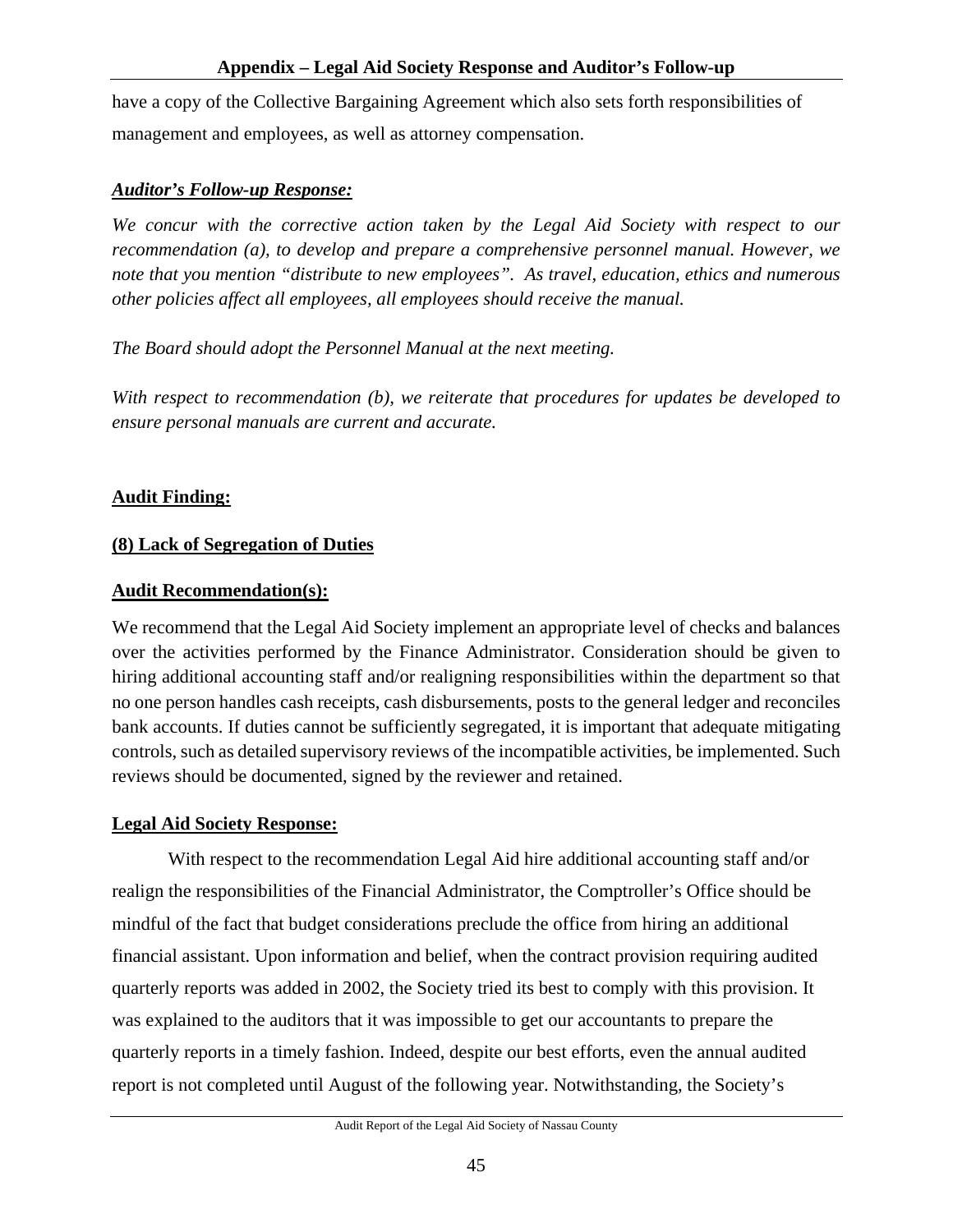expenditures are audited every month by the Comptroller's office when claim vouchers are submitted.

 Notably, an application has been made to ILS to modify a State grant, seeking funding to hire a part-time person to assist the Financial Manager in her duties. To date, that modification request remains outstanding. Certainly, the Society would not object to the County increasing funding to hire additional accounting staff to assist the Financial Manager.

#### *Auditor's Follow-up Response:*

*We reiterate the recommendation that the Legal Aid Society institute a supervisory review over the activities performed by the Finance Administrator. Although the Legal Aid Society's response to prior findings stated they implemented procedures for refund receipts, monitoring and performing supervisory reviews and approval of accounts and disbursements and bank reconciliations, they did not address specific functions in the finding such as the review and approval of changes to salaries and deductions before preparing and recording of payroll checks into the Quick Books general ledger.* 

*With respect to their response to the recommendation to consider hiring additional accounting staff, we concur with the Legal Aid Society's efforts to obtain a State Grant to fund the hiring of a part-time person to assist in the Finance Administrator's duties since the office budget precludes hiring an additional person.* 

I am available to discuss the contents of this response and the Comptroller's determination prior to the finalization of the Report at the convenience of your office.

Thank you for your consideration and attention to this matter.

Respectfully submitted, **Attorney in Chie**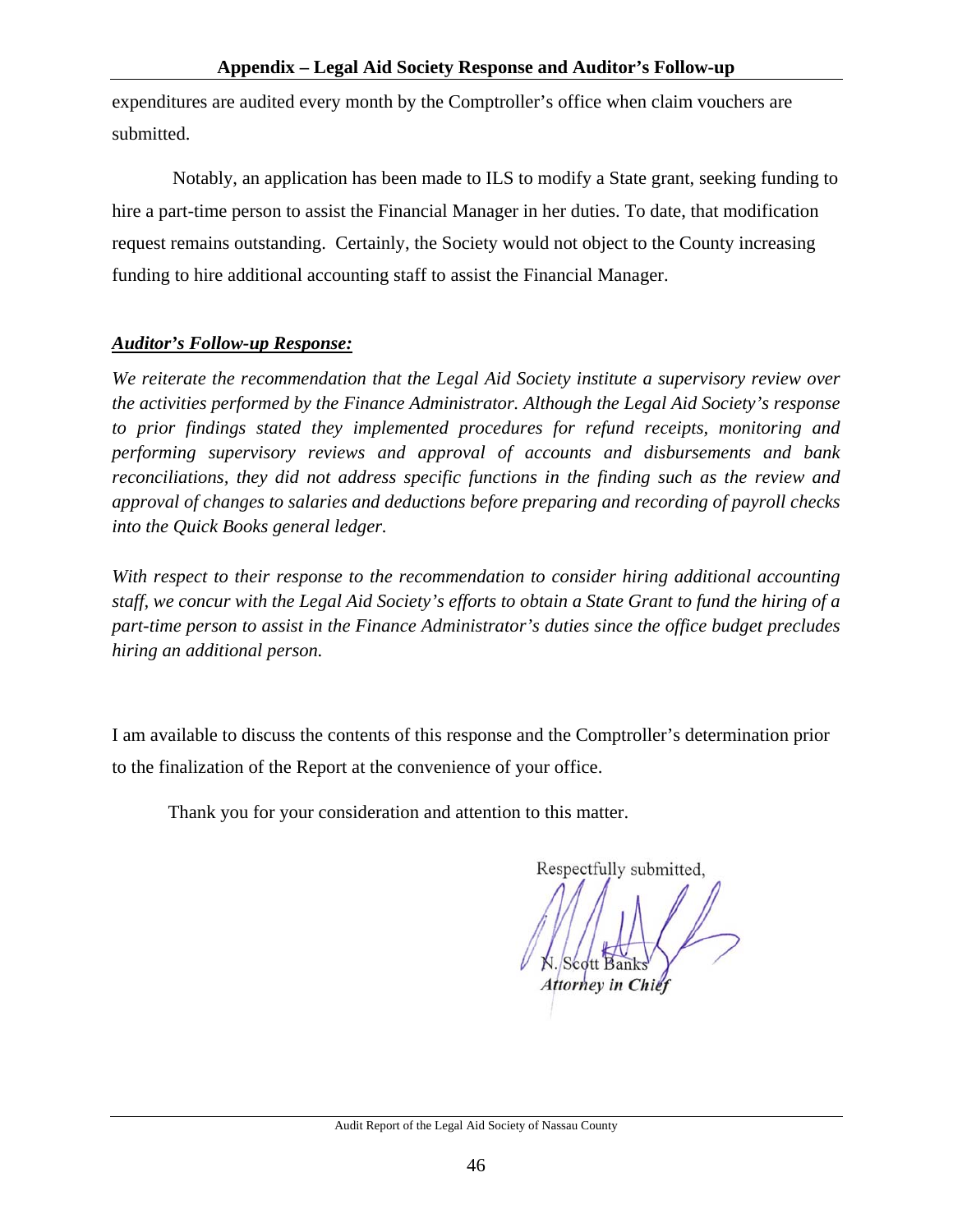#### **EXHIBIT "A"**

#### CRITERIA AND PROCEDURES FOR DETERMINING **ASSIGNED COUNSEL ELIGIBILITY**

#### **CRITERIA**

- 1. An applicant shall be eligible for assignment of counsel when the applicant's current available resources are insufficient to pay for a qualified attorney, release on bond, the expenses necessary for a competent defense, and the reasonable living expenses of the applicant and any dependents.
	- A. Whether an applicant is eligible for assignment of counsel shall be determined in accordance with the criteria and procedures set forth below.
	- B. Counsel shall be assigned unless the applicant is conclusively ineligible.
- $II.$ To streamline the eligibility determination process, there shall be presumptions of eligibility. A presumption of eligibility is rebuttable only where there is compelling evidence that the applicant has the financial resources sufficient to pay for a qualified attorney and the other expenses necessary for a competent defense.
	- A. Applicants are presumptively eligible for assignment of counsel if their net income is at or below 250% of the Federal Poverty Guidelines.
	- B. Applicants who are incarcerated, detained, or who are confined to a mental health institution shall be presumed eligible for assignment of counsel.
	- C. Applicants who are currently receiving, or have recently been deemed eligible pending receipt of, need-based public assistance, including but not limited to Family Assistance (TANF), Safety Net Assistance (SNA), Supplemental Nutrition Assistance (SNAP), Supplemental Security Income (SSI)/New York State Supplemental Program (SSP), Medicaid, or Public Housing assistance, shall be deemed presumptively eligible for assignment of counsel.
	- D. Applicants who have, within the past six months, been deemed eligible for assignment of counsel in another case in that jurisdiction or another jurisdiction shall be presumed eligible. Appellate courts shall assign appellate counsel to appellants who were deemed eligible for assigned counsel by their trial court.
- Ability to post bond shall not be sufficient, standing alone, to deny eligibility for Ш. assignment of counsel.

12 |  $P$  a  $g$  e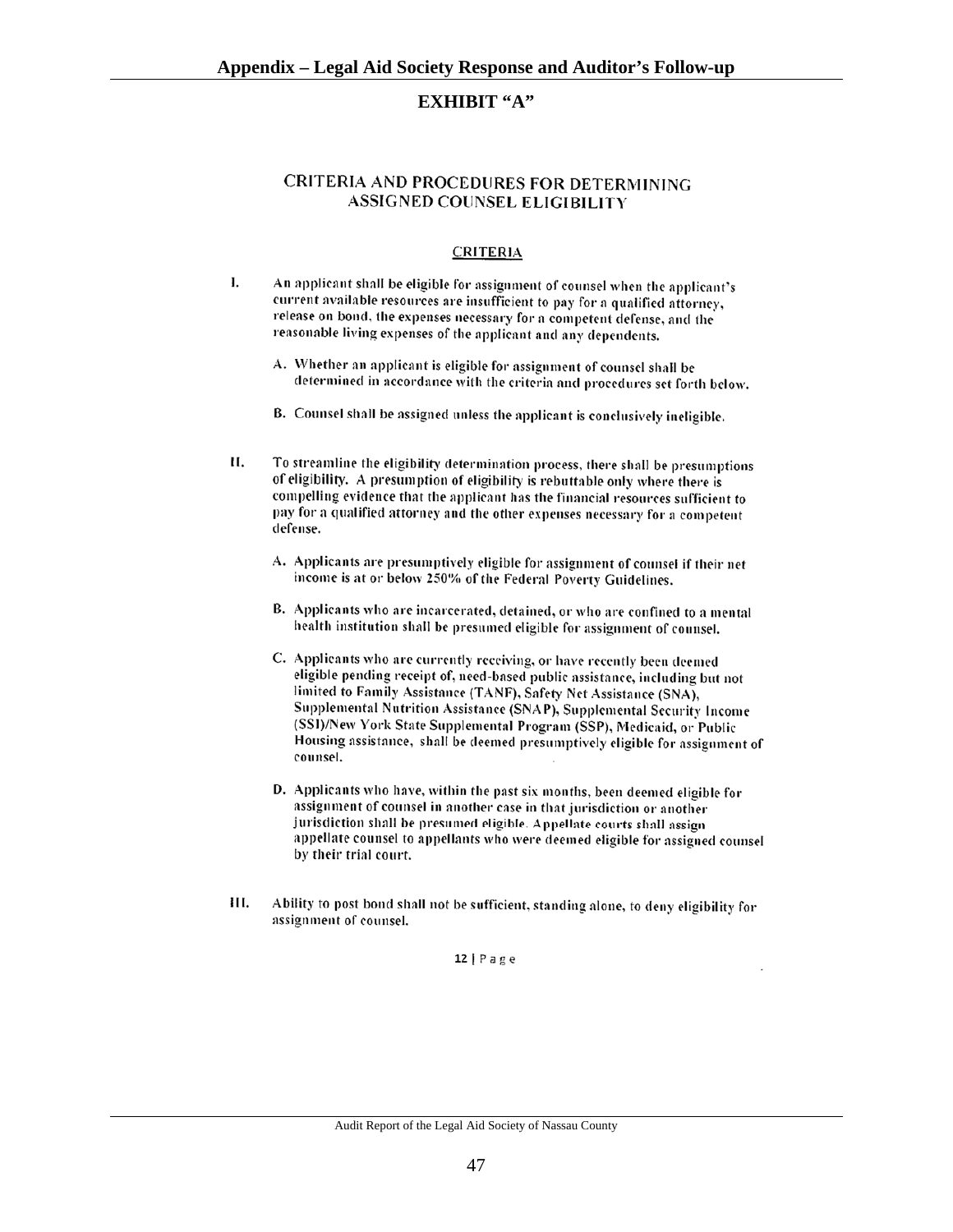- IV. The resources of a third party shall not be considered available to the applicant unless the third party expressly states a present intention to pay for counsel, the applicant gives informed consent to this arrangement, and the arrangement does not interfere with the representation of the applicant or jeopardize the confidentiality of the attorney-client relationship.
	- A. The resources of a spouse shall not be considered available to the applicant, subject to the above exception.
	- B. The resources of a parent shall not be considered as available to minor applicants, subject to the above exception.
- V. Non-liquid assets shall not be considered unless such assets have demonstrable monetary value and are readily convertible to cash without impairing applicants' ability to provide for the reasonable living expenses of themselves and their dependents.
	- A. Ownership of a vehicle shall not be considered where such vehicle is necessary for basic life activities.
	- B. An applicant's primary residence shall not be considered unless the fair market value of the home is significant, there is substantial equity in the home, and the applicant is able to access the equity in a time frame sufficient to retain private counsel promptly.
- VI. Any income from receipt of child support or need-based public assistance shall not be considered as available to applicants in determining eligibility for assignment of counsel.
- VII. Debts and other financial obligations, including the obligation to provide reasonable living expenses for the applicant and his or her dependents, shall be considered in determining eligibility for assignment of counsel.
- VIII. Eligibility determinations shall take into account the actual cost of retaining a private attorney in the relevant jurisdiction for the category of crime charged.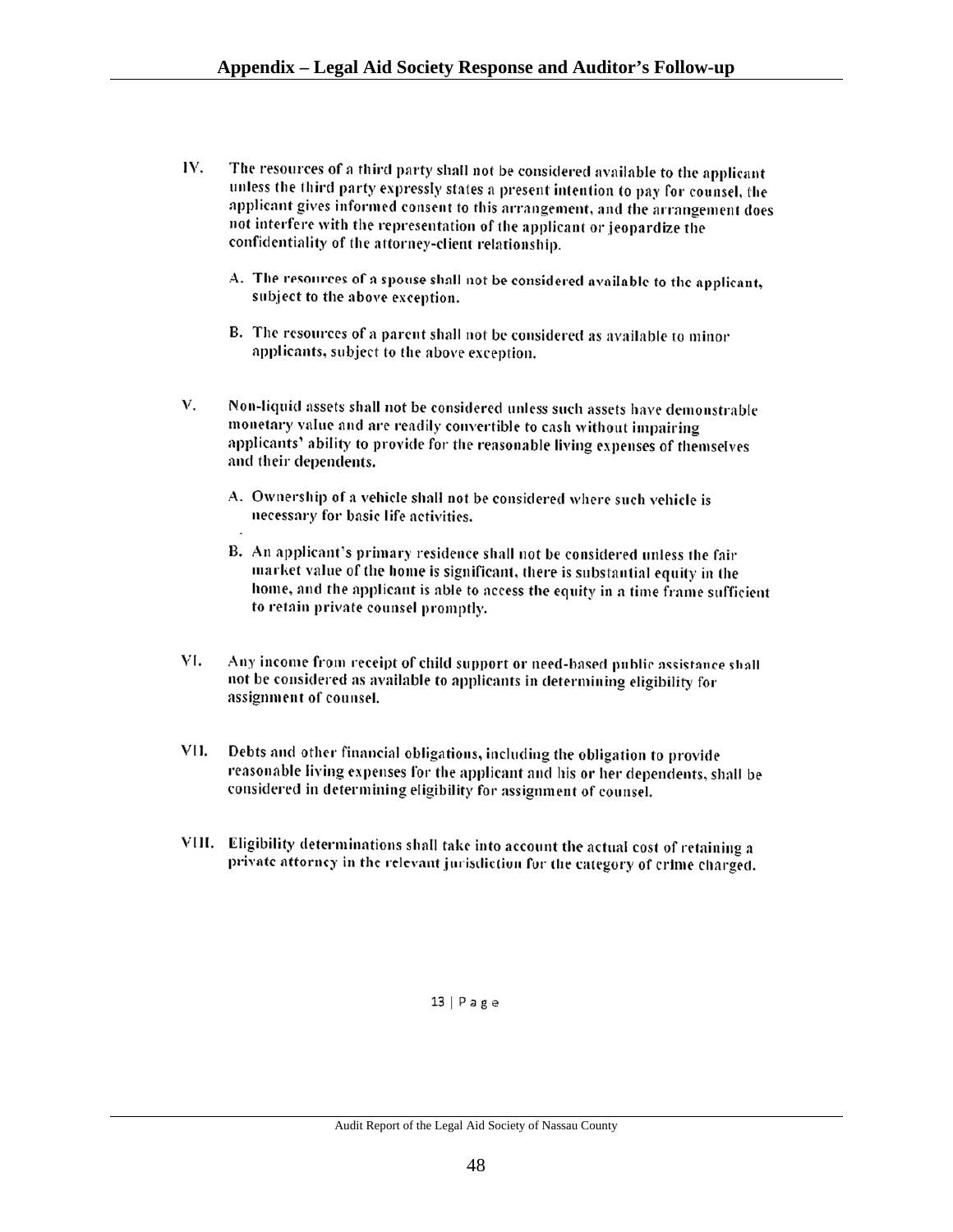### **PROCEDURES**

- IX. These criteria and procedures shall be applied uniformly, consistently, and with transparency.
- X. Courts have the ultimate authority to determine eligibility, but may delegate the responsibility for screening and making an eligibility recommendation.
	- A. Entities responsible for screening and making a recommendation should be independent and conflict-free.
	- B. Where there is no entity that is independent and conflict-free, courts may delegate the screening responsibility to the provider of mandated representation.
- XI. The confidentiality of all information applicants provide during the eligibility determination process shall be preserved.
	- A. The eligibility screening process, whether done by another entity or the court, shall be done in a confidential setting and not in open court.
	- B. Any entity involved in screening shall not make any information disclosed by applicants available to the public or other entities (except the court).
	- C. Any documentation submitted to the court shall be submitted ex parte and shall be ordered sealed from public view.
- Counsel shall be assigned at the first court appearance or immediately following XII. the request for counsel, whichever is earlier.
	- A. Eligibility determinations shall be done in a timely fashion so that assignment of counsel is not delayed.
	- B. Counsel shall be provisionally appointed for applicants whenever they are not able to obtain counsel prior to a proceeding which may result in their detention, or whenever there is an unavoidable delay in the eligibility determination.
- XIII. The eligibility determination process shall not be unduly burdensome or onerous.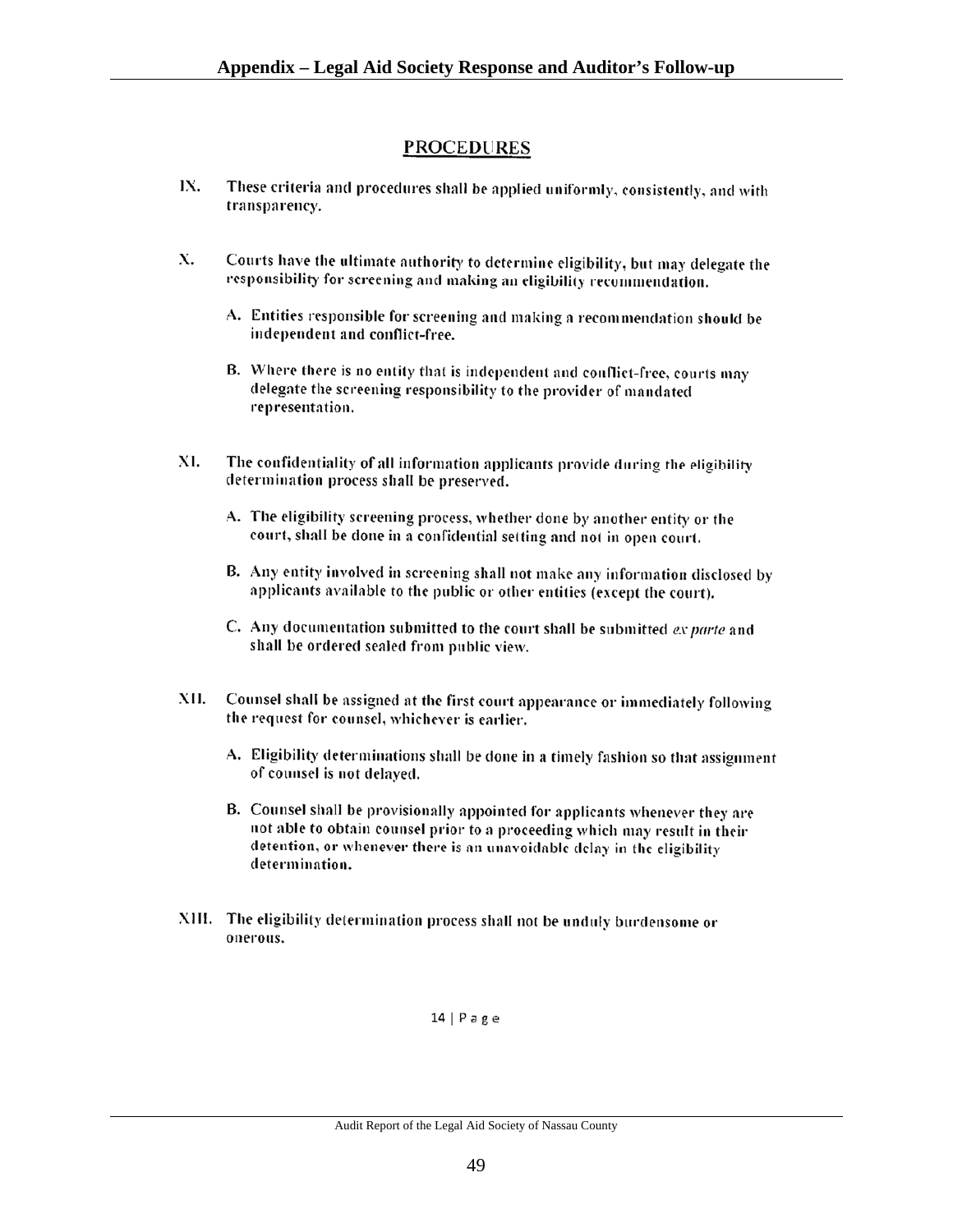- A. Applicants shall not be required to attest under penalty of perjury to the truth of the information provided as part of the eligibility determination process.
- B. Applicants shall not be denied assignment of counsel for minor or inadvertent errors in the information disclosed during the eligibility determination process.
- C. Applicants shall not be required to produce unduly burdensome documentation to verify the financial information provided; nor shall they be denied assignment of counsel solely for the failure to produce documentation where they have demonstrated a good faith effort to produce requested documentation.
- D. Applicants shall not be required to demonstrate that they were unable to retain private counsel to be deemed eligible for assignment of counsel.
- XIV. The determination that applicants are ineligible for assignment of counsel shall be in writing and shall explain the reasons for the ineligibility determination. Applicants shall be provided an opportunity to request reconsideration of this determination or appeal it, or both.
	- A. Screening entities shall promptly inform applicants of their eligibility recommendation. If their recommendation is that the applicant be denied assignment of counsel, they shall provide the reason for the denial in writing along with written notice that the applicant can ask the screening entity to reconsider or can appeal to the court, or both.
	- B. If a court determines that an applicant is ineligible for assignment of counsel, the court shall inform the applicant of this decision in writing with an explanation as to the reason for the denial. The court shall also entertain an applicant's request to reconsider a decision that the applicant is incligible for assignment of counsel.
- A determination of eligibility for assignment of counsel shall not be re-examined XV. absent a substantial change of circumstances such that the defendant can pay for a qualified attorney and the expenses necessary for a competent defense.
	- A. County Law § 722-d shall be used only after an assignment of counsel has been made, only if prompted by defense counsel, and only after a finding of a substantial change in the defendant's financial circumstances.